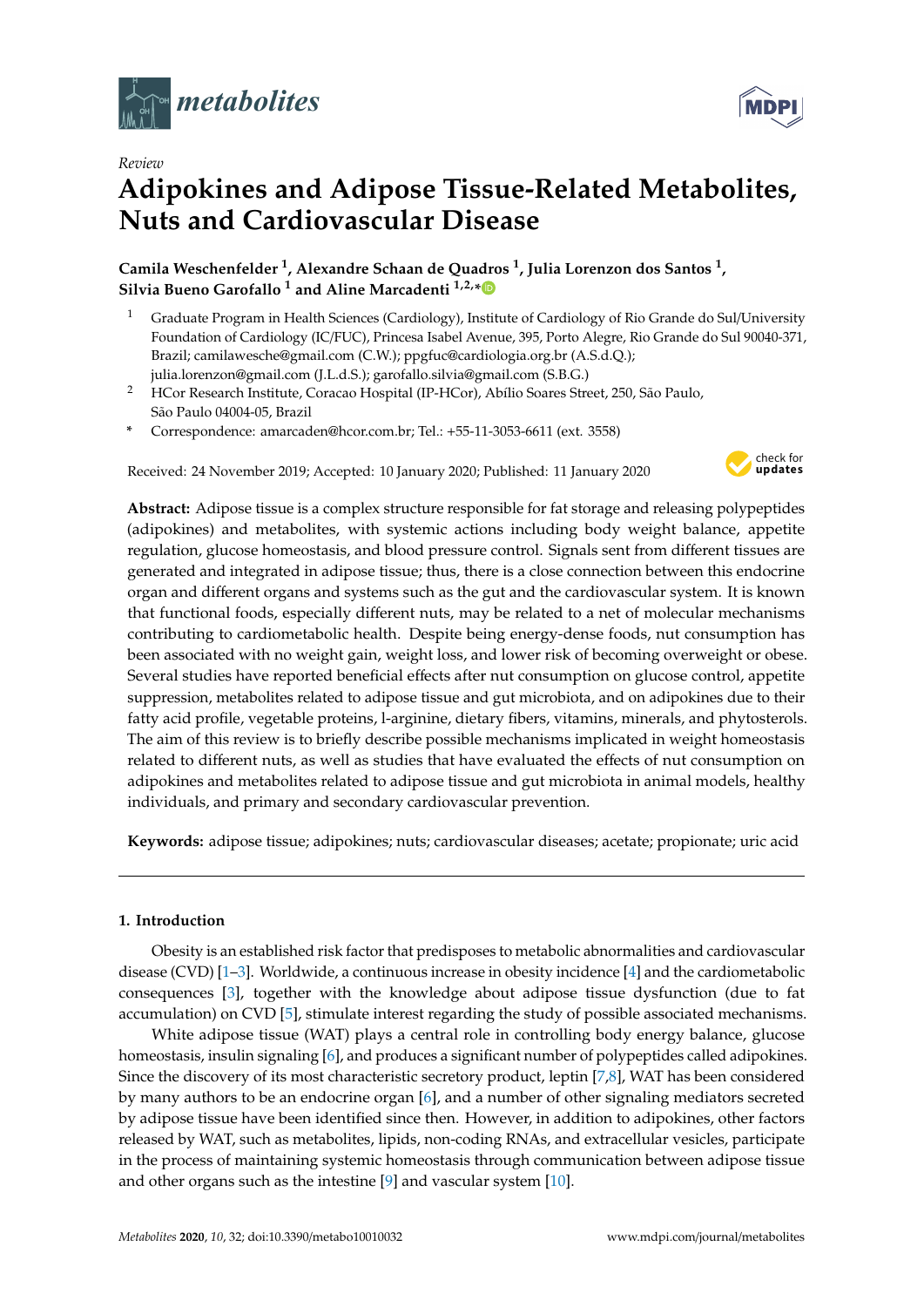Interactions between intestinal microbiota, development of obesity, and associated diseases such as CVD have been evidenced [\[11,](#page-15-0)[12\]](#page-15-1). Communication between the intestine and other organs—including adipose tissue and the vascular system—occurs, among other forms, through metabolite formation by the microbiota. These include short chain fatty acids (SCFA) and trimethylamine (TMA) [\[13\]](#page-15-2), which may contribute to cardiometabolic disease pathophysiology [\[14\]](#page-15-3). In this sense, one of the main changes in the intestinal microbiota of individuals with metabolic syndrome is the reduced ability to produce SCFA from carbohydrates, which, in turn, is related to metabolic dysfunction of the host organism but not to obesity itself [\[15\]](#page-15-4). However, food-induced intestinal microbiota modifications and some specific nutrients appear to benefit the host [\[15,](#page-15-4)[16\]](#page-15-5).

Nuts are foods that contain a high energy density due to their nutritional composition, which is characterized by a high percentage of unsaturated fatty acids. Despite the high energy density, they are not associated with increased body weight, but with several benefits on cardiovascular health [\[17–](#page-15-6)[19\]](#page-15-7). In addition to their high content of polyunsaturated fatty acids (PUFA) and monounsaturated fatty acids (MUFA), phytochemicals, dietary fibers, magnesium, L-arginine, and antioxidants compose these foods. Together, these nutrients act by modulating the intestinal microbiota [\[20](#page-15-8)[,21\]](#page-15-9) and are precursors of a series of metabolites [\[22](#page-15-10)[,23\]](#page-15-11). In addition, nut consumption is inversely associated with the incidence of CVD, coronary artery disease (CAD), atrial fibrillation, as also with CVD mortality, CAD mortality, and stroke mortality [\[24\]](#page-15-12).

Our purpose is to briefly review the possible interactions between the intake of different nuts, adipokines, and metabolites associated with WAT in the context of CVD and their risk factors. In addition, we present clinical studies in humans that have evaluated the effect of nut consumption on adipokines, adipose tissue-related metabolites, and intestinal microbiota in healthy individuals, and on primary and secondary cardiovascular prevention.

## **2. Nut Composition and Its Implication on Body Weight and Cardiometabolic Health**

Nuts are thick, dried fruits [\[25\]](#page-15-13) such as walnuts, almonds, pecans, Brazil nuts, cashews, pistachios, hazelnuts, and macadamia nuts [\[26\]](#page-15-14). Peanuts and baru almonds, although similar to nuts, are foods classified botanically as pulses [\[25\]](#page-15-13); however, they have as many benefits as much as true nuts.

Nutritionally, nuts have high concentrations of fats (40% to 60% of unsaturated fatty acids [UFA]) and protein (8% to 20%), presenting a good aminogram, except for lysine, methionine, and cysteine [\[25\]](#page-15-13). Regardless of the nut type, lipids are mainly composed of MUFA and PUFA (>75% of the total lipids) and analysis of fatty acid composition indicates that oleic acid (C18:1) is the main constituent of MUFA, and linoleic acid (C18:2) is the major PUFA [\[26\]](#page-15-14). PUFA and MUFA content of nuts play a role in glucose control and appetite suppression [\[27–](#page-15-15)[33\]](#page-16-0), in reducing plasma lipids [\[34](#page-16-1)[–38\]](#page-16-2), in inflammatory processes and their resolution [\[39](#page-16-3)[–42\]](#page-16-4), and in antioxidant defense against reactive oxygen species [\[43\]](#page-16-5).

In addition, they deliver good levels of phytosterols, alpha-tocopherol, antioxidants, phenolic compounds, and dietary fibers [\[25,](#page-15-13)[44,](#page-16-6)[45\]](#page-16-7), nutrients that in synergy seem to contribute to cardiovascular health [\[46\]](#page-16-8). Dried nuts also contain microRNAs (miR156c and miR159a) that exert an anti-inflammatory action by targeting  $TNF-\alpha$  receptor in mammalian adipose tissue. In mice, these molecules were associated with a reduction of inflammatory cytokines in adipocytes and visceral adipose depots upon different pro-inflammatory conditions such as hypoxia, cellular hypertrophy, diet-induced obesity, in association with the downregulation of the TNF- $\alpha$  inflammatory signaling pathway [\[47\]](#page-16-9).

Table [1](#page-2-0) presents the amounts of energy, fats, dietary fiber, selenium, and phenolic compounds in 1 portion (30 g) of the main nuts.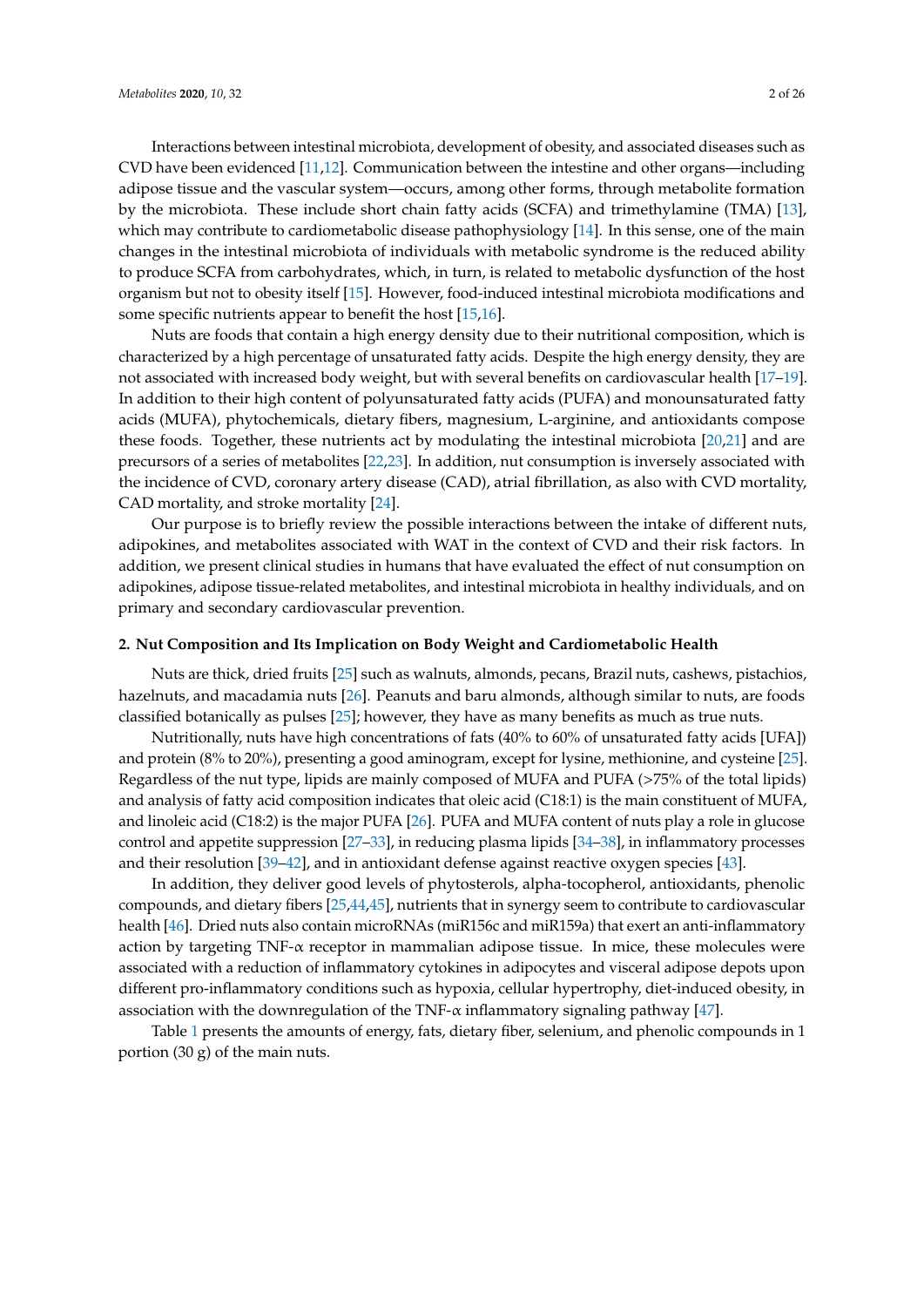<span id="page-2-0"></span>

| Energy<br>(kcal) | <b>Total Fat</b><br>(g) | <b>MUFA</b><br>(g) | Omega-3<br>(g)           | Fiber $(g)$ | Alpha-<br>(mg)           | Selenium<br>(mg)         | Phenolic<br>Compounds<br>(mg) |
|------------------|-------------------------|--------------------|--------------------------|-------------|--------------------------|--------------------------|-------------------------------|
| 163.2            | 13.17                   | 5.16               | 0.012                    | 2.4         | $\overline{\phantom{a}}$ | $\overline{\phantom{0}}$ |                               |
| 196.69           | 19.59                   | 2.68               | 2.04                     | 1.98        | 0.36                     |                          | 468.53-488.63                 |
| 174.05           | 15                      | 9.48               |                          | 3.75        | 4.74                     | 15.6                     | 14.04-125.73                  |
| 186              | 17.82                   | 2.61               | 2.64                     | 2.16        | 3.84                     | $\overline{\phantom{0}}$ | 385.2-606.22                  |
| 192.9            | 19.05                   | 8.22               | 0.012                    | 2.37        | 24.87                    | 61.2                     | 33.67-93.25                   |
| 166.27           | 13.23                   | 7.14               |                          | 0.99        | 1.08                     |                          | 41.17-82.42                   |
| 168.39           | 13.65                   | 7.05               | $\overline{\phantom{a}}$ | 3.18        | 4.36                     | 25.5                     | 260.73-498.25                 |
| 188.91           | 18.25                   | 13.72              | $\overline{\phantom{0}}$ | 2.9         | 9.44                     | 27                       | 87.52-251.10                  |
| 215.8            | 22.78                   | 17.68              |                          | 2.61        | $\overline{\phantom{0}}$ | $\overline{\phantom{0}}$ | 13.86–46.91                   |
| 155.41           | 12.31                   | 15.32              | 0.66                     | 4.17        |                          |                          |                               |
|                  |                         |                    |                          |             |                          |                          | Tocopherol                    |

**Table 1.** Nutritional composition of different nuts in 30 g serving.

MUFA: monounsaturated fatty acids.

The unique composition of nuts seems to explain the beneficial cardiometabolic effects observed in diets supplemented with this food [\[17](#page-15-6)[–19\]](#page-15-7). In this sense, a series of clinical studies and systematic reviews have already shown that daily nut intake reduces body weight or does not incur increased adiposity [\[52](#page-16-14)[–59\]](#page-17-0), despite controversial results. For instance, supplementation of 40 g/day of hazelnut in 24 healthy subjects [\[54\]](#page-17-1) did not decrease participant's body weight ( $p = 0.46$ ), but in overweight individuals, body weight and body mass index (BMI) were reduced after ingestion of 42.5 g/day of mixed nuts (almond, cashews, hazelnut, pecan, Brazil nuts, macadamia nuts, pistachios, walnut, and peanuts) for 8 weeks [\[55\]](#page-17-2). In subjects at high cardiovascular risk (such as diagnosis of type 2 diabetes mellitus [T2DM]), supplementation of 56 g/day of almonds compared to an isocaloric carbohydrate cookie for 8 weeks did not change anthropometric, body composition, or liver fat volume variables [\[60\]](#page-17-3). Similarly, cashew nut supplementation (10% of diet energy) for 8 weeks among 50 diabetic patients did not change participants' body weight, BMI and waist circumference compared to the control diet (no supplementation) [\[61\]](#page-17-4). In individuals with established CVD, supplementation of 10 g/day of almonds for 12 weeks (10 g/day) also did not decrease adiposity [\[62\]](#page-17-5).

Daily and morning intake of 44 g of pistachio for 12 weeks by healthy premenopausal women (*n* = 60) did not result in increased body weight and BMI [\[53\]](#page-17-6). However, pistachio consumption resulted in a compensatory reduction in energy intake, representing 26.3% of the extra energy provided by supplementation. A similar effect was observed in 137 individuals at increased risk for T2DM, who consumed 43 g of almonds daily for 4 weeks [\[63\]](#page-17-7). It was observed that almond supplementation significantly reduced hunger and desire to eat while eating intermediate meals, and there was no weight gain.

Despite not completely understanding the possible mechanisms that explain the relationship between nut consumption and lower adiposity, it is suggested that beyond appetite control (by regulating gut hormones [\[50](#page-16-13)[,64](#page-17-8)[,65\]](#page-17-9)) and displacement of unfavorable nutrients (nut supplementation studies have shown improved dietary quality, particularly when nuts are consumed as a snack [\[50,](#page-16-13)[66](#page-17-10)[,67\]](#page-17-11)), nuts may benefit weight-loss interventions and protect against weight gain by (1) increasing diet-induced thermogenesis (due to high UFA and protein content [\[50](#page-16-13)[,68\]](#page-17-12)); (2) lower availability of metabolizable energy (walnuts, pistachios and almonds seem to have an overestimated caloric content and lower metabolizable energy value than previous reported [\[50](#page-16-13)[,69](#page-17-13)[–71\]](#page-17-14)); (3) antiobesity action of bioactive compounds [\[50,](#page-16-13)[72\]](#page-18-0); and (4) improving functionality of the gut microbiome through maintaining integrity of the enteric barrier, improving anti-inflammatory status, and increasing butyrate synthesis [\[50\]](#page-16-13) due to nuts' prebiotic function [\[73,](#page-18-1)[74\]](#page-18-2).

Changes in gut microbiota composition (to an unfavorable gut microbial environment), or gut dysbiosis, have been linked to CVD, obesity, and T2DM [\[11,](#page-15-0)[75\]](#page-18-3). In this sense, metabolites produced by the microbiota in obese individuals can affect cardiovascular health by enhanced inflammatory response [\[76](#page-18-4)[,77\]](#page-18-5), insulin resistance [\[78,](#page-18-6)[79\]](#page-18-7), liver fat accumulation [\[80\]](#page-18-8), and increased plasma lipid levels [\[81](#page-18-9)[,82\]](#page-18-10).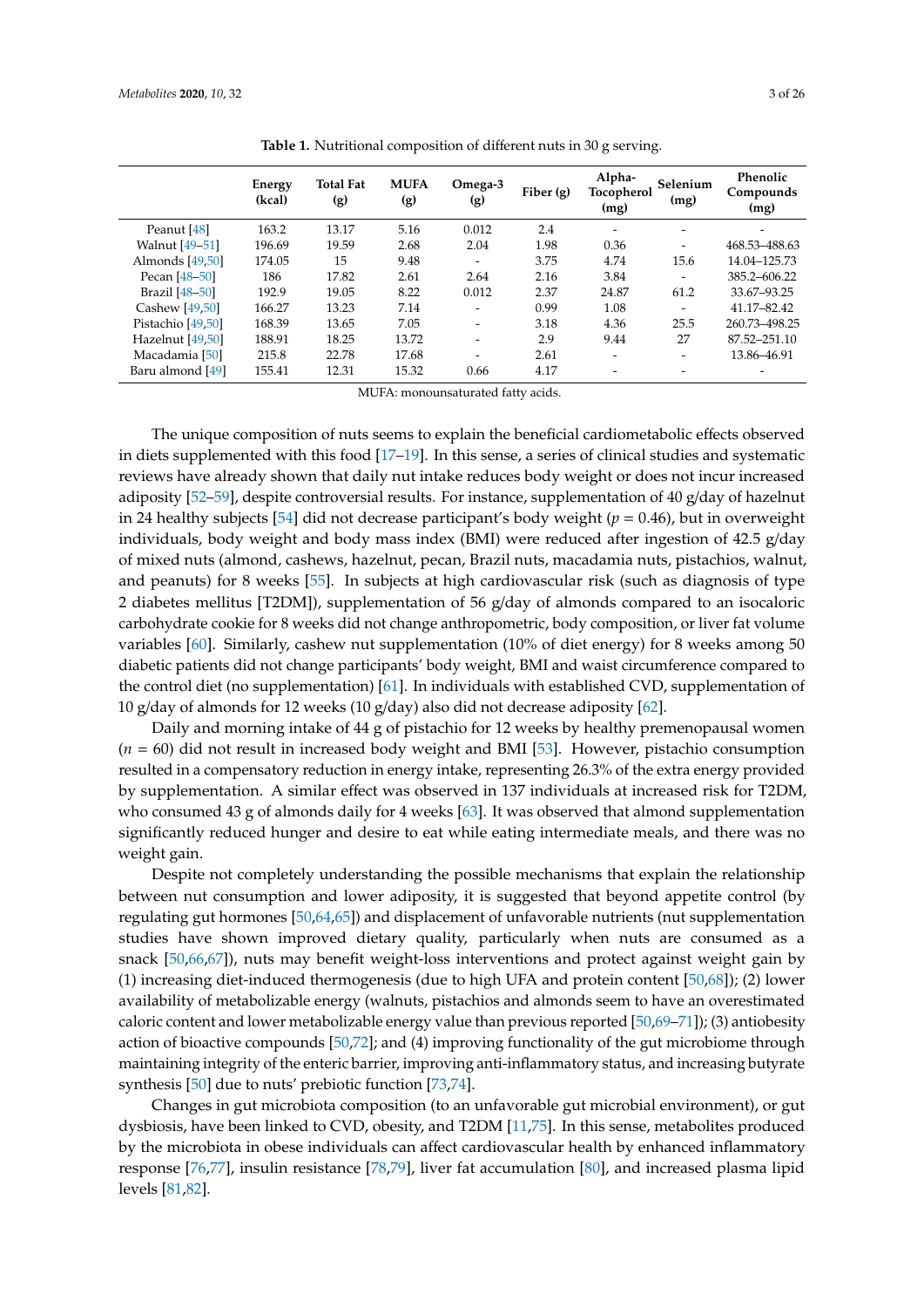On the other hand, adipose tissue produces and secretes several adipokines that play a role in energy homeostasis, carbohydrate and lipid metabolism, control of thermogenesis, reproduction, and immunity, and influence cardiovascular function [\[83](#page-18-11)[,84\]](#page-18-12). Besides adipokines, WAT produces and secretes metabolites with systemic effects such as in glucose metabolism [\[85,](#page-18-13)[86\]](#page-18-14), basal metabolic rate [\[87\]](#page-18-15), oxidative stress [\[88\]](#page-18-16), vasodilation [\[89\]](#page-18-17) and inflammation [\[90\]](#page-18-18), and that may contribute to the pathophysiology of obesity and CVD.

## *2.1. Adipose Tissue-Related Metabolites, Cardiovascular Risk, and Nuts*

## 2.1.1. Uric Acid

Uric acid, a product derived from purine degradation, is produced by adipose tissue, liver, and skeletal muscle and is mainly excreted by the kidneys and liver [\[91\]](#page-18-19). In adipose tissue, uric acid is produced through xanthine oxidoreductase (XOR); in animal models, production is increased in obesity [\[92\]](#page-18-20) possibly due to hypoxia of hypertrophied adipose tissue and, consequently, increased XOR activity. Its elevated level has been related to the higher risk for prehypertension [\[93\]](#page-18-21), high blood pressure, dyslipidemia, and impaired glucose metabolism [\[85\]](#page-18-13), which are strongly related to CVD. It has been identified that high concentrations of uric acid are related to an increased risk for CAD, heart failure (HF) and atrial fibrillation. In addition, hyperuricemia has already been associated with higher CVD mortality [\[94,](#page-18-22)[95\]](#page-19-0).

Among mechanisms that explain the deleterious effect of elevated uric acid levels on cardiovascular health are increased oxidative stress, reduction of available nitric oxide and consequent endothelial dysfunction, promotion of local and systemic inflammation, vasoconstriction and smooth muscle cell proliferation, insulin resistance, and metabolic dysregulation [\[88\]](#page-18-16).

An acute protocol [\[96\]](#page-19-1) investigated the postprandial effect of eating a walnut-based meal (consisting of 90 g of shelled walnut and 250 mL of distilled water) compared to a meal consisting of olive oil, white bread, egg white powder, and 250 mL distilled water—both adjusted for calories for each participant. No difference in plasma uric acid concentrations was observed between interventions in healthy subjects. In a randomized controlled trial, supplementation of 10 g/day of American almonds or 10 g/day of Pakistani almonds, both consumed prior to breakfast, reduced serum uric acid by 18% and 14% in patients with CAD after 12 weeks, respectively  $(p < 0.05)$ , compared to the control group, which did not eat almonds [\[97\]](#page-19-2).

# 2.1.2. Uridine

Uridine is the nucleoside of the uracil pyrimidine base and is produced by adipose tissue and the liver, where it is also degraded [\[98](#page-19-3)[,99\]](#page-19-4). While the liver produces uridine in the fed state, adipose tissue produces it in the fasting state. Plasma uridine concentrations are elevated during fasting and fall rapidly in the postprandial state as nutrient ingestion triggers the release of bile. Fasting, coupled with increased plasma uridine, causes a hypothalamic response that culminates in body temperature reduction, while bile-mediated uridine release promotes a decline in plasma uridine and improves insulin sensitivity [\[87\]](#page-18-15).

In an experimental model [\[87\]](#page-18-15), uridine administration increased plasma leptin levels, decreased basal metabolic rate, improved glucose tolerance in older rats on high-fat diets, and high doses resulted in reduced body temperature, a mechanism that seems to involve leptin signaling.

Disturbances of uridine homeostasis, both up and down, appear to be deleterious [\[9\]](#page-14-7). Prolonged (16 weeks) dietary supplementation of uridine in rats promoted liver fat accumulation and glucose intolerance [\[86\]](#page-18-14). Supplementation for five days altered hepatic protein glycosylation [\[100\]](#page-19-5) and promoted liver fat accumulation [\[101\]](#page-19-6). In contrast, mice with overexpression of the protein X-box binding protein 1, which is a transcription factor for de novo uridine synthesis, exhibited high levels of circulating and adipose tissue uridine, higher energy expenditure, lower body weight, lower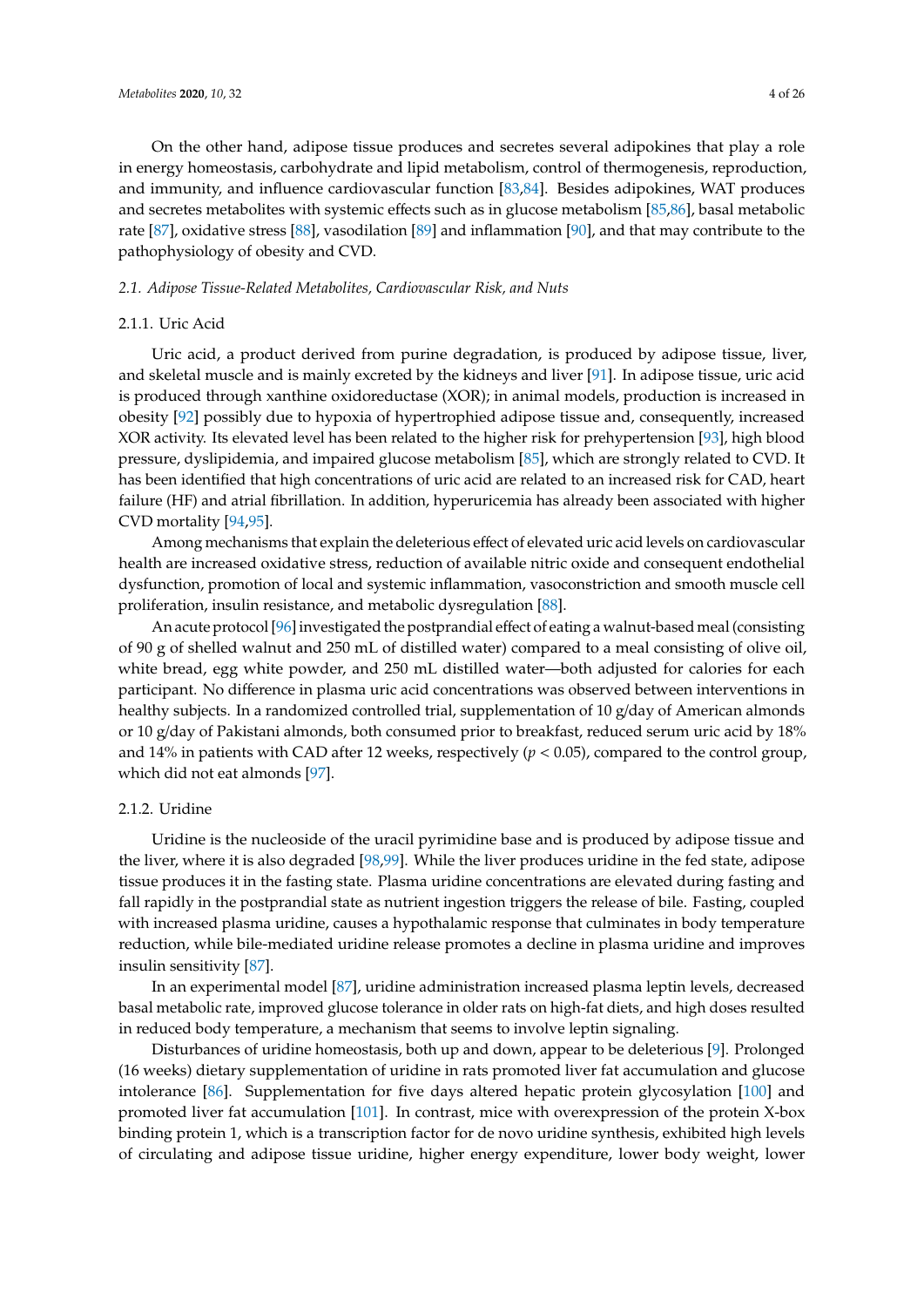temperature, and protection against obesity even when on a high-fat diet or in a model of decreased leptin expression (*ob* gene knockout) [\[99\]](#page-19-4).

However, there is still little knowledge about the effects of short- and long-term uridine homeostasis disorders on systemic metabolism, as well as their use as a therapeutic resource [\[9\]](#page-14-7).

#### 2.1.3. Palmitic Acid Methyl Ester (PAME)

PAME is a hydrophobic, low molecular weight fatty acid metabolite secreted by adipose tissue [\[102\]](#page-19-7) that is capable of inducing vasodilation via potassium channel activation [\[89\]](#page-18-17). It also appears to have anti-inflammatory and antifibrotic effects by inhibiting nuclear factor kappa B (NF-kB) [\[90\]](#page-18-18).

Methyl palmitate administration in rats undergoing anticancer treatment demonstrated cardioprotection from the effects of treatment cardiotoxicity, a fact attributed to methyl palmitate's ability to suppress oxidative stress and disrupt the toll-like receptor-4 (TLR4)/NF-kB pathway with a consequent reduction in apoptosis [\[103\]](#page-19-8).

PAME seems to play an important role between peripheral adipose tissue and vasculature. The anti-contractile function of peripheral adipose tissue is reduced in spontaneously hypertensive rats, as is PAME release. Both mechanisms seem to contribute to hypertension genesis [\[102\]](#page-19-7).

The effects of nut consumption on uridine and PAME levels are unknown.

# *2.2. Adipokines, Cardiovascular Risk, and Nuts*

#### 2.2.1. Leptin

Leptin is a product of mature adipocytes [\[7,](#page-14-5)[8\]](#page-14-6), acting mainly in the brain [\[104\]](#page-19-9). Leptin levels are reduced in fasting periods, triggering different mechanisms such as increased appetite through stimulation of neuronal hypothalamic pathways [\[105\]](#page-19-10), decreased thyroid hormone production [\[106\]](#page-19-11), inhibition of the reproductive axis [\[107\]](#page-19-12), and depression of the immune system [\[108\]](#page-19-13). At high concentrations, leptin stimulates oxidative stress, inflammation, thrombosis, angiogenesis, and atherogenesis, which predispose CVD [\[109\]](#page-19-14). In contrast, voluntary physical activity reduces leptin signaling to the stromal hematopoietic bone marrow niche, consequently decreasing chronic hematopoietic output of inflammatory leukocytes and protecting from CVD [\[110\]](#page-19-15).

Results are conflicting regarding leptin concentrations and incidence of CVD. In a cohort of 1905 subjects and a 7.6-year follow-up, a standard deviation of increased leptin levels was not correlated with CVD incidence (hazard ratio (HR) =  $0.87$ ;  $95\%$  CI =  $0.68-1.11$ ;  $p = 0.26$ ) [\[111\]](#page-19-16). In another cohort of patients with coronary artery disease, increased leptin concentration was a predictor of cardiovascular mortality and nonfatal acute myocardial infarction (MI) in women (HR = 1.28; 95% CI = 1.01–1.62;  $p = 0.04$ , but not in men [\[112\]](#page-19-17).

In a meta-analysis that included 13 cohort and case-control studies, totaling 4257 CVD patients and 26,710 non-CVD controls, high leptin levels were not independently associated with CAD in women (odds ratio (OR) = 1.03; 95% CI = 0.86–1.23) and men (OR = 1.09; 95% CI = 0.95–1.26) or with stroke in women (OR = 1.13;  $95\%$  CI = 0.87–1.47) and men (OR = 0.80;  $95\%$  CI = 0.59–1.09) [\[113\]](#page-19-18).

Regarding nut consumption and leptin levels, results are also conflicting. For instance, mixed nuts supplementation decreases leptin concentrations in overweight individuals [\[64\]](#page-17-8), but not a walnut-rich meal in healthy individuals [\[114\]](#page-19-19) or a 48 g walnut smoothie in patients with obesity [\[65\]](#page-17-9). The effect of nut intake on leptin concentrations was summarized in a systematic review [\[115\]](#page-20-0), in which consumption of different nut doses (studies ranged from 0.5 to 128 g/day) was associated with reduced leptin levels  $(-0.71 \text{ mg/dL}; 95\% \text{ CI} = -1.11 \text{ to } -0.30).$ 

#### 2.2.2. Adiponectin

Adiponectin is a hormone associated with benefits on cardiometabolism, exerting antiinflammatory, antioxidant, anti-atherogenic, pro-angiogenic, and vasoprotective effects [\[116\]](#page-20-1). Adiponectin increases insulin sensitivity [\[117\]](#page-20-2), an effect also observed after weight loss and the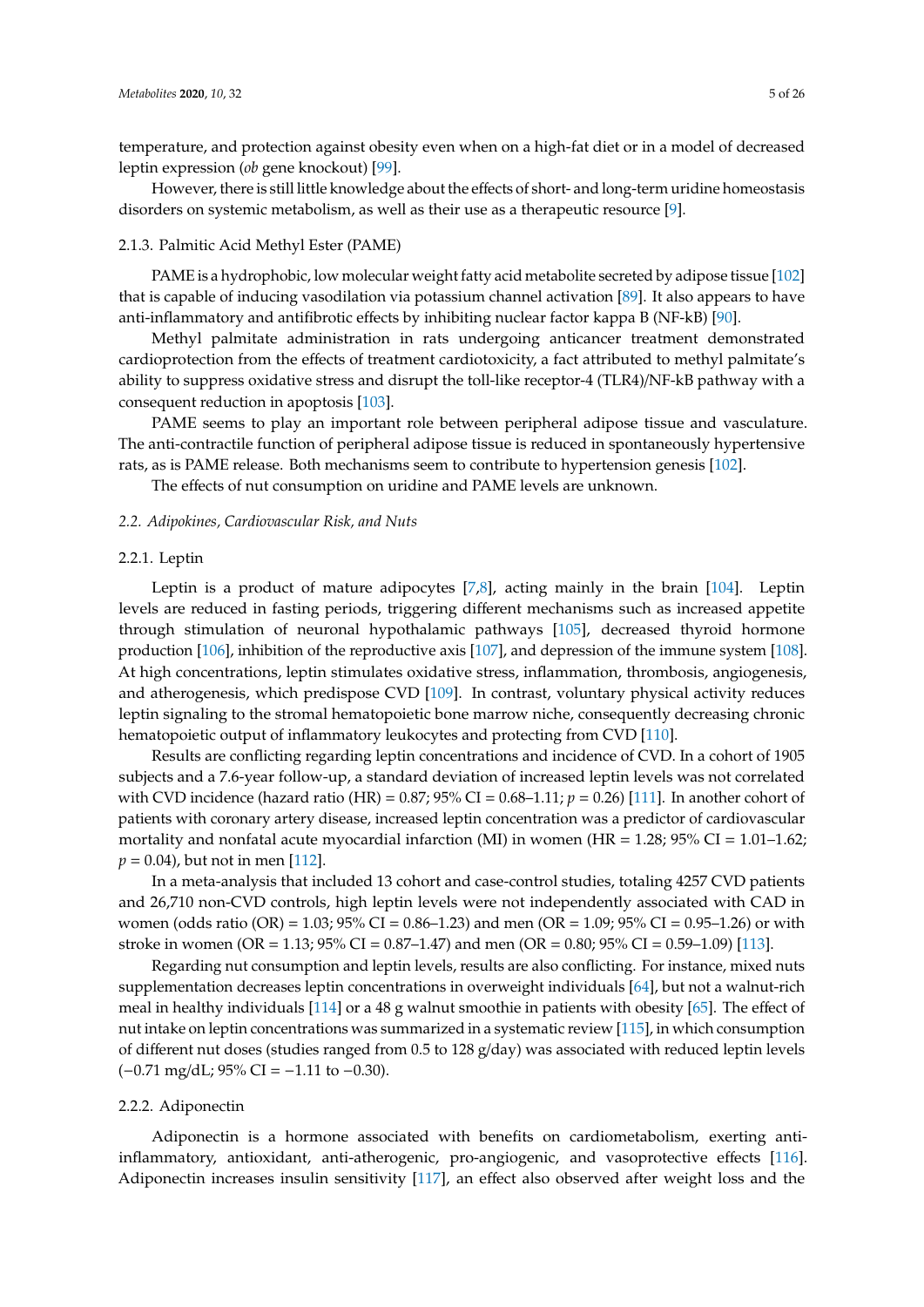consequent increase in plasma levels [\[118\]](#page-20-3). Simvastatin treatment, often observed in patients with CVD, increases adiponectin levels over 12 weeks but not below 8 weeks [\[119\]](#page-20-4).

Meta-analysis of 17,598 adults evaluated the association between adiponectin levels and the risk of developing high blood pressure [\[120\]](#page-20-5). Each 1 µg/mL increase in adiponectin levels was associated with a 6% reduction in the risk of hypertension ( $OR = 0.94$ ;  $95\%$  CI = 0.91–0.96;  $p < 0.001$ ). Adiponectin levels have already been associated with CAD risk through meta-analysis of case-control and cohort studies. In this study, with 14,960 individuals and an incidence of 4132 cases of CAD, an inverse relationship was observed between high adiponectin levels and the incidence of CAD (HR = 0.83; 95% CI = 0.69–0.98; *p* = 0.031) [\[121\]](#page-20-6). However, in other studies, higher adiponectin concentrations were not associated with other outcomes such as carotid plaques, ischemic stroke, and mortality [\[122\]](#page-20-7).

High adiponectin levels do not necessarily improve outcomes in CVD patients [\[123\]](#page-20-8). Meta-analysis [\[124\]](#page-20-9) conducted among 862 HF patients noted that increased adiponectin levels were associated with higher all-cause mortality ( $RR = 2.05$ ;  $95\%$  CI = 1.22–3.43) and increased combined outcomes of readmission and death ( $RR = 2.22$ ;  $95\%$  CI = 1.38–3.57). In these patients, increased adiponectin may be consistent with wasting observed in cardiac cachexia, which is associated with worse outcomes in HF [\[125\]](#page-20-10).

Improvement in adiponectin levels with pistachio supplementation (20% of diet energy) has been observed in humans with metabolic syndrome [\[126\]](#page-20-11), as well as a walnut-rich meal in healthy individuals [\[114\]](#page-19-19). However, supplementation of 20 g baru almonds for 8 weeks among obese and overweight individuals did not improve adiponectin levels [\[127\]](#page-20-12), nor did mixed nuts supplementation [\[64\]](#page-17-8) or a 48 g walnuts smoothie in patients with obesity [\[65\]](#page-17-9). A systematic review concluded that different nut doses (studies ranged from 0.5 to 128 g/day) do not increase levels of adiponectin (−0.60 mg/dL; 95% CI =  $-1.88$  to 0.68) [\[115\]](#page-20-0).

## 2.2.3. Resistin

In humans, resistin is produced by adipose tissue [\[128\]](#page-20-13) and expressed by peripheral blood mononuclear cells and macrophages [\[129\]](#page-20-14) under inflammatory stimulation by lipopolysaccharide (LPS), tumor necrosis factor alpha (TNF-α), interleukin (IL)-6, IL-1β, and resistin itself [\[128\]](#page-20-13). Resistin secretion triggers an inflammatory response by releasing proinflammatory cytokines [\[130\]](#page-20-15). It participates in the atherosclerotic process, promoting proliferation and migration of endothelial cells and smooth muscle vascular cells, increasing endothelial permeability and consequently monocyte adhesion and infiltration [\[131\]](#page-20-16). Resistin levels increase in the presence of obesity and appear to be causally related to T2DM development [\[132\]](#page-20-17).

Through meta-analysis [\[133\]](#page-20-18) consisting of 718 hypertensive and 645 normotensive individuals, a positive association was observed between resistin concentrations and hypertension. The association was stronger among diabetic patients when compared to a non-diabetic population. Another meta-analysis observed an association between resistin levels and CAD [\[134\]](#page-20-19). Among 2070 subjects, compared to disease-free controls, higher resistin levels were found among subjects with stable angina (standardized mean difference (SMD) =  $1.97$ ;  $95\%$  CI =  $1.15-2.79$ ), unstable angina (SMD =  $2.54$ ;  $95\%$ CI = 1.76–3.31) and MI (SMD = 3.62; 95% CI = 2.62–4.62).

Resistin levels have already been associated with higher mortality. Among 7 studies evaluating total mortality ( $n = 4016$  and 961 events) and 6 studies evaluating CVD mortality ( $n = 4187$  and 412 events), the increase of 1 standard deviation in resistin concentration increased the risk of total mortality (HR = 1.28; 95% CI = 1.07–1.54; *p* = 0.008) and CVD mortality (HR = 1.32; 95% CI = 1.06–1.64;  $p = 0.013$  [\[135\]](#page-20-20).

No differences in resistin levels were observed in healthy young adults when submitted to a walnut-rich meal, a butter-enriched meal, or an olive-oil-enriched meal [\[114\]](#page-19-19).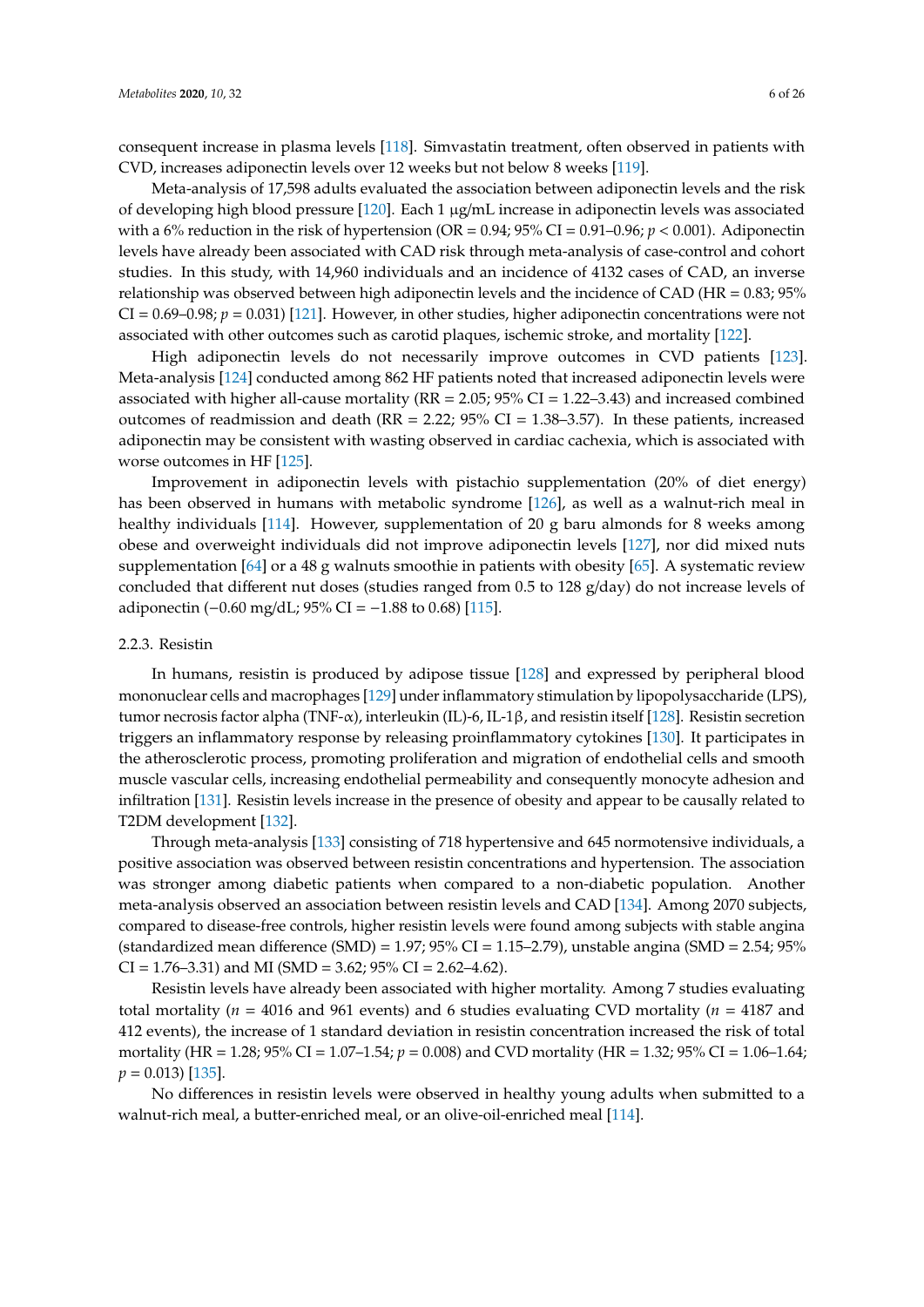## 2.2.4. Progranulin

Progranulin is a protein related to neurodegenerative and metabolic diseases [\[136\]](#page-20-21). In peripheral tissues, excess progranulin is associated with obesity and insulin resistance [\[137,](#page-21-0)[138\]](#page-21-1). Considering its potential effect on the cardiovascular system, progranulin has been associated with angiogenesis, cell proliferation, and inflammation [\[139\]](#page-21-2).

However, progranulin has already been associated with vascular endothelium protection in cell culture, where it inhibited LPS-mediated inflammation in endothelial cells [\[140\]](#page-21-3). In rats, progranulin suppression led to the development of more severe atherosclerotic lesions when compared to non-progranulin suppressed animals, an effect attributed to increased expression of inflammatory cytokines, adhesion molecules, reduced expression of endothelial nitric oxide synthase, and cholesterol accumulation in macrophages [\[141\]](#page-21-4).

In a cohort study of 1046 subjects, serum triglycerides levels were positively correlated with progranulin concentrations (β = 0.069; *p* = 0.037) [\[142\]](#page-21-5). Among 216 individuals of another cohort study, with recent ischemic stroke and 100 controls, progranulin was able to predict mortality independent of other factors [\[143\]](#page-21-6).

Among 362 adults with acute coronary syndrome (ACS) (*n* = 69), stable angina (*n* = 85) and control subjects (*n* = 208), progranulin concentrations did not differ between groups but were negatively correlated with HDL-c (r=−0.105, *p*=0.048) [\[144\]](#page-21-7). Among individuals with (*n*=44) and without (*n* = 83) metabolic syndrome, progranulin levels were associated with higher concentrations of C-reactive protein (CRP), IL-6, number of metabolic syndrome components, and increased intima*-*media thickness in individuals without metabolic syndrome [\[145\]](#page-21-8).

## 2.2.5. Omentin-1

Omentin-1 is expressed in visceral adipose tissue (VAT) cells [\[146\]](#page-21-9) and is negatively associated with intima-media thickness, waist circumference, body mass index (BMI), systolic blood pressure (SBP), fasting glucose, and homeostatic model assessment of insulin resistance (HOMA-IR). Low concentrations of omentin-1 contribute to insulin resistance pathogenesis, T2DM, and CVD in overweight patients [\[147\]](#page-21-10).

Among 193 postmenopausal women, lower levels of omentin-1 were identified among women with CAD ( $n = 110$ ) when compared to women without CAD ( $n = 83$ ) (247.5  $\pm$  127.4 vs. 506  $\pm$  246 ng/mL) and reduced omentin-1 levels were an independent risk factor for disease severity as measured by the SYNTAX score [\[148\]](#page-21-11). Among 225 patients with severe carotid stenosis and a low degree of stenosis, omentin-1 was not associated with plaque vulnerability after adjustment in multivariate analysis [\[149\]](#page-21-12).

One study evaluated healthy and obese subjects with T2DM and coronary stenosis and found that they had lower omentin-1 levels when compared to healthy subjects  $(0.19 \pm 0.05 \text{ vs.})$  $0.54 \pm 0.12$  ng/mL;  $p < 0.05$ ) [\[150\]](#page-21-13). Omentin-1 levels were also negatively correlated with BMI, glycated hemoglobin (HbA1c), total cholesterol, TAG, LDL-cholesterol and VLDL-cholesterol, and positively with HDL-cholesterol in this sample.

However, in 2084 participants from a cohort-nested case-control study with 50 prevalent CVD cases and 350 incident cases with a median follow-up of 8.2 years, omentin-1 was not associated with risk for MI (HR per doubling omentin-1 = 1.17; 95% CI = 0.79–1.72; *p* = 0.43), but with a higher risk for stroke (HR per doubling omentin-1 = 2.22; 95% CI = 1.52–3.22; *p* < 0.0001) [\[151\]](#page-21-14).

The effects of nut consumption on progranulin and omentin-1 levels are unknown. Table [2](#page-8-0) summarizes the main human clinical studies that evaluated the effect of different nuts on indicators of adiposity, adipokines, and other parameters related to body weight homeostasis.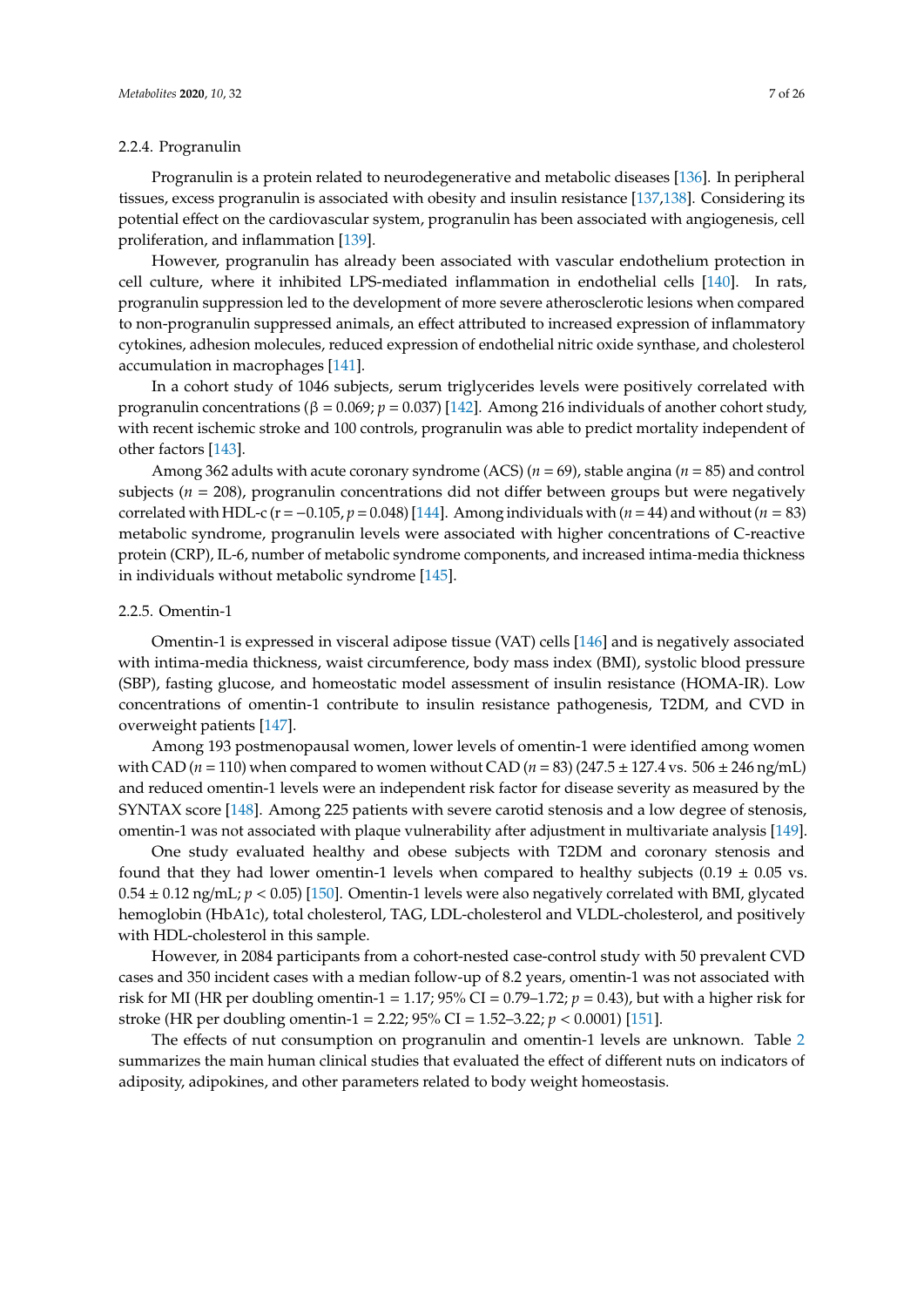| Reference                 | Population                                                                                                                        | Sample Size | Design                                           | Duration                                                              | Intervention<br>Group                         | <b>Control Group</b>                                    | Outcomes                                                                                                                                                                                                                                                      |
|---------------------------|-----------------------------------------------------------------------------------------------------------------------------------|-------------|--------------------------------------------------|-----------------------------------------------------------------------|-----------------------------------------------|---------------------------------------------------------|---------------------------------------------------------------------------------------------------------------------------------------------------------------------------------------------------------------------------------------------------------------|
| Abbaspour,<br>2019 [55]   | BMI of $\geq$ 27 kg/m <sup>2</sup>                                                                                                | 54          | RCT, parallel-arm                                | 8 weeks                                                               | 42.5 g/day mixed<br>nuts                      | Isocaloric pretzel                                      | ↓ Body weight<br>$\perp$ BMI<br>$\rightarrow$ Waist circumference<br>$\rightarrow$ Hip circumference<br>$\rightarrow$ Waist-to-hip ratio                                                                                                                      |
| Di Renzo, 2019<br>[54]    | Healthy volunteers                                                                                                                | 24          | Clinical<br>trial-pilot                          | 6 weeks                                                               | 40 g/day hazelnuts                            | Baseline                                                | L Abdominal circumference<br>$\rightarrow$ Body weight                                                                                                                                                                                                        |
| Fantino, 2019<br>$[53]$   | BMI 19-29.9 kg/m <sup>2</sup><br>Pre-menopausal women                                                                             | 60          | RCT, parallel-arm                                | 12 weeks                                                              | 44 g/day pistachio<br>snack in the<br>morning | Instructed not to<br>consume<br>pistachios              | $\rightarrow$ Body weight<br>$\rightarrow$ BMI<br>↑ Satiety                                                                                                                                                                                                   |
| Tan, 2013 [63]            | Increased risk for T2DM<br>-BMI > 27 kg/m <sup>2</sup><br>-Normal weight with a<br>strong family history for<br>T <sub>2</sub> DM | 137         | RCT, parallel-arm                                | 4 weeks                                                               | 43 g/day almonds                              | Avoid all nuts and<br>seeds                             | $\rightarrow$ Body weight<br>$\downarrow$ Hunger<br>↓ Desire to eat                                                                                                                                                                                           |
| Bowen, 2019<br>[60]       | Overweight and obese<br>adults with elevated fasting<br>blood glucose                                                             | 76          | RCT, parallel-arm                                | 8 weeks                                                               | 56 g/day almonds                              | Higher<br>carbohydrate<br>biscuit snack<br>isocaloric   | $\rightarrow$ Body weight<br>$\rightarrow$ BIA weight<br>$\rightarrow$ BIA FFM<br>$\rightarrow$ BIA body fat mass<br>$\rightarrow$ BIA muscle mass<br>$\rightarrow$ Waist circumference<br>$\rightarrow$ SCAT<br>$\rightarrow$ VAT<br>$\rightarrow$ Liver Fat |
| Godwin, 2019<br>[64]      | Healthy, obese and<br>overweight adults                                                                                           | 54          | RCT, parallel-arm                                | Baseline and 20,<br>40, 60, 90, 120 min<br>after snack<br>consumption | 42 g/day mixed<br>nuts                        | Unsalted pretzels                                       | $\downarrow$ Leptin<br>↓ Ghrelin<br>$\rightarrow$ Adiponectin<br>$\rightarrow$ Cholecystokinin<br>$\rightarrow$ PYY                                                                                                                                           |
| Gulati, 2014<br>$[126]$   | Metabolic syndrome                                                                                                                | 60          | RCT, parallel-arm                                | 24 weeks                                                              | 20% of daily<br>energy in<br>pistachios       | Control diet                                            | $\rightarrow$ Body weight<br>U Waist circumference<br>↑ Adiponectin                                                                                                                                                                                           |
| de Souza, 2019<br>$[127]$ | Overweight and obese<br>women                                                                                                     | 46          | RCT, parallel-arm<br>placebo-controlled<br>trial | 8 weeks                                                               | 20 g/day baru<br>almonds                      | 800 mg/day of<br>maltodextrin<br>dispensed in<br>sachet | $\rightarrow$ Adiponectin                                                                                                                                                                                                                                     |

**Table 2.** Clinical trials that evaluated the effect of different nuts on indexes of adiposity, adipokines, and other parameters related to body weight homeostasis.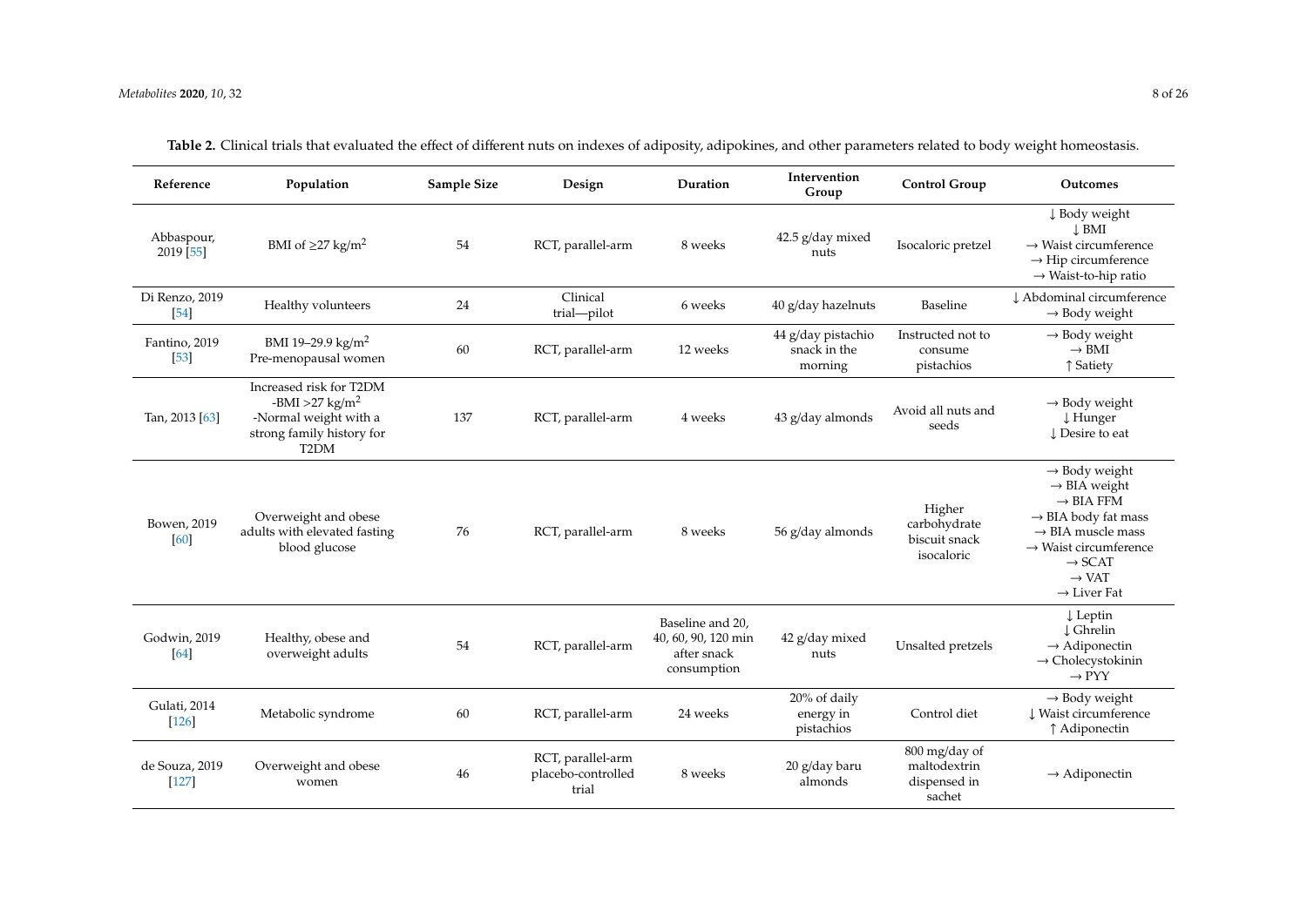| Reference                | Population                                                                                                                                 | <b>Sample Size</b> | Design            | Duration | Intervention<br>Group                                                                  | <b>Control Group</b>                      | Outcomes                                                                                                                                                                                                                                                  |
|--------------------------|--------------------------------------------------------------------------------------------------------------------------------------------|--------------------|-------------------|----------|----------------------------------------------------------------------------------------|-------------------------------------------|-----------------------------------------------------------------------------------------------------------------------------------------------------------------------------------------------------------------------------------------------------------|
| Damavandi,<br>2019 [61]  | T <sub>2</sub> DM                                                                                                                          | 50                 | RCT, parallel-arm | 8 weeks  | 10% of daily<br>energy in cashews                                                      | Control diet                              | $\rightarrow$ Body weight<br>$\rightarrow$ Waist circumference<br>$\rightarrow$ IMC                                                                                                                                                                       |
| Jamshed, 2015<br>[62]    | CAD patients with optimal<br>LDL cholesterol $(\leq 100$<br>mg/dL) and low HDL<br>cholesterol (men ≤40 mg/dL<br>and women $\leq 50$ mg/dL) | 150                | RCT, parallel-arm | 12 weeks | 10 g/day Pakistani<br>almonds<br>10 g/day American<br>almonds<br>Both before breakfast | No intervention                           | $\rightarrow$ Body weight                                                                                                                                                                                                                                 |
| Tuccinardi,<br>2019 [65] | Obese adults (BMI $\geq$ 30<br>$\text{kg/m}^2$ )                                                                                           | 10                 | <b>RCCT</b>       | 5 days   | 48 g/day walnuts<br>smoothie                                                           | Macronutrient-matched<br>placebo smoothie | ↑ PYY<br>$\rightarrow$ Body weight<br>$\rightarrow$ Waist circumference<br>$\rightarrow$ Hip circumference<br>$\rightarrow$ Waist/hip ratio<br>$\rightarrow$ IMC<br>$\rightarrow$ Fat body mass<br>$\rightarrow$ Lean body mass<br>$\rightarrow$ VAT mass |
| Lasa, 2014<br>$[152]$    | High cardiovascular risk<br>(PREDIMED study)                                                                                               | 124                | RCT, parallel-arm | 1 year   | Mediterranean<br>diets<br>supplemented<br>with 30 g/day<br>mixed nuts daily            | Low-fat diet                              | From baseline:<br>↑ Adiponectin<br>↓ Adiponectin/leptin ratio<br>↓ Weight<br>$\rightarrow$ BMI<br>In women: Į Waist<br>circumference<br>In men: $\rightarrow$ Waist<br>circumference                                                                      |
| Wu, 2014 [153]           | Healthy Caucasian men and<br>postmenopausal women ≥<br>50 years old                                                                        | 40                 | <b>RCCT</b>       | 8 weeks  | 43 g/day walnuts                                                                       | Western-type diet                         | $\rightarrow$ Adiponectin<br>$\rightarrow$ Leptin                                                                                                                                                                                                         |

**Table 2.** *Cont.*

<span id="page-8-0"></span>BMI: body mass index; RCT: randomized clinical trial; RCCT: randomized crossover clinical trial; T2DM: type 2 diabetes mellitus; BIA, bioelectrical impedance analysis; FFM, fat free mass; SCAT, (abdominal) subcutaneous adipose tissue; VAT, visceral adipose tissue; CT: total cholesterol; HDL-c: high density lipoprotein cholesterol; LDL-c: low density lipoprotein cholesterol; CAD: coronary artery disease; NCEP: National Cholesterol Education Program; PREDIMED: Prevención con Dieta Mediterránea; ↑: increase; →: maintenance or no effect; ↓: decrease.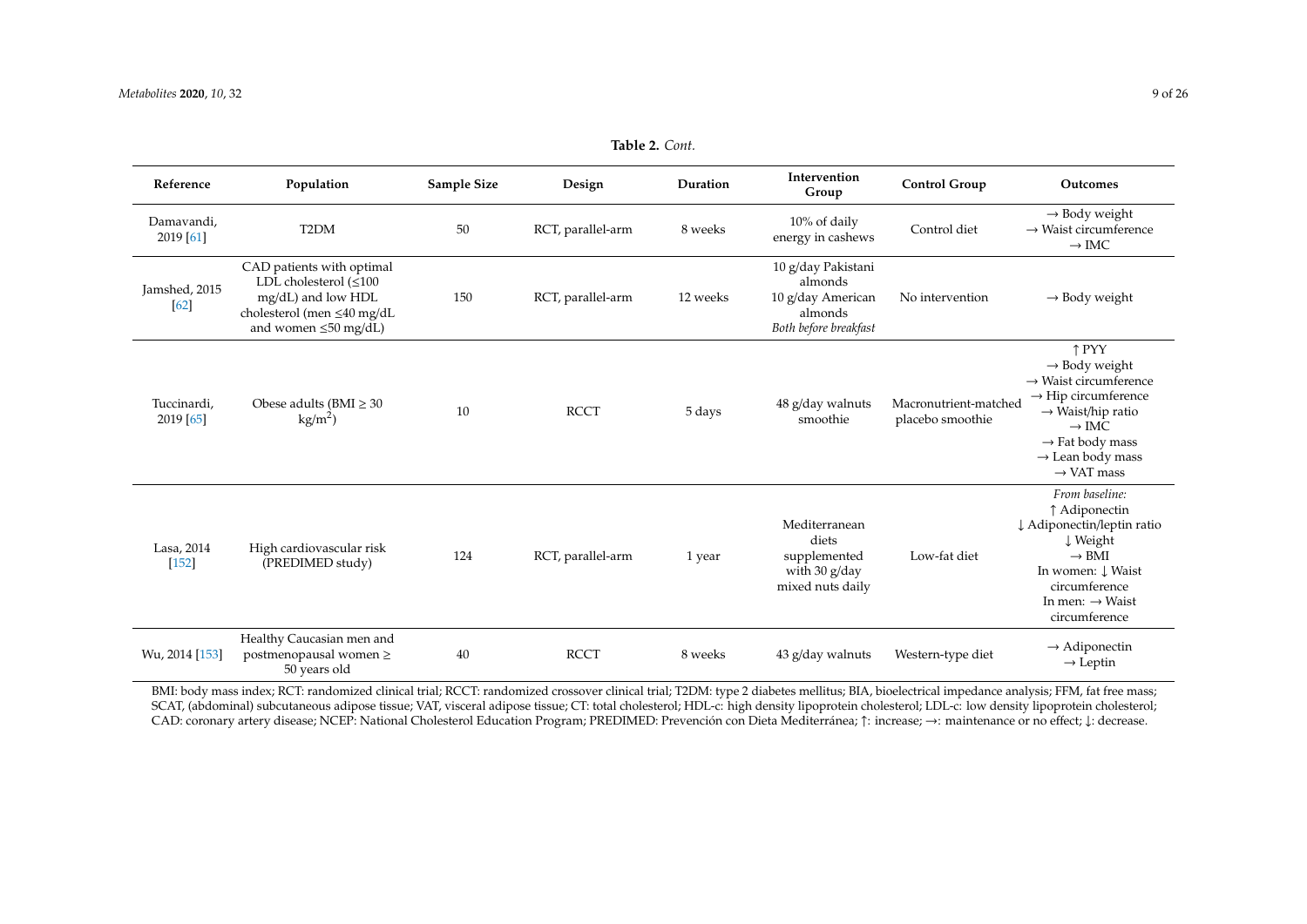## **3. Metabolites Formed by Microbiota, Adiposity, Cardiovascular Risk, and Nuts**

Pathological conditions, such as obesity, can significantly reduce or increase communication between different organs. In this sense, a number of mechanisms seem to explain the relationship between adipose tissue and intestine through interaction with the intestinal microbiota [\[16\]](#page-15-5). Among them are included the formation of metabolites, such as SCFA (acetate, propionate and butyrate) [\[154\]](#page-21-17), and the production of intermediate metabolites, such as lactate and TMA.

Adiposity indexes and WAT compartments have been associated with urinary metabolites involved in gut microbiota metabolism [\[155\]](#page-22-0), such as choline (its metabolism by the gut microbiota results in the production of TMA, which upon absorption by the host is converted in the liver to trimethylamine-N-oxide [TMAO]) [\[156](#page-22-1)[,157\]](#page-22-2), ethanolamine (its utilization by certain gut bacteria affects lipid metabolism and SCFA biosynthesis [\[158\]](#page-22-3), dimethylamine [\[159\]](#page-22-4) and glutamine [\[160\]](#page-22-5).

On the other hand, in a dietary intervention trial, circulating choline decreased among participants who had greater improvements of adiposity after eating a low-calorie weight loss diet and more significant decreases in choline were strongly associated with larger reductions in body fat composition, fat distribution, and energy expenditure [\[161\]](#page-22-6). It has been also shown that gut microbiota controls the expression of the miR-181 family in white adipocytes during homeostasis to regulate key pathways controlling adiposity, insulin sensitivity, and WAT inflammation in mice [\[162\]](#page-22-7).

## *3.1. Acetate*

Acetate is a product of the liquid fermentation of most anaerobic intestinal bacteria, and it is also produced by acetogenesis, which has the highest concentration of SCFA in the intestinal lumen [\[163\]](#page-22-8). An in vitro study [\[164\]](#page-22-9) evaluated the effect of acetate on human WAT-derived stem cells and found that acetate had an antilipolytic effect, which was achieved by reducing hormone-sensitive lipase phosphorylation.

In rats [\[165\]](#page-22-10), acetate stimulated a number of mechanisms in different peripheral tissues. In the liver, it reduced fat deposition by reducing circulating free fatty acids, reduced de novo lipogenesis, and increased mitochondrial efficiency, while in adipose tissue, it induced browning leading to a reduction in body adiposity [\[165\]](#page-22-10).

The effects of acetate in animal models demonstrate that it has a beneficial potential on metabolism via secretion of hormones such as glucagon like peptide-1 (GLP1) and peptide YY (PYY), affecting appetite, reduction of lipolysis and secretion of proinflammatory cytokines, and increasing energy expenditure and fat oxidation [\[166\]](#page-22-11).

Composition of intestinal microbiota is linked to adipose tissue browning and insulin action in morbidly obese individuals, possibly via circulating acetate [\[167\]](#page-22-12). In grade III obese, the firmicutes RA strain was negatively correlated with serum glycated hemoglobin (HbA1C) and serum triglycerides concentrations and was positively associated with brown adipocyte markers such as the PR domain containing 16 (PRDM16), uncoupling protein 1 (UCP1), and type II iodothyronine deiodinase in subcutaneous adipose tissue. This strain was positively associated with plasma acetate levels, which was related to PRDM16 mRNA in subcutaneous adipose tissue and insulin sensitivity [\[167\]](#page-22-12).

#### *3.2. Propionate*

Carbohydrate fermentation results in propionate formation by intestinal bacteria in two ways: via succinate and via propanediol [\[163\]](#page-22-8). In addition, amino acid fermentation appears to contribute to propionate formation [\[163\]](#page-22-8).

In animal models, propionate has been associated with improved lipid metabolism in rats given a high-fat diet [\[168](#page-22-13)[,169\]](#page-22-14). In addition, propionate treatment significantly decreased body weight, fat mass, and inguinal WAT volume, suggesting that propionate could reverse fat-induced lipid accumulation [\[168\]](#page-22-13). Propionate also appears to play an important role in reducing hepatic triglycerides, improving insulin sensitivity, and increasing the formation of odd-chain fatty acids [\[170\]](#page-22-15).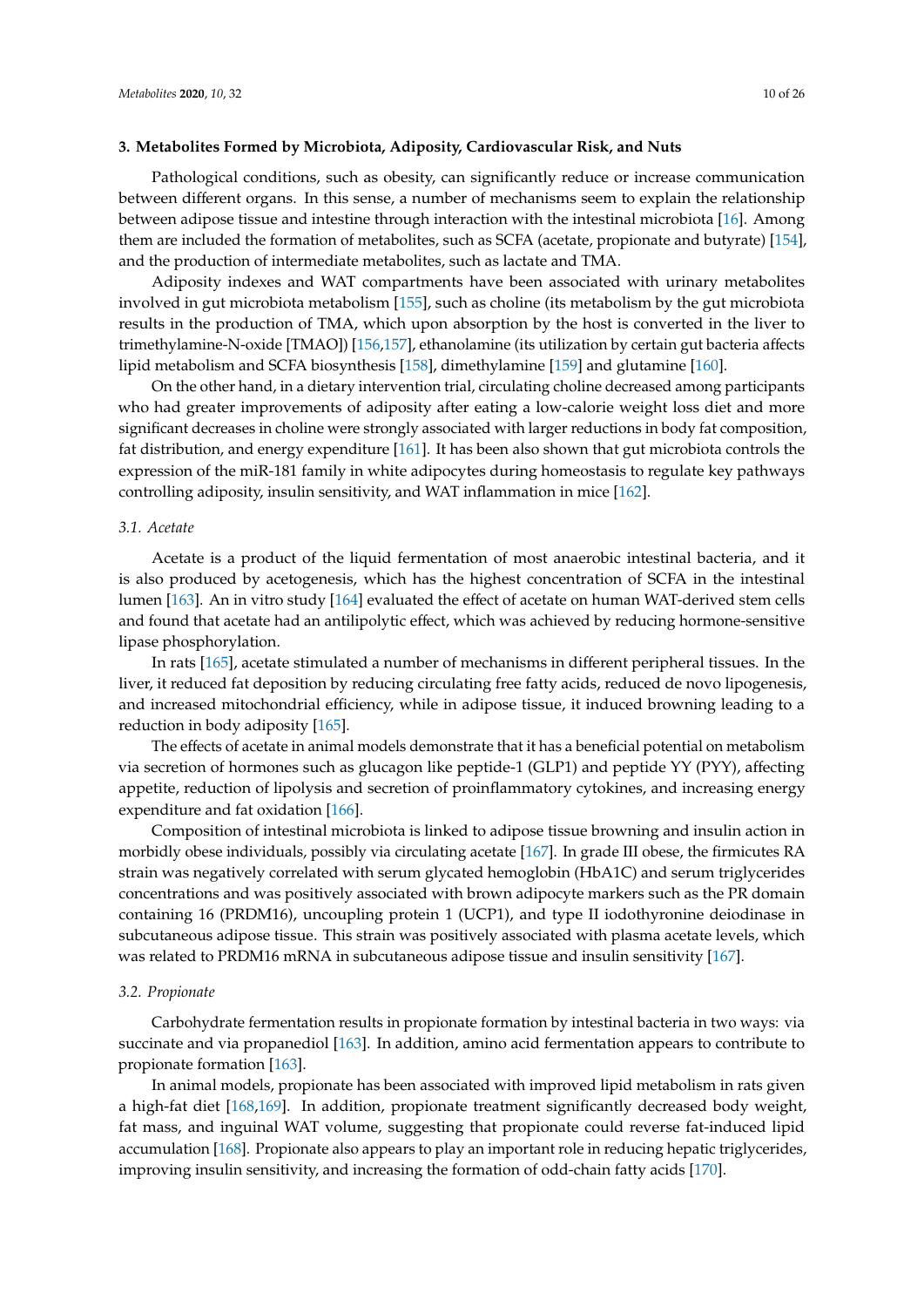Oral administration of propionate in two animal models, one hypertensive and one atherosclerotic, demonstrated anti-inflammatory properties limiting CVD progression in both. Propionate influenced helper T-cell homeostasis, reducing cardiac hypertrophy and fibrosis, susceptibility to arrhythmias, and atherosclerotic lesions. At the same time, propionate exerted an antihypertensive effect in both animal models [\[171\]](#page-22-16).

In overweight adults, propionate levels in the intestinal colon were associated with weight gain prevention by increasing hormone release such as PYY and GLP-1 and, therefore, reduced energy intake [\[172\]](#page-22-17). In addition, propionate supplementation improved insulin sensitivity and reduced proinflammatory cytokine IL-8 in overweight or obese adults [\[173\]](#page-23-0).

## *3.3. Butyrate*

Two different routes follow for butyrate formation: via butyryl-CoA:acetate-CoA transferase or via phosphotransbutyrylase and butyrate kinase [\[174\]](#page-23-1). Similar to propionate, amino acid fermentation also contributes to butyrate formation [\[163\]](#page-22-8).

In rats on a high-fat diet, butyrate supplementation induced the activation of AMP-activated 5'Protein Kinase (AMPK) and glucose transporter 4 (GLUT4) in the adipose tissue, attenuated diet-induced dysbiosis, promoted biosynthesis of resolvin E1 and lipoxin (anti-inflammatory lipid mediators) [\[175\]](#page-23-2), attenuated weight gain, adiposity, adipocyte hypertrophy, inflammation, and leptin secretion [\[176\]](#page-23-3). In the same animal model, butyrate supplementation appears to induce lipolysis in WAT mediated by activation of β3-adrenergic receptors [\[177\]](#page-23-4) and regulates gene expression related to intestinal cholesterol absorption resulting in attenuation of atherosclerosis [\[178\]](#page-23-5).

Chronic butyrate supplementation in rats prevented diet-induced obesity, hyperinsulinemia, hypertriglyceridemia, and hepatic steatosis, effects attributed to reduced dietary intake [\[179\]](#page-23-6). The reduction appears to be due to suppression of neuropeptide Y expression in the hypothalamus, resulting in changes in the gut–brain neural circuit. In addition, butyrate supplementation promoted fat oxidation and activated brown adipose tissue (BAT), effects that can be explained by increased sympathetic flow to this compartment [\[179\]](#page-23-6).

In humans, butyrate supplementation does not appear to benefit individuals with metabolic syndrome but appears to have a beneficial effect on glucose metabolism in lean men, who showed improvement in peripheral and hepatic insulin sensitivity, suggesting different use and flow of SCFA during obesity and insulin resistance [\[180\]](#page-23-7).

In a crossover clinical trial [\[181\]](#page-23-8), the impact of daily consumption of 85 g of almonds or pistachio for 18 consecutive days was assessed, and higher fecal content of butyrate-producing bacteria was observed in both interventions—but stronger effects were observed after pistachio consumption. Healthy individuals undergoing an isocaloric diet intervention containing 42 g of walnuts daily for three weeks had a higher relative abundance (49–160%) of fecal microbiome, increasing the relative abundances of Firmicutes species in butyrate-producing Clostridium clusters XIVa and IV, including Faecalibacterium and Roseburia [\[182\]](#page-23-9).

A study evaluating the prebiotic potential of whole almonds and defatted almonds using an in vitro gastrointestinal fermentation model showed a higher concentration of Eubacterium rectale after digestion of whole almonds compared with commercial prebiotics, and concomitant increase in butyrate concentration with both almonds [\[74\]](#page-18-2).

## *3.4. Combined Propionate, Butyrate, and Acetate*

Some studies have evaluated the use of the three major SCFA in combination or alone in the same protocol. A study in rats [\[183\]](#page-23-10) demonstrated that isolated or mixed supplementation of propionate, butyrate, and acetate can modulate adiponectin and resistin gene expression in obesity via epigenetic regulation. Rats eating a high-fat diet had reductions in adiponectin and resistin mRNA levels in adipose tissue, which were reversed with supplementation of SCFA. In addition, changes in SCFA-induced adiponectin and resistin expression have been associated with changes in DNA methylation [\[183\]](#page-23-10).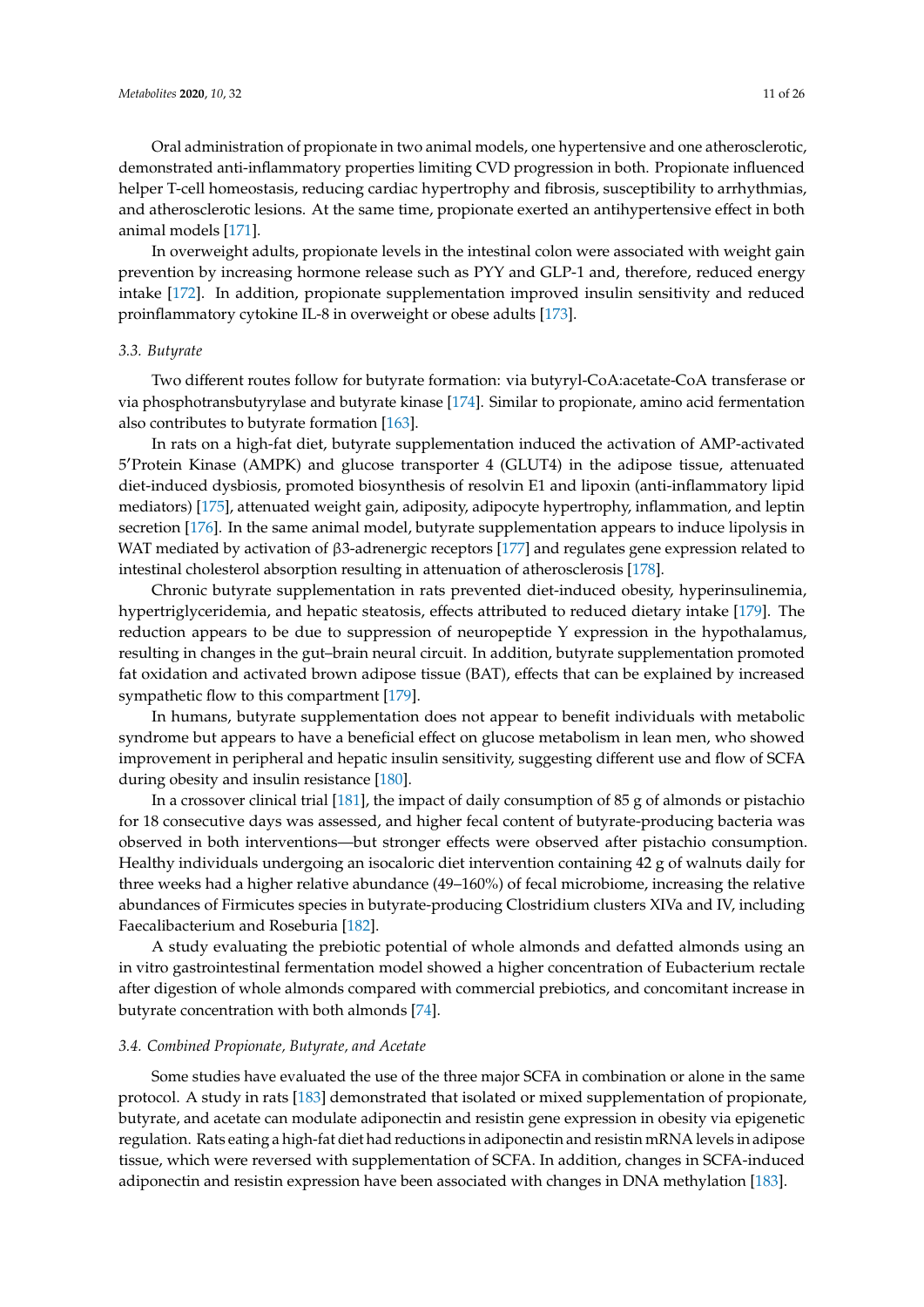In pigs [\[184\]](#page-23-11) supplemented with SCFA separately or mixed, oral administration of SCFA attenuated fat deposition via reduced lipogenesis and increased lipolysis in different tissues. Supplementation of SCFA reduced the concentration of TAG, total cholesterol, LDL-cholesterol, insulin, and liver total fat; increased serum leptin concentrations; reduced mRNA expression of fatty acid synthase and transcription factor binding to sterol regulatory element 1; and increased carnitine palmitoyl transferase I (CPT-1 $\alpha$ ) mRNA expression in liver and VAT.

Overall, these results suggest a potential protective effect of SCFA against obesity-associated cardiometabolic abnormalities. However, higher levels of SCFA in stools appear to be associated with lower intestinal microbiota diversity and poor cardiometabolic health, and higher systemic inflammation, blood glucose, dyslipidemia, obesity, hypertension and high excretion of SCFA in stool may be a marker of cardiometabolic dysregulation [\[185\]](#page-23-12).

An increase in SCFA (in percentages) after fermentation of mixed nuts (hazelnuts, almonds, macadamia, pistachios, and walnuts) has been demonstrated with a modification of the acetate/propionate/butyrate molar ratio from 57:24:19 to 48:24:28 [\[73\]](#page-18-1).

#### *3.5. Lactate*

Lactate can be metabolized to acetate, propionate, and butyrate by various organisms [\[163\]](#page-22-8). Many different intestinal bacteria such as lactobacilli, bifidobacteria, enterococci, and streptococci produce lactate [\[186\]](#page-23-13). Several tissues use lactate as an energy substrate, such as the heart [\[187\]](#page-23-14), WAT and BAT [\[188\]](#page-23-15). Variations in its synthesis rate, blood transport, and final availability modulate important metabolic substrate changes [\[189\]](#page-23-16). Adipocytes contribute significantly to systemic lactate homeostasis, with important physiological and pathophysiological implications [\[190–](#page-23-17)[193\]](#page-24-0).

Cultivated adipocytes exposed to high glucose levels produce and secrete larger amounts of lactate; therefore, hyperglycemia appears to be related to higher lactate levels [\[191\]](#page-24-1).

Higher circulating lactate levels in obese humans suggest a potential role of WAT in glycemic control [\[192\]](#page-24-2). The ability of WAT to produce lactate does not directly depend on its metabolic condition, but this production is a direct consequence of the activity of the lactate dehydrogenase (LDH) in tissue [\[189\]](#page-23-16). This activity is a direct correlate of the expression of major LDH-controlling genes, which appear to convert excess circulating glucose into 3C fragments as a means of controlling blood glucose and/or providing shorter chain substrates for use as energy sources in other tissues. [\[189\]](#page-23-16).

Pistachio consumption (85 g/day) appears to decrease the number of lactic acid bacteria after 18 days when compared to the same quantity of almonds [\[181\]](#page-23-8).

#### *3.6. Trimethylamine N-Oxide (TMAO)*

TMAO is a TMA derivative, produced in the gut by multiple nutritional substrates containing a TMA fraction such as choline, L-carnitine, γbutyrobetaine, and betaine. TMA produced in the gut is absorbed into circulation and converted in the liver by the enzyme flavin-containing monooxygenase 3, to TMAO [\[157\]](#page-22-2).

TMAO is recognized as a risk factor for the incidence and progression of CVD [\[154](#page-21-17)[,185](#page-23-12)[,186\]](#page-23-13) and has been related to a higher risk of cardiovascular events and all-cause mortality, regardless of traditional risk factors [\[194–](#page-24-3)[196\]](#page-24-4).

Adverse effects of TMAO on cardiovascular function have been associated with multiple mechanisms, including atherosclerosis promotion [\[197\]](#page-24-5), reduction of reverse cholesterol transport, and defects in cholesterol metabolism in general [\[198,](#page-24-6)[199\]](#page-24-7). In addition, it promotes endothelial dysfunction, exacerbates platelet reactivity, increases thrombosis, and affects the inflammatory response [\[200](#page-24-8)[–203\]](#page-24-9).

A 4-month randomized trial with prediabetic subjects evaluated the impact of a diet supplemented or not with 57 g pistachio and identified a significant reduction in urinary TMAO concentration (*p* = 0.034) after pistachio consumption [\[204\]](#page-24-10). In addition, pistachio supplementation reduced urinary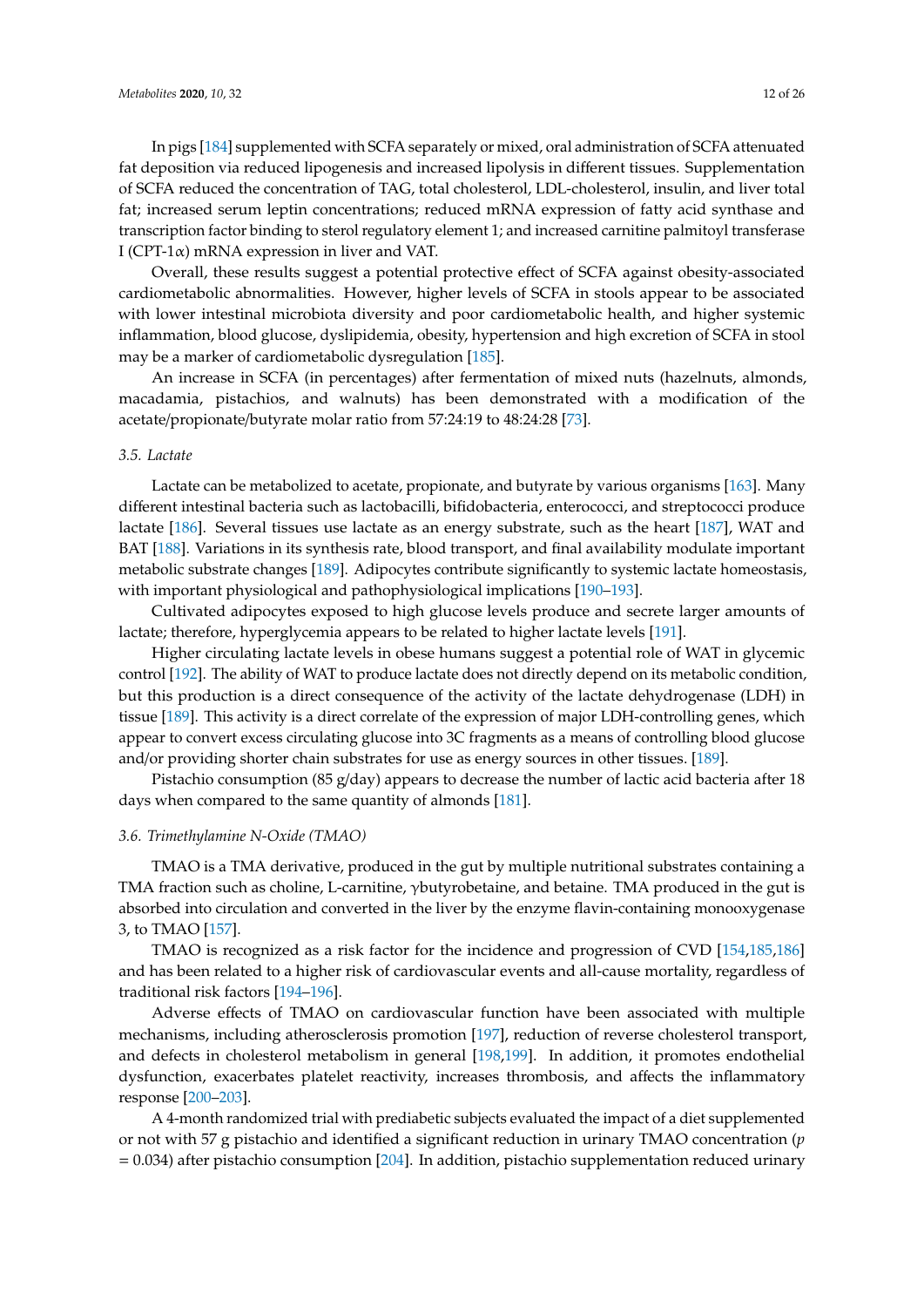concentration of dimethylamine ( $p = 0.044$ ), a microbiota-derived metabolite formed from TMA [\[159\]](#page-22-4) and predictor of mortality in individuals with and without a diagnosis of CAD [\[205\]](#page-24-11).

Figure [1](#page-12-0) summarizes the effects of adipose tissue secreted metabolites and intestinal microbiota metabolites on rat, pig, and human metabolisms, especially on parameters associated with adipose tissue and the cardiovascular system.

<span id="page-12-0"></span>

|                                                          | Metabolites secreted by adipose tissue                                                                                                                                                           |                               | Metabolites formed by microbiota                                                                                                                                                                                                                                                        |  |  |  |
|----------------------------------------------------------|--------------------------------------------------------------------------------------------------------------------------------------------------------------------------------------------------|-------------------------------|-----------------------------------------------------------------------------------------------------------------------------------------------------------------------------------------------------------------------------------------------------------------------------------------|--|--|--|
| Uric acid                                                | Overproduced in obese adipose tissue                                                                                                                                                             | Lactate                       | ↑ Hyperglycemia                                                                                                                                                                                                                                                                         |  |  |  |
| <b>Uridine</b>                                           | ↑ Leptin levels, glucose tolerance<br><b>J</b> Metabolic rate<br>Prolonged disturbances:<br>$\uparrow$ lipid accumulation in the liver<br>↑ glucose intolerance<br>↑ liver protein glycosylation | Propionate<br><b>Butyrate</b> | ↓ Inguinal white adipose tissue, body weight, BMI, hepatic<br>triglycerides<br>↑ Odd-chain fatty acid formation, insulin sensitivity<br>Anti-inflammatory effect<br>Antihypertensive effect<br>Improvement of lipid metabolism<br>↑ Anti-inflammatory lipid mediators, lipolysis in WAT |  |  |  |
| <b>PAME</b>                                              | Anti-inflammatory effect<br>Antifibrotic effect<br><b>L</b> Oxidative stress                                                                                                                     |                               | J Diet-induced obesity, Intestinal absorption of cholesterol,<br>hyperinsulinemia, hypertriglyceridemia, hepatic steatosis, leptin                                                                                                                                                      |  |  |  |
| Hypertension                                             |                                                                                                                                                                                                  | <b>Acetate</b>                | ↓ Circulating free fatty acids, lipogenesis de novo, mitochondrial<br>efficiency, body adiposity, lipolysis proinflammatory cytokines<br>↑ PYY and GLP-1, energy expenditure, fat oxidation                                                                                             |  |  |  |
|                                                          |                                                                                                                                                                                                  | <b>SCFA</b>                   | ↑ mRNA adiponectin and resistin                                                                                                                                                                                                                                                         |  |  |  |
|                                                          |                                                                                                                                                                                                  | <b>TMAO</b>                   | $\uparrow$ Cholesterol metabolism defects, inflammation, prothrombotic<br>phenotype                                                                                                                                                                                                     |  |  |  |
|                                                          |                                                                                                                                                                                                  | <b>SCFA</b>                   | I Lipogenesis reduction, lipids, insulin and total fat in liver<br>↑ Lipolysis, leptin                                                                                                                                                                                                  |  |  |  |
| Uric acid                                                | ↑ Prehypertension                                                                                                                                                                                | Lactate                       | ↑ Obesity                                                                                                                                                                                                                                                                               |  |  |  |
| ↑ Dyslipidemia<br>↑ Impaired glucose metabolism<br>↑ CVD |                                                                                                                                                                                                  | Propionate                    | ↑ Insulin sensitivity, PYY and GLP-1<br>$\downarrow$ IL-8                                                                                                                                                                                                                               |  |  |  |
|                                                          |                                                                                                                                                                                                  | <b>Butyrate</b>               | ↑ Peripheral and hepatic insulin sensitivity (lean men)                                                                                                                                                                                                                                 |  |  |  |
|                                                          |                                                                                                                                                                                                  | Acetate                       | ↑ Insulin sensitivity, adipose tissue browning                                                                                                                                                                                                                                          |  |  |  |
|                                                          |                                                                                                                                                                                                  | <b>TMAO</b>                   | ↑ Cardiovascular events and all-cause mortality                                                                                                                                                                                                                                         |  |  |  |
|                                                          |                                                                                                                                                                                                  | Urolithin A<br>glucuronide    | ↓ Waist circumference and waist-hip ratio<br>↑ Changes in body fat percentage                                                                                                                                                                                                           |  |  |  |

**Figure 1.** Effects of adipose tissue-secreted metabolites (**left**) and microbiota-formed metabolites (**right**) on rat, pig, and human metabolisms on adipose tissue and cardiovascular system parameters. BMI: body mass index; CVD: cardiovascular diseases; GLP-1: glucagon-like peptide-1; IL-8: interleukin 8; PAME: palmitic acid methyl ester; PYY: peptide YY; TMAO: trimethylamine N-oxide; WAT: white adipose tissue. ↑: increase; ↓: decrease.

## **4. Nuts and Other Metabolites**

Since nuts are sources of fats and a wide variety of micronutrients and phytochemicals, after ingestion, several of their constituents, as well as their derived metabolites, are found in the bloodstream and urine. These molecules appear to serve as markers of nut intake, where  $\alpha$ -linolenic acid, urolithins, and 5-hydroxyindole-3-acetic acid appear to be markers of walnut intake, α-tocopherol and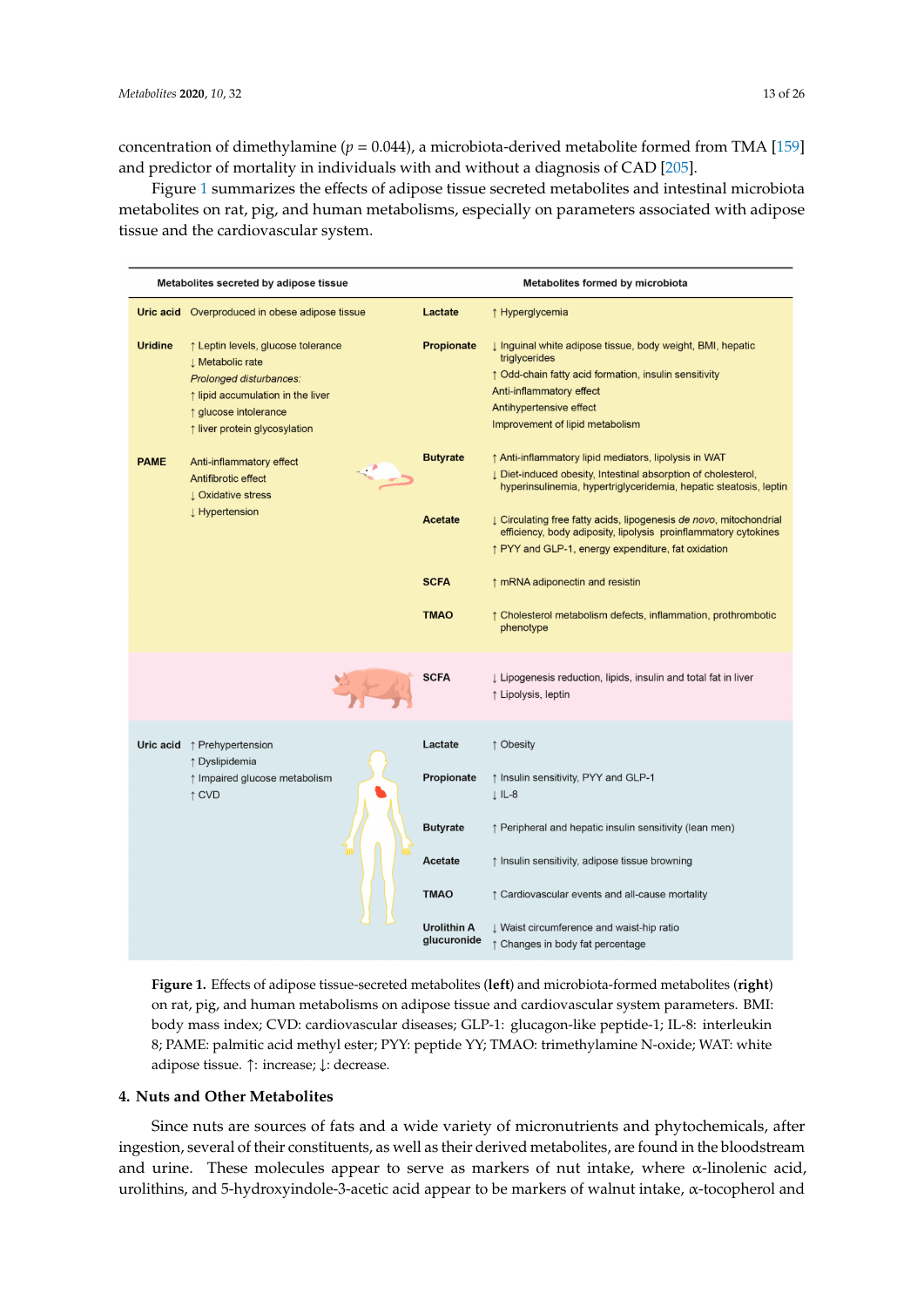catechin-derived metabolites appear to be markers of almond intake, and selenium marks Brazil nut consumption [\[22\]](#page-15-10).

Among healthy American men and women, 17 lipid metabolites were associated with 1 serving of nuts (28 g/day consumption) [\[23\]](#page-15-11). Positive associations were found for sphingomyelin, phosphatidylcholine, ceramides, and phosphatidylethanolamine, 3 of which were associated with peanut and peanut butter consumption (C24: 0 sphingomyelin, C24: 0 ceramide, and C22: 0 sphingomyelin). Negative associations were found with diacylglycerols, lysophosphatidylcholines, lysophosphatidylethanolamine, and cholesterol esters, consistent with favorable effects of nut consumption on lipid metabolism [\[23\]](#page-15-11). In obese individuals, consumption of 48 g/day of walnuts decreased harmful ceramide, hexosylceramide, and sphingomyelin concentrations related to cardiovascular risk [\[65\]](#page-17-9).

Urolithin A glucuronide, a product derived from the biotransformation of walnut polyphenols in the gut, has been associated with lower severity of metabolic syndrome [\[206\]](#page-24-12). In a randomized clinical trial conducted among 50 individuals with metabolic syndrome who consumed mixed nuts (15 g walnuts, 7.5 g almonds, and 7.5 g hazelnuts) for 12 weeks, urolithin A glucuronide levels were inversely associated with waist circumference ( $r = -0.550$ ,  $p = 0.005$ ), waist-hip ratio ( $r = -0.409$ ,  $p =$ 0.047), and positively associated with changes in body fat percentage ( $r = 0.456$ ,  $p = 0.025$ ).

In a crossover clinical trial [\[182\]](#page-23-9) among 18 healthy subjects, after walnut supplementation for three weeks, serum campesterol was 10  $\mu$ mol/mmol lower (6% reduction) during the walnut supplementation period compared to the control period (without supplementation), and lathoesterol concentration tended to decrease in the same period.

## **5. Nuts, Metabolites, and Adipose Tissue: Primary and Secondary Cardiovascular Prevention**

With regard to different cardiovascular risk-related metabolites, a study by Würst et al. [\[207\]](#page-24-13) used quantitative nuclear magnetic resonance imaging to identify biomarkers in CVD incidence, based on the metabolites evaluated in the National Finnish Study (FINRISK). Replication and improved risk prediction were assessed in the Southall and Brent Revisited (SABER) and the British Women's Health and Heart Study. Among 68 lipids and metabolites evaluated, two of them were associated with increased risk for cardiovascular events after adjustment for other variables: elevated plasma phenylalanine and higher concentrations of MUFA. High levels of omega-6 fatty acids and docosahexanoic acid were associated with lower risk of CVD.

On the other hand, association of nut intake, metabolites, and cardiovascular prevention was especially evaluated in the Prevención con dieta Mediterranea (PREDIMED) study [\[208\]](#page-24-14). Firstly, changes in 202 basal lipid metabolites after one year of intervention with low-fat diet (control group) or Mediterranean diet (supplemented with extra virgin olive oil or mixed nuts) and their associations with cardiovascular events were evaluated among 230 cases of CVD patients and 790 controls without the disease. At the end of the follow-up period, a significant change in 20:3 cholesterol ester levels were observed only in the nut group. However, there was no significant difference regarding the risk of cardiovascular events between the groups, nor association with observed changes in metabolite levels [\[209\]](#page-25-0).

Another case-control study [\[210\]](#page-25-1) (231 CVD cases with 985 controls) derived from PREDIMED evaluated plasma levels of tryptophan, chirurenin, quinurenic acid, 3-hydroxyanthranilic acid, and quinolinic acid after one year of intervention and associations with cardiovascular events (nonfatal MI, nonfatal stroke, or cardiovascular death). Increased tryptophan levels after one year were associated with a lower risk of events (HR =  $0.79$ ;  $95\%$  CI =  $0.63-0.98$ ), and basal quinurenic acid concentration was associated with increased risk of MI and CAD death, but not at risk of stroke.

Thirdly, the association between plasma ceramides and CVD risk was assessed after 4.8 years of follow-up [\[211\]](#page-25-2). Extreme quartiles of plasma concentrations of ceramides C16:0, C22:0, C24:0 were compared, and a score was calculated by summing the concentrations. The highest quartile was associated with a 2.18-fold increased risk for combined cardiovascular events in the PREDIMED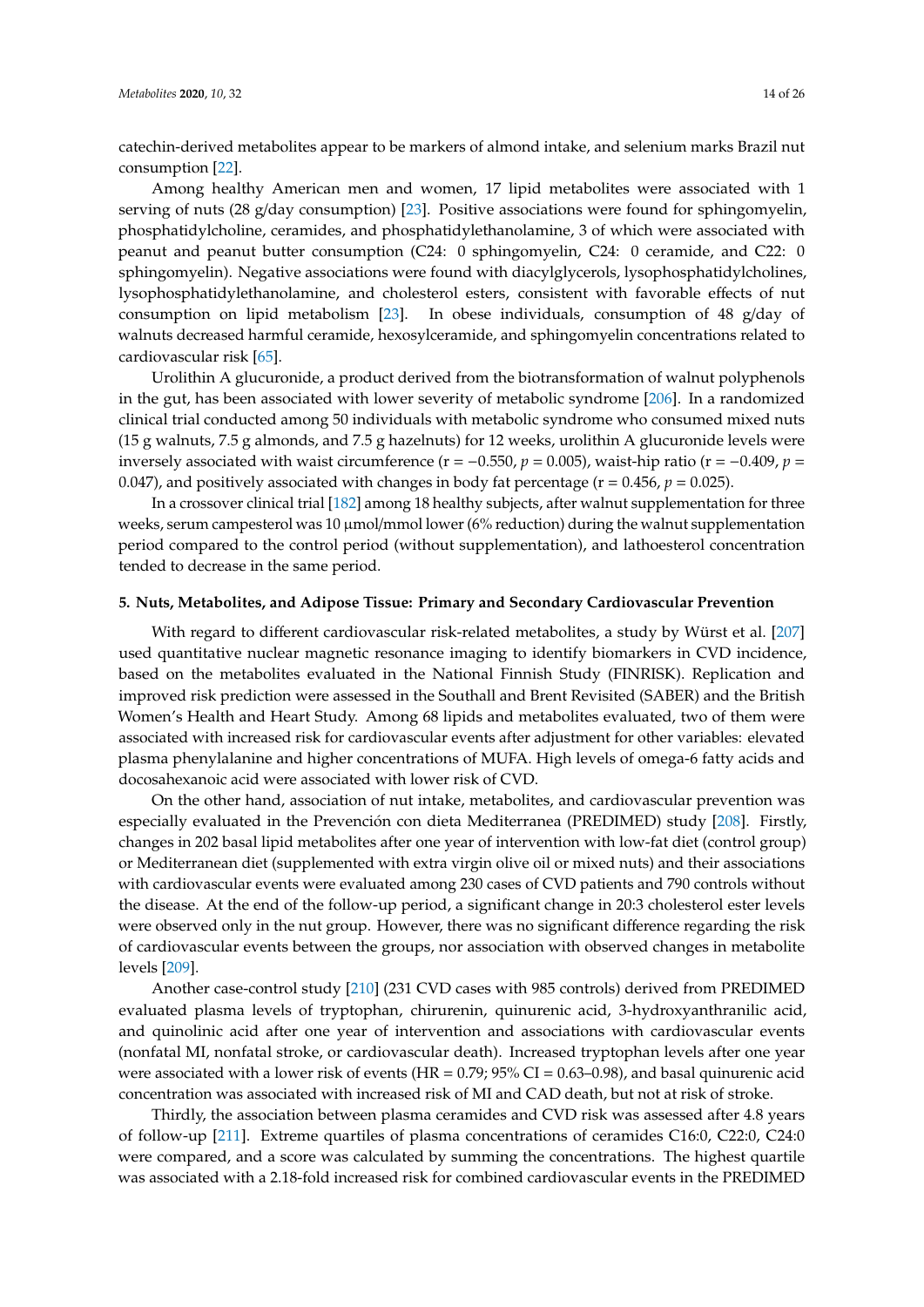study. However, changes in ceramide concentration were not different between groups (low-fat diet or Mediterranean diet).

As discussed earlier, it has been already identified: (1) some metabolites correlated with nut consumption [\[23\]](#page-15-11); (2) changes in plasma metabolite profile directly correlated with adipose tissue and with cardiometabolic risk in humans [\[212\]](#page-25-3); (3) metabolites directly associated with risk for CVD [\[207\]](#page-24-13); and (4) nut-associated metabolites are effective in primary cardiovascular prevention, in a context of intervention with a Mediterranean diet [\[209–](#page-25-0)[211\]](#page-25-2). These latest studies suggest that nuts may act beneficially on cardiovascular health by reducing cholesterol ester levels and increasing tryptophan levels. However, studies that specifically correlate the consumption of nuts, metabolites, and adipose tissue in secondary cardiovascular prevention are scarce, and this is an important field of research to explore further.

# **6. Conclusions**

Metabolites, which are secreted by adipose tissue, formed by the intestinal microbiota or originated from nut components, appear to be related to adipokines, cardiometabolism, and CVD. Nut supplementation is associated with favorable outcomes in the cardiovascular system, without increasing adiposity. However, these results appear to be dependent on nut composition, dose, and duration of intervention. Due to their complex nutritional composition, several mechanisms seem to explain the possible benefits associated with nut consumption on adipose tissue and intestinal microbiota modulation, but their specific effects on the complex adipose tissue–gut microbiota-cardiovascular system network are not yet fully established. Interactions between nuts, adipose tissue, and adipokines/derived metabolites on cardiovascular health need further investigation, especially in the context of primary and secondary cardiovascular prevention through large randomized controlled trials.

**Author Contributions:** C.W.; J.L.d.S.; S.B.G. wrote the manuscript, A.M. and A.S.d.Q. reviewed the manuscript. All authors have read and agreed to the published version of the manuscript.

**Funding:** The authors declare that they have received no grants to support this research work.

**Conflicts of Interest:** The authors declare no conflict of interest.

## **References**

- <span id="page-14-0"></span>1. Kachur, S.; Lavie, C.J.; de Schutter, A.; Milani, R.V.; Ventura, H.O. Obesity and cardiovascular diseases. *Minerva Med.* **2017**, *108*, 212–228. [\[PubMed\]](http://www.ncbi.nlm.nih.gov/pubmed/28150485)
- 2. Poirier, P.; Giles, T.D.; Bray, G.A.; Hong, Y.; Stern, J.S.; Pi-Sunyer, F.X.; Eckel, R.H. Obesity and cardiovascular disease: Pathophysiology, evaluation, and effect of weight loss. *Arterioscler. Thromb. Vasc. Biol.* **2006**, *26*, 968–976. [\[CrossRef\]](http://dx.doi.org/10.1161/01.ATV.0000216787.85457.f3) [\[PubMed\]](http://www.ncbi.nlm.nih.gov/pubmed/16627822)
- <span id="page-14-1"></span>3. Poirier, P.; Eckel, R.H. Obesity and cardiovascular disease. *Curr. Atheroscler. Rep.* **2002**, *4*, 448–453. [\[CrossRef\]](http://dx.doi.org/10.1007/s11883-002-0049-8) [\[PubMed\]](http://www.ncbi.nlm.nih.gov/pubmed/12361492)
- <span id="page-14-2"></span>4. Available online: https://[www.who.int](https://www.who.int/nutrition/topics/obesity/en/)/nutrition/topics/obesity/en/ (accessed on 10 December 2019).
- <span id="page-14-3"></span>5. Fuster, J.J.; Ouchi, N.; Gokce, N.; Walsh, K. Obesity-Induced Changes in Adipose Tissue Microenvironment and Their Impact on Cardiovascular Disease. *Circ. Res.* **2016**, *118*, 1786–1807. [\[CrossRef\]](http://dx.doi.org/10.1161/CIRCRESAHA.115.306885) [\[PubMed\]](http://www.ncbi.nlm.nih.gov/pubmed/27230642)
- <span id="page-14-4"></span>6. Galic, S.; Oakhill, J.S.; Steinberg, G.R. Adipose tissue as an endocrine organ. *Mol. Cell. Endocrinol.* **2010**, *316*, 129–139. [\[CrossRef\]](http://dx.doi.org/10.1016/j.mce.2009.08.018) [\[PubMed\]](http://www.ncbi.nlm.nih.gov/pubmed/19723556)
- <span id="page-14-5"></span>7. Zhang, Y.; Proenca, R.; Maffei, M.; Barone, M.; Leopold, L.; Friedman, J.M. Positional cloning of the mouse obese gene and its human homologue. *Nature* **1994**, *372*, 425–432. [\[CrossRef\]](http://dx.doi.org/10.1038/372425a0)
- <span id="page-14-6"></span>8. Pelleymounter, M.A.; Cullen, M.J.; Baker, M.B.; Hecht, R.; Winters, D.; Boone, T.; Collins, F. Effects of the obese gene product on body weight regulation in ob/ob mice. *Science* **1995**, *269*, 540–543. [\[CrossRef\]](http://dx.doi.org/10.1126/science.7624776)
- <span id="page-14-7"></span>9. Funcke, J.B.; Scherer, P.E. Beyond adiponectin and leptin: Adipose tissue-derived mediators of inter-organ communication. *J. Lipid Res* **2019**, *60*, 1648–1684. [\[CrossRef\]](http://dx.doi.org/10.1194/jlr.R094060)
- <span id="page-14-8"></span>10. Akoumianakis, I.; Antoniades, C. The interplay between adipose tissue and the cardiovascular system: Is fat always bad? *Cardiovasc. Res.* **2017**, *113*, 999–1008. [\[CrossRef\]](http://dx.doi.org/10.1093/cvr/cvx111)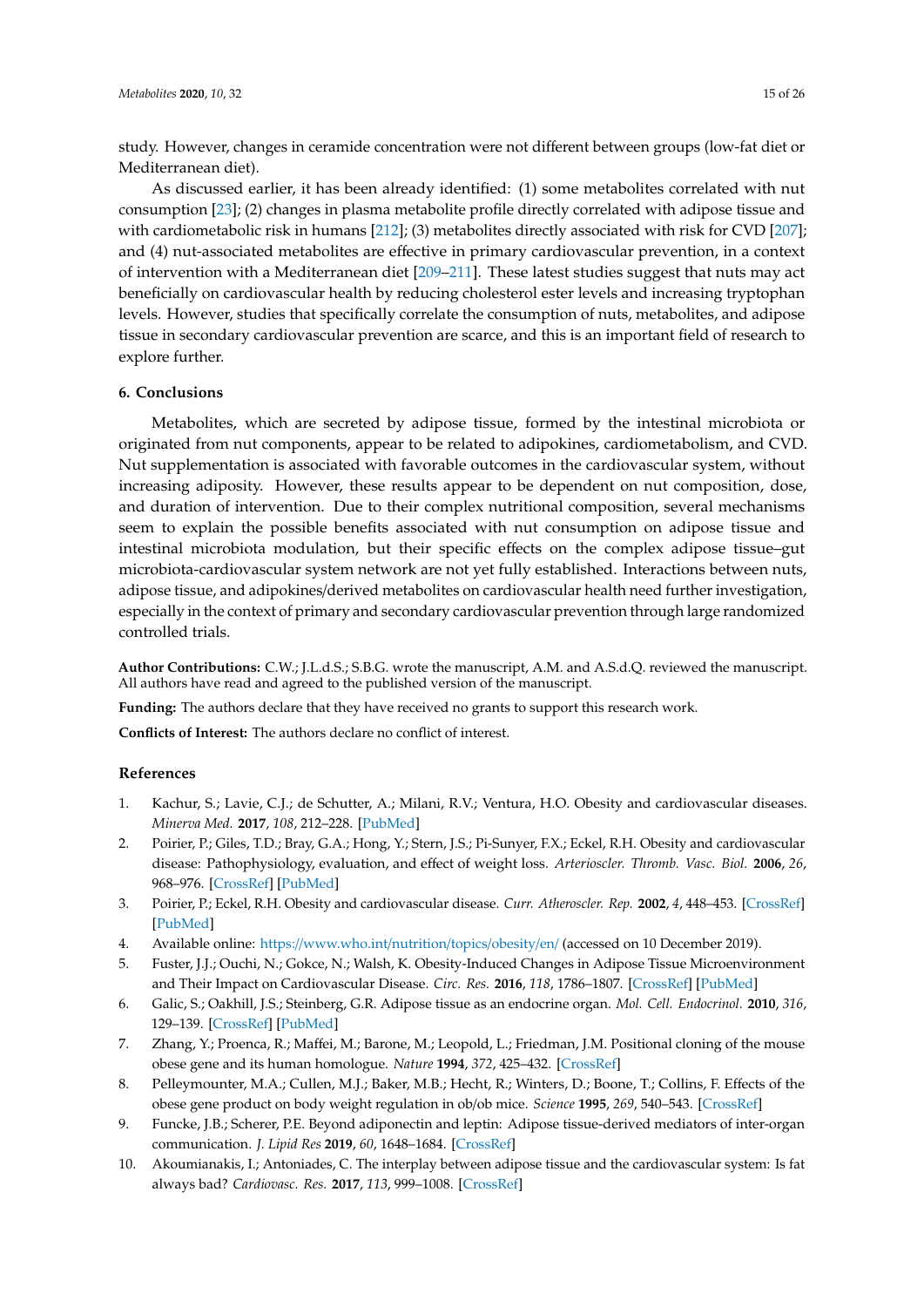- <span id="page-15-0"></span>11. Tang, W.H.; Kitai, T.; Hazen, S.L. Gut Microbiota in Cardiovascular Health and Disease. *Circ. Res.* **2017**, *120*, 1183–1196. [\[CrossRef\]](http://dx.doi.org/10.1161/CIRCRESAHA.117.309715)
- <span id="page-15-1"></span>12. Gérard, P. Gut microbiota and obesity. *Cell. Mol. Life Sci.* **2016**, *73*, 147–162. [\[CrossRef\]](http://dx.doi.org/10.1007/s00018-015-2061-5) [\[PubMed\]](http://www.ncbi.nlm.nih.gov/pubmed/26459447)
- <span id="page-15-2"></span>13. Lin, L.; Zhang, J. Role of intestinal microbiota and metabolites on gut homeostasis and human diseases. *BMC Immunol.* **2017**, *18*, 2. [\[CrossRef\]](http://dx.doi.org/10.1186/s12865-016-0187-3) [\[PubMed\]](http://www.ncbi.nlm.nih.gov/pubmed/28061847)
- <span id="page-15-3"></span>14. Pascale, A.; Marchesi, N.; Marelli, C.; Coppola, A.; Luzi, L.; Govoni, S.; Giustina, A.; Gazzaruso, C. Microbiota and metabolic diseases. *Endocrine* **2018**, *61*, 357–371. [\[CrossRef\]](http://dx.doi.org/10.1007/s12020-018-1605-5) [\[PubMed\]](http://www.ncbi.nlm.nih.gov/pubmed/29721802)
- <span id="page-15-4"></span>15. Santos-Marcos, J.A.; Perez-Jimenez, F.; Camargo, A. The role of diet and intestinal microbiota in the development of metabolic syndrome. *J. Nutr. Biochem.* **2019**, *70*, 1–27. [\[CrossRef\]](http://dx.doi.org/10.1016/j.jnutbio.2019.03.017)
- <span id="page-15-5"></span>16. Geurts, L.; Neyrinck, A.M.; Delzenne, N.M.; Knauf, C.; Cani, P.D. Gut microbiota controls adipose tissue expansion, gut barrier and glucose metabolism: Novel insights into molecular targets and interventions using prebiotics. *Benef. Microbes* **2014**, *5*, 3–17. [\[CrossRef\]](http://dx.doi.org/10.3920/BM2012.0065)
- <span id="page-15-6"></span>17. Salas-Salvadó, J.; Casas-Agustench, P.; Murphy, M.M.; López-Uriarte, P.; Bulló, M. The effect of nuts on inflammation. *Asia Pac. J. Clin. Nutr.* **2008**, *17*, 333–336.
- 18. Bitok, E.; Sabaté, J. Nuts and Cardiovascular Disease. *Prog. Cardiovasc. Dis.* **2018**, *61*, 33–37. [\[CrossRef\]](http://dx.doi.org/10.1016/j.pcad.2018.05.003)
- <span id="page-15-7"></span>19. Konstantinidi, M.; Koutelidakis, A.E. Functional Foods and Bioactive Compounds: A Review of Its Possible Role on Weight Management and Obesity's Metabolic Consequences. *Medicines* **2019**, *6*, 94. [\[CrossRef\]](http://dx.doi.org/10.3390/medicines6030094)
- <span id="page-15-8"></span>20. Lamuel-Raventos, R.M.; Onge, M.S. Prebiotic nut compounds and human microbiota. *Crit. Rev. Food Sci. Nutr.* **2017**, *57*, 3154–3163. [\[CrossRef\]](http://dx.doi.org/10.1080/10408398.2015.1096763)
- <span id="page-15-9"></span>21. Coates, A.M.; Hill, A.M.; Tan, S.Y. Nuts and Cardiovascular Disease Prevention. *Curr. Atheroscler. Rep.* **2018**, *20*, 48. [\[CrossRef\]](http://dx.doi.org/10.1007/s11883-018-0749-3)
- <span id="page-15-10"></span>22. Garcia-Aloy, M.; Hulshof, P.J.M.; Estruel-Amades, S.; Osté, M.C.J.; Lankinen, M.; Geleijnse, J.M.; de Goede, J.; Ulaszewska, M.; Mattivi, F.; Bakker, S.J.L.; et al. Biomarkers of food intake for nuts and vegetable oils: An extensive literature search. *Genes Nutr.* **2019**, *14*, 7. [\[CrossRef\]](http://dx.doi.org/10.1186/s12263-019-0628-8) [\[PubMed\]](http://www.ncbi.nlm.nih.gov/pubmed/30923582)
- <span id="page-15-11"></span>23. Malik, V.S.; Guasch-Ferre, M.; Hu, F.B.; Townsend, M.K.; Zeleznik, O.A.; Eliassen, A.H.; Tworoger, S.S.; Karlson, E.W.; Costenbader, K.H.; Ascherio, A.; et al. Identification of Plasma Lipid Metabolites Associated with Nut Consumption in US Men and Women. *J. Nutr.* **2019**, *149*, 1215–1221. [\[CrossRef\]](http://dx.doi.org/10.1093/jn/nxz048) [\[PubMed\]](http://www.ncbi.nlm.nih.gov/pubmed/31095304)
- <span id="page-15-12"></span>24. Becerra-Tomás, N.; Paz-Graniel, I.W.C.; Kendall, C.; Kahleova, H.; Rahelić, D.; Sievenpiper, J.L.; Salas-Salvadó, J. Nut consumption and incidence of cardiovascular diseases and cardiovascular disease mortality: A meta-analysis of prospective cohort studies. *Nutr. Rev.* **2019**, *77*, 691–709.
- <span id="page-15-13"></span>25. Judd, W.S.; Campbell, C.S.; Kellogg, E.A.; Stevens, P.F.; Donoghue, M.J. Taxonomic evidence: Structural and biochemical characters. In *Plant Systematics: A Phylogentetic Approach*, 2nd ed.; Judd, W.S., Campbell, C.S., Kellogg, E.A., Stevens, P.F., Donoghue, M.J., Eds.; Sinauer Associates: Sunderland, MA, USA, 2002; pp. 55–104.
- <span id="page-15-14"></span>26. Venkatachalam, M.; Sathe, S.K. Chemical composition of selected edible nut seeds. *J. Agric. Food. Chem.* **2006**, *54*, 4705–4714. [\[CrossRef\]](http://dx.doi.org/10.1021/jf0606959)
- <span id="page-15-15"></span>27. Imamura, F.; Micha, R.; Wu, J.H.; de Oliveira Otto, M.C.; Otite, F.O.; Abioye, A.I.; Mozaffarian, D. Effects of Saturated Fat, Polyunsaturated Fat, Monounsaturated Fat, and Carbohydrate on Glucose-Insulin Homeostasis: A Systematic Review and Meta-analysis of Randomised Controlled Feeding Trials. *PLoS Med.* **2016**, *13*, e1002087. [\[CrossRef\]](http://dx.doi.org/10.1371/journal.pmed.1002087)
- 28. Pasman, W.J.; Heimerikx, J.; Rubingh, C.M.; van den Berg, R.; O'Shea, M.; Gambelli, L.; Hendriks, H.F.; Einerhand, A.W.; Scott, C.; Keizer, H.G.; et al. The effect of Korean pine nut oil on in vitro CCK release, on appetite sensations and on gut hormones in post-menopausal overweight women. *Lipids Health Dis.* **2008**, *7*, 10. [\[CrossRef\]](http://dx.doi.org/10.1186/1476-511X-7-10)
- 29. Kim, Y.; Keogh, J.B.; Clifton, P.M. Benefits of Nut Consumption on Insulin Resistance and Cardiovascular Risk Factors: Multiple Potential Mechanisms of Actions. *Nutrients* **2017**, *9*, 1271. [\[CrossRef\]](http://dx.doi.org/10.3390/nu9111271)
- 30. Beysen, C.; Karpe, F.; Fielding, B.A.; Clark, A.; Levy, J.C.; Frayn, K.N. Interaction between specific fatty acids, GLP-1 and insulin secretion in humans. *Diabetologia* **2002**, *45*, 1533–1541.
- 31. Paniagua, J.A.; de la Sacristana, A.G.; Sanchez, E.; Romero, I.; VidalPuig, A.; Berral, F.J.; Escribano, A.; Moyano, M.J.; Perez-Martinez, P.; Lopez-Miranda, J.; et al. A MUFA-rich diet improves postprandial glucose, lipid and GLP-1 responses in insulinresistant subjects. *J. Am. Coll. Nutr.* **2007**, *26*, 434–444. [\[CrossRef\]](http://dx.doi.org/10.1080/07315724.2007.10719633)
- 32. Rocca, A.S.; LaGreca, J.; Kalitsky, J.; Brubaker, P.L. Monounsaturated fatty acid diets improve glycemic tolerance through increased secretion of glucagon-like peptide-1. *Endocrinology* **2001**, *142*, 1148–1155. [\[CrossRef\]](http://dx.doi.org/10.1210/endo.142.3.8034)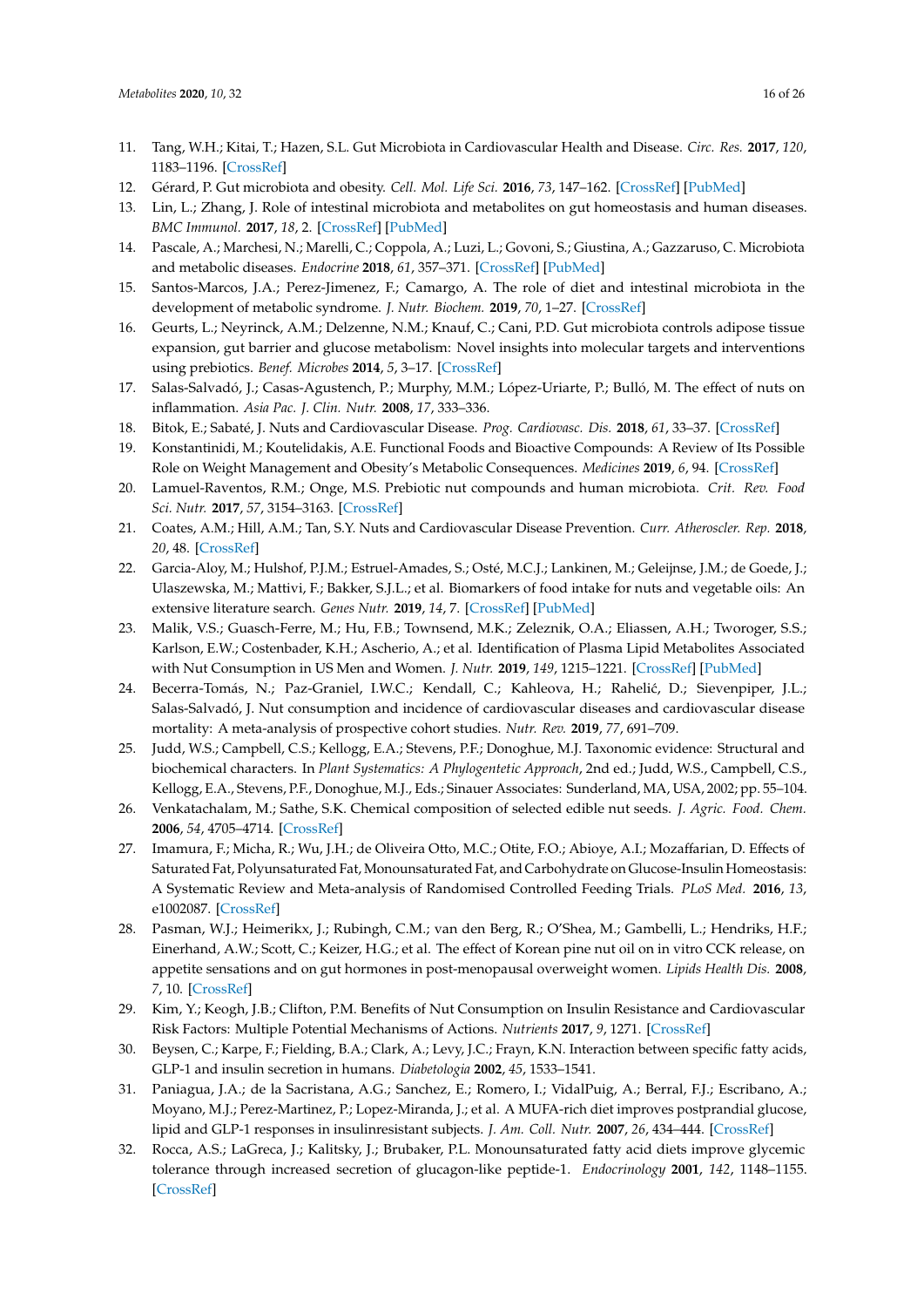- <span id="page-16-0"></span>33. Wang, P.; Caspi, L.; Lam, C.; Chari, M.; Xiasosong, L.; Light, P.; Gutierrez-Juarez, R.; Ang, M.; Schwartz, G.; Lam, T. Upper intestinal lipids trigger a gut-brain-liver axis to regulate glucose production. *Nature* **2008**, *452*, 1012–1016. [\[CrossRef\]](http://dx.doi.org/10.1038/nature06852) [\[PubMed\]](http://www.ncbi.nlm.nih.gov/pubmed/18401341)
- <span id="page-16-1"></span>34. Kris-Etherton, P.M. Monounsaturated fatty acids and risk of cardiovascular disease. *Circulation* **1999**, *100*, 1253–1258. [\[CrossRef\]](http://dx.doi.org/10.1161/01.CIR.100.11.1253) [\[PubMed\]](http://www.ncbi.nlm.nih.gov/pubmed/10484550)
- 35. Kris-Etherton, P.M.; Pearson, T.A.; Wan, Y.; Hargrove, R.L.; Moriarty, K.; Fishell, V.; Etherton, T.D. High-monounsaturated fatty acid diets lower both plasma cholesterol and triacylglycerol concentrations. *Am. J. Clin. Nutr.* **1999**, *70*, 1009–1015. [\[CrossRef\]](http://dx.doi.org/10.1093/ajcn/70.6.1009) [\[PubMed\]](http://www.ncbi.nlm.nih.gov/pubmed/10584045)
- 36. Sari, I.; Baltaci, Y.; Bagci, C.; Davutoglu, V.; Erel, O.; Celik, H.; Ozer, O.; Aksoy, N.; Aksoy, M. Effect of pistachio diet on lipid parameters, endothelial function, inflammation, and oxidative status: A prospective study. *Nutrition* **2010**, *26*, 399–404. [\[CrossRef\]](http://dx.doi.org/10.1016/j.nut.2009.05.023) [\[PubMed\]](http://www.ncbi.nlm.nih.gov/pubmed/19647416)
- 37. Mensink, R.P.; Zock, P.L.; Kester, A.D.; Katan, M.B. Effects of dietary fatty acids and carbohydrates on the ratio of serum total to HDL cholesterol and on serum lipids and apolipoproteins: A meta-analysis of 60 controlled trials. *Am. J. Clin. Nutr.* **2003**, *77*, 1146–1155. [\[CrossRef\]](http://dx.doi.org/10.1093/ajcn/77.5.1146) [\[PubMed\]](http://www.ncbi.nlm.nih.gov/pubmed/12716665)
- <span id="page-16-2"></span>38. Rajaram, S.; Burke, K.; Connell, B.; Myint, T.; Sabate, J. A monounsaturated fatty acid-rich pecan-enriched diet favorably alters the serum lipid profile of healthy men and women. *J. Nutr.* **2001**, *131*, 2275–2279. [\[CrossRef\]](http://dx.doi.org/10.1093/jn/131.9.2275)
- <span id="page-16-3"></span>39. Marion-Letellier, R.; Savoye, G.; Ghosh, S. Polyunsaturated fatty acids and inflammation. *IUBMB Life* **2015**, *67*, 659–667. [\[CrossRef\]](http://dx.doi.org/10.1002/iub.1428)
- 40. Cândido, F.G.; Valente, F.X.; Grześkowiak, Ł.M.; Moreira, A.P.B.; Rocha, D.M.U.P.; Alfenas, R.C.G. Impact of dietary fat on gut microbiota and lowgrade systemic inflammation: Mechanisms and clinical implications on obesity. *Int. J. Food Sci. Nutr.* **2018**, *69*, 125–143. [\[CrossRef\]](http://dx.doi.org/10.1080/09637486.2017.1343286)
- 41. Tortosa-Caparrós, E.; Navas-Carrillo, D.; Marín, F.; Orenes-Piñero, E. Anti-inflammatory Effects of Omega 3 and Omega 6 Polyunsaturated Fatty Acids in Cardiovascular Disease and Metabolic Syndrome. *Crit. Rev. Food Sci. Nutr.* **2017**, *57*, 3421–3429. [\[CrossRef\]](http://dx.doi.org/10.1080/10408398.2015.1126549)
- <span id="page-16-4"></span>42. Casas, R.; Castro-Barquero, S.; Estruch, R.; Sacanella, E. Nutrition and Cardiovascular Health. *Int. J. Mol. Sci.* **2018**, *19*, 3988. [\[CrossRef\]](http://dx.doi.org/10.3390/ijms19123988)
- <span id="page-16-5"></span>43. Heshmati, J.; Morvaridzadeh, M.; Maroufizadeh, S.; Akbari, A.; Yavari, M.; Amirinejad, A.; Maleki-Hajiagha, A.; Sepidarkish, M. Omega-3 fatty acids supplementation and oxidative stress parameters: A systematic review and meta-analysis of clinical trials. *Pharmacol. Res.* **2019**, *149*, 104462. [\[CrossRef\]](http://dx.doi.org/10.1016/j.phrs.2019.104462) [\[PubMed\]](http://www.ncbi.nlm.nih.gov/pubmed/31563611)
- <span id="page-16-6"></span>44. Ryan, E.; Galvin, K.; O'Connor, T.P.; Maguire, A.R.; O'Brien, N.M. Fatty acid profile, tocopherol, squalene and phytosterol content of brazil, pecan, pine, pistachio and cashew nuts. *Int. J. Food Sci. Nutr.* **2006**, *54*, 219–228. [\[CrossRef\]](http://dx.doi.org/10.1080/09637480600768077) [\[PubMed\]](http://www.ncbi.nlm.nih.gov/pubmed/17127473)
- <span id="page-16-7"></span>45. Dugo, G.; La Pera, L.; Lo Turco, V.; Mavrogeni, E.; Alfa, M. Determination of selenium in nuts by cathodic tripping potentiometry (CSP). *J. Agric. Food Chem.* **2003**, *51*, 3722–3725. [\[CrossRef\]](http://dx.doi.org/10.1021/jf021256m) [\[PubMed\]](http://www.ncbi.nlm.nih.gov/pubmed/12797733)
- <span id="page-16-8"></span>46. Aune, D.; Keum, N.; Giovannucci, E.; Fadnes, L.T.; Boffetta, P.; Greenwood, D.C.; Tonstad, S.; Vatten, L.J.; Riboli, E.; Norat, T. Nut consumption and risk of cardiovascular disease, total cancer, all-cause and cause-specific mortality: A systematic review and dose-response meta-analysis of prospective studies. *BMC Med.* **2016**, *14*, 207. [\[CrossRef\]](http://dx.doi.org/10.1186/s12916-016-0730-3) [\[PubMed\]](http://www.ncbi.nlm.nih.gov/pubmed/27916000)
- <span id="page-16-9"></span>47. Aquilano, K.; Ceci, V.; Gismondi, A.; De Stefano, S.; Iacovelli, F.; Faraonio, R.; Di Marco, G.; Poerio, N.; Minutolo, A.; Minopoli, G.; et al. Adipocyte metabolism is improved by TNF receptor-targeting small RNAs identified from dried nuts. *Commun. Biol.* **2019**, *21*, 317. [\[CrossRef\]](http://dx.doi.org/10.1038/s42003-019-0563-7) [\[PubMed\]](http://www.ncbi.nlm.nih.gov/pubmed/31453381)
- <span id="page-16-10"></span>48. Tabela Brasileira de Composição de Alimentos—TACO. Available online: http://[www.unicamp.br](http://www.unicamp.br/nepa/taco/tabela.php?ativo=tabela)/nepa/taco/ [tabela.php?ativo](http://www.unicamp.br/nepa/taco/tabela.php?ativo=tabela)=tabela (accessed on 20 October 2019).
- <span id="page-16-11"></span>49. Freitas, J.B.; Naves, M.M.V. Composição química de nozes e sementes comestíveis e sua relação com a nutrição e saúde. *Rev. Nutr.* **2010**, *23*, 269–279. [\[CrossRef\]](http://dx.doi.org/10.1590/S1415-52732010000200010)
- <span id="page-16-13"></span>50. Tindal, A.M.; Petersen, K.S.; Lamendella, R.; Shearer, G.C.; Murray-Kolb, L.; Proctor, D.N.; Kris-Etherton, P.M. Tree Nut Consumption And Adipose Tissue Mass: Mechanisms of Action. *Curr. Dev. Nutr.* **2018**, *2*, nzy069. [\[CrossRef\]](http://dx.doi.org/10.1093/cdn/nzy069)
- <span id="page-16-12"></span>51. Simopoulos, A. Omega-3 fatty acids in wild plants, nuts and seeds. *Asia Pac. J. Clin. Nutr.* **2002**, *11*, S163–S173. [\[CrossRef\]](http://dx.doi.org/10.1046/j.1440-6047.11.s.6.5.x)
- <span id="page-16-14"></span>52. Ros, E. Nuts and CVD. *Br. J. Nutr.* **2015**, *113*, 111–120. [\[CrossRef\]](http://dx.doi.org/10.1017/S0007114514003924)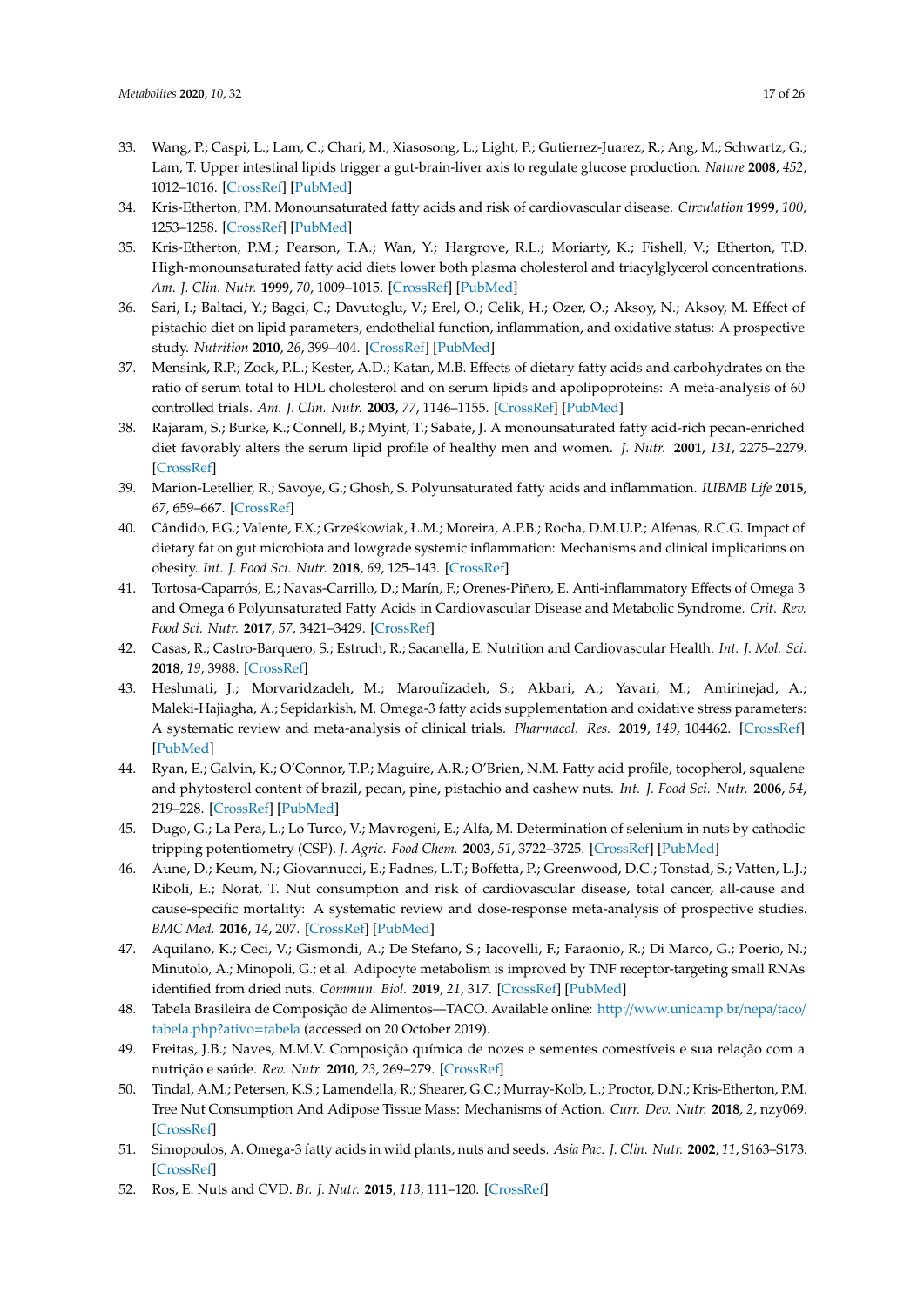- <span id="page-17-19"></span><span id="page-17-17"></span><span id="page-17-16"></span><span id="page-17-15"></span><span id="page-17-6"></span>53. Fantino, M.; Bichard, C.; Mistretta, F.; Bellisle, F. Daily consumption of pistachios over 12 weeks improves dietary profile without increasing body weight in healthy women: A randomized controlled intervention. *Appetite* **2019**, *144*, 104483. [\[CrossRef\]](http://dx.doi.org/10.1016/j.appet.2019.104483)
- <span id="page-17-21"></span><span id="page-17-1"></span>54. Di Renzo, L.; Cioccoloni, G.; Bernardini, S.; Abenavoli, L.; Aiello, V.; Marchetti, M.; Cammarano, A.; Alipourfard, I.; Ceravolo, I.; Gratteri, S. A Hazelnut-Enriched Diet Modulates Oxidative Stress and Inflammation Gene Expression without Weight Gain. *Oxid. Med. Cell. Longev.* **2019**, *2019*, 4683723. [\[CrossRef\]](http://dx.doi.org/10.1155/2019/4683723) [\[PubMed\]](http://www.ncbi.nlm.nih.gov/pubmed/31354906)
- <span id="page-17-22"></span><span id="page-17-2"></span>55. Abbaspour, N.; Roberts, T.; Hooshmand, S.; Kern, M.; Hong, M.Y. Mixed Nut Consumption May Improve Cardiovascular Disease Risk Factors in Overweight and Obese Adults. *Nutrients* **2019**, *11*, 1488. [\[CrossRef\]](http://dx.doi.org/10.3390/nu11071488) [\[PubMed\]](http://www.ncbi.nlm.nih.gov/pubmed/31261928)
- <span id="page-17-20"></span><span id="page-17-18"></span>56. Lee-Bravatti, M.A.; Wang, J.; Avendano, E.E.; King, L.; Johnson, E.J.; Raman, G. Almond Consumption and Risk Factors for Cardiovascular Disease: Systematic Review and Meta-analysis of Randomized Controlled Trials. *Adv. Nutr.* **2019**, *10*, 1076–1088. [\[CrossRef\]](http://dx.doi.org/10.1093/advances/nmz043)
- 57. Eslami, O.; Shidfar, F.; Dehnad, A. Inverse association of long-term nut consumption with weight gain and risk of overweight/obesity: Systematic review. *Nutr. Res.* **2019**, *68*, 1–8. [\[CrossRef\]](http://dx.doi.org/10.1016/j.nutres.2019.04.001) [\[PubMed\]](http://www.ncbi.nlm.nih.gov/pubmed/31151081)
- <span id="page-17-23"></span>58. Schlesinger, S.; Neuenschwander, M.; Schwedhelm, C.; Hoffmann, G.; Bechthold, A.; Boeing, H.; Schwingshackl, L. Food Groups and Risk of Overweight, Obesity, and Weight Gain: A Systematic Review and Dose-Response Meta-Analysis of Prospective Studies. *Adv. Nutr.* **2019**, *10*, 205–218. [\[CrossRef\]](http://dx.doi.org/10.1093/advances/nmy092) [\[PubMed\]](http://www.ncbi.nlm.nih.gov/pubmed/30801613)
- <span id="page-17-0"></span>59. Flores-Mateo, G.; Rojas-Rueda, D.; Basora, J.; Ros, E.; Salas-Salvadó, J. Nut intake and adiposity: meta-analysis of clinical trials. *Am. J. Clin. Nutr.* **2013**, *97*, 1346–1355. [\[CrossRef\]](http://dx.doi.org/10.3945/ajcn.111.031484) [\[PubMed\]](http://www.ncbi.nlm.nih.gov/pubmed/23595878)
- <span id="page-17-3"></span>60. Bowen, J.; Luscombe-Marsh, N.D.; Stonehouse, W.; Tran, C.; Rogers, G.B.; Johnson, N.; Thompson, C.H.; Brinkworth, G.D. Effects of almond consumption on metabolic function and liver fat in overweight and obese adults with elevated fasting blood glucose: A randomised controlled trial. *Clin. Nutr. ESPEN* **2019**, *30*, 10–18. [\[CrossRef\]](http://dx.doi.org/10.1016/j.clnesp.2018.12.088)
- <span id="page-17-4"></span>61. Damavandi, R.D.; Mousavi, S.N.; Shidfar, F.; Mohammadi, V.; Rajab, A.; Hosseini, S.; Heshmati, J. Effects of Daily Consumption of Cashews on Oxidative Stress and Atherogenic Indices in Patients with Type 2 Diabetes: A Randomized, Controlled-Feeding Trial. *Int. J. Endocrinol. Metab.* **2019**, *17*, e70744. [\[CrossRef\]](http://dx.doi.org/10.5812/ijem.70744)
- <span id="page-17-5"></span>62. Jamshed, H.; Sultan, F.A.; Iqbal, R.; Gilani, A.H. Dietary Almonds Increase Serum HDL Cholesterol in Coronary Artery Disease Patients in a Randomized Controlled Trial. *J. Nutr.* **2015**, *145*, 2287–2292. [\[CrossRef\]](http://dx.doi.org/10.3945/jn.114.207944)
- <span id="page-17-7"></span>63. Tan, S.Y.; Mattes, R.D. Appetitive, dietary and health effects of almonds consumed with meals or as snacks: A randomized, controlled trial. *Eur. J. Clin. Nutr.* **2013**, *67*, 1205–1214. [\[CrossRef\]](http://dx.doi.org/10.1038/ejcn.2013.184)
- <span id="page-17-8"></span>64. Godwin, N.; Roberts, T.; Hooshmand, S.; Kern, M.; Hong, M.Y. Mixed Nuts May Promote Satiety While Maintaining Stable Blood Glucose and Insulin in Healthy, Obese, and Overweight Adults in a Two-Arm Randomized Controlled Trial. *J. Med. Food* **2019**, *22*, 427–432. [\[CrossRef\]](http://dx.doi.org/10.1089/jmf.2018.0127) [\[PubMed\]](http://www.ncbi.nlm.nih.gov/pubmed/30897012)
- <span id="page-17-9"></span>65. Tuccinardi, D.; Farr, O.M.; Upadhyay, J.; Oussaada, S.M.; Klapa, M.I.; Candela, M.; Rampelli, S.; Lehoux, S.; Lázaro, I.; Sala-Vila, A.; et al. Mechanisms underlying the cardiometabolic protective effect of walnut consumption in obese people: A cross-over, randomized, double-blind, controlled inpatient physiology study. *Diabetes Obes. Metab.* **2019**, *21*, 2086–2095. [\[CrossRef\]](http://dx.doi.org/10.1111/dom.13773) [\[PubMed\]](http://www.ncbi.nlm.nih.gov/pubmed/31087608)
- <span id="page-17-10"></span>66. Pearson, K.R.; Tey, S.L.; Gray, A.R.; Chisholm, A.; Brown, R.C. Energy compensation and nutrient displacement following regular consumption of hazelnuts and other energy-dense snack foods in non-obese individuals. *Eur. J. Nutr.* **2017**, *56*, 1255–1267. [\[CrossRef\]](http://dx.doi.org/10.1007/s00394-016-1176-2) [\[PubMed\]](http://www.ncbi.nlm.nih.gov/pubmed/26897125)
- <span id="page-17-11"></span>67. Bitok, E.; Jaceldo-Siegl, K.; Rajaram, S.; Serra-Mir, M.; Roth, I.; Feitas-Simoes, T.; Ros, E.; Sabaté, J. Favourable nutrient intake and displacement with long-term walnut supplementation among elderly: Results of a randomized trial. *Br. J. Nutr.* **2017**, *118*, 201–209. [\[CrossRef\]](http://dx.doi.org/10.1017/S0007114517001957)
- <span id="page-17-12"></span>68. Alves, R.D.M.; Moreira, A.P.B.; Macedo, V.S.; Costa, N.M.B.; Alfenas, R.D.C.G.; Bressan, J. High-oleic peanuts increase diet-induced thermogenesis in overweight and obese men. *Nutr. Hosp.* **2014**, *29*, 1024–1032.
- <span id="page-17-13"></span>69. Baer, D.J.; Gebauer, S.K.; Novotny, J.A. Walnuts consumed by healthy adults provide less available energy than predicted by the Atwater factors. *J. Nutr.* **2016**, *146*, 9–13. [\[CrossRef\]](http://dx.doi.org/10.3945/jn.115.217372)
- 70. Baer, D.J.; Gebauer, S.K.; Novotny, J.A. Measured energy value of pistachios in the human diet. *Br. J. Nutr.* **2012**, *107*, 120–125. [\[CrossRef\]](http://dx.doi.org/10.1017/S0007114511002649)
- <span id="page-17-14"></span>71. Novotny, J.A.; Gebauer, S.K.; Baer, D.J. Discrepancy between the Atwater factor predicted and empirically measured energy values of almonds in human diets. *Am. J. Clin. Nutr.* **2012**, *96*, 296–301. [\[CrossRef\]](http://dx.doi.org/10.3945/ajcn.112.035782)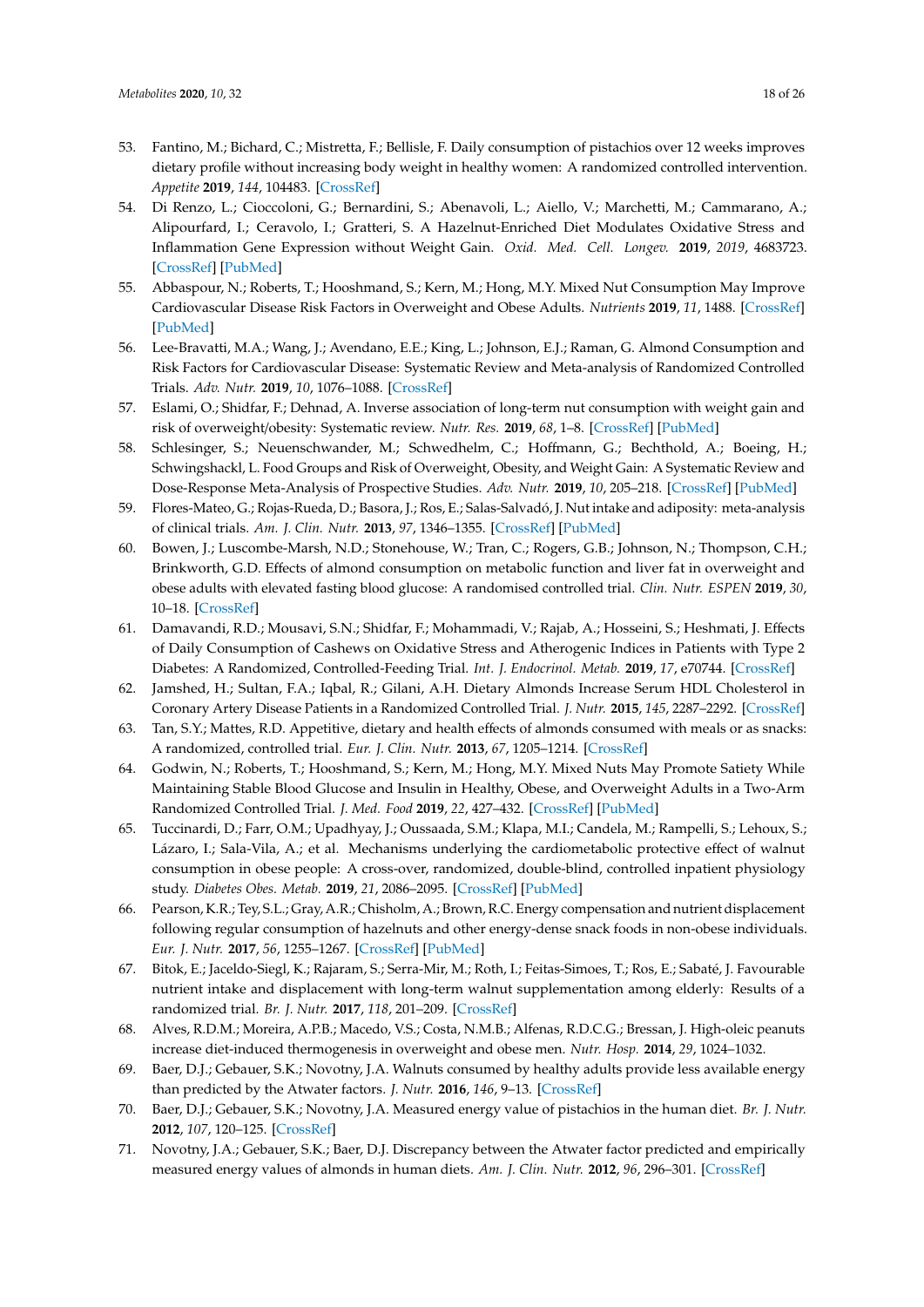- <span id="page-18-0"></span>72. Farhat, G.; Drummond, S.; Al-Dujaili, E.A.S. Polyphenols and Their Role in Obesity Management: A Systematic Review of Randomized Clinical Trials. *Phytother. Res.* **2017**, *31*, 1005–1018. [\[CrossRef\]](http://dx.doi.org/10.1002/ptr.5830)
- <span id="page-18-1"></span>73. Schlörmann, W.; Birringer, M.; Lochner, A.; Lorkowski, S.; Richter, I.; Rohrer, C.; Glei, M. In vitro fermentation of nuts results in the formation of butyrate and *c*9,*t*11 conjugated linoleic acid as chemopreventive metabolites. *Eur. J. Nutr.* **2016**, *55*, 2063–2073. [\[CrossRef\]](http://dx.doi.org/10.1007/s00394-015-1020-0)
- <span id="page-18-2"></span>74. Mandalari, G.; Nueno-Palop, C.; Bisignano, G.; Wickham, M.S.J.; Narbad, A. Potential Prebiotic Properties of Almond (*Amygdalus communis* L.) Seeds. *Appl. Environ. Microbiol.* **2008**, *74*, 4264–4270. [\[CrossRef\]](http://dx.doi.org/10.1128/AEM.00739-08) [\[PubMed\]](http://www.ncbi.nlm.nih.gov/pubmed/18502914)
- <span id="page-18-3"></span>75. Weiss, G.A.; Hennet, T. Mechanisms and consequences of intestinal dysbiosis. *Cell. Mol. Life Sci.* **2017**, *74*, 2959–2977. [\[CrossRef\]](http://dx.doi.org/10.1007/s00018-017-2509-x) [\[PubMed\]](http://www.ncbi.nlm.nih.gov/pubmed/28352996)
- <span id="page-18-4"></span>76. Baothman, O.A.; Zamzami, M.A.; Taher, I.; Abubaker, J.; Abu-Farha, M. The role of Gut Microbiota in the development of obesity and Diabetes. *Lipids Health Dis.* **2016**, *15*, 108. [\[CrossRef\]](http://dx.doi.org/10.1186/s12944-016-0278-4) [\[PubMed\]](http://www.ncbi.nlm.nih.gov/pubmed/27317359)
- <span id="page-18-5"></span>77. Cani, P.D.; Osto, M.; Geurts, L.; Everard, A. Involvement of gut microbiota in the development of low-grade inflammation and type 2 diabetes associated with obesity. *Gut Microbes* **2012**, *3*, 279–288. [\[CrossRef\]](http://dx.doi.org/10.4161/gmic.19625)
- <span id="page-18-6"></span>78. Cani, P.D.; Amar, J.; Iglesias, M.A.; Poggi, M.; Knauf, C.; Bastelica, D.; Neyrinck, A.M.; Fava, F.; Tuohy, K.M.; Chabo, C.; et al. Metabolic endotoxemia initiates obesity and insulin resistance. *Diabetes* **2007**, *56*, 1761–1772. [\[CrossRef\]](http://dx.doi.org/10.2337/db06-1491)
- <span id="page-18-7"></span>79. Shen, J.; Obin, M.S.; Zhao, L. The gut microbiota, obesity and insulin resistance. *Mol. Aspects Med.* **2013**, *34*, 39–58. [\[CrossRef\]](http://dx.doi.org/10.1016/j.mam.2012.11.001)
- <span id="page-18-8"></span>80. Ma, J.; Zhou, Q.; Li, H. Gut Microbiota and Nonalcoholic Fatty Liver Disease: Insights on Mechanisms and Therapy. *Nutrients* **2017**, *9*, E1124. [\[CrossRef\]](http://dx.doi.org/10.3390/nu9101124)
- <span id="page-18-9"></span>81. Jonsson, A.L.; Bäckhed, F. Role of gut microbiota in atherosclerosis. *Nat. Rev. Cardiol.* **2017**, *14*, 79–87. [\[CrossRef\]](http://dx.doi.org/10.1038/nrcardio.2016.183)
- <span id="page-18-10"></span>82. Canyelles, M.; Tondo, M.; Cedó, L.; Farràs, M.; Escolà-Gil, J.C.; Blanco-Vaca, F. Trimethylamine *N*-Oxide: A Link among Diet, Gut Microbiota, Gene Regulation of Liver and Intestine Cholesterol Homeostasis and HDL Function. *Int. J. Mol. Sci.* **2018**, *19*, 3228. [\[CrossRef\]](http://dx.doi.org/10.3390/ijms19103228)
- <span id="page-18-11"></span>83. Smekal, A.; Vaclavik, J. Adipokines and cardiovascular disease: A comprehensive review. *Biomed. Pap. Med. Fac. Palacky Univ. Olomouc* **2017**, *161*, 31–40. [\[CrossRef\]](http://dx.doi.org/10.5507/bp.2017.002)
- <span id="page-18-12"></span>84. Gualillo, O.; González-Juanatey, J.R.; Lago, F. The emerging role of adipokines as mediators of cardiovascular function: Physiologic and clinical perspectives. *Trends Cardiovasc. Med.* **2007**, *17*, 275–283. [\[CrossRef\]](http://dx.doi.org/10.1016/j.tcm.2007.09.005) [\[PubMed\]](http://www.ncbi.nlm.nih.gov/pubmed/18021938)
- <span id="page-18-13"></span>85. Wu, A.H.; Gladden, J.D.; Ahmed, M.; Ahmed, A.; Filippatos, G. Relation of serum uric acid to cardiovascular disease. *Int. J. Cardiol.* **2016**, *213*, 4–7. [\[CrossRef\]](http://dx.doi.org/10.1016/j.ijcard.2015.08.110) [\[PubMed\]](http://www.ncbi.nlm.nih.gov/pubmed/26341316)
- <span id="page-18-14"></span>86. Urasaki, Y.; Pizzorno, G.; Le, T.T. Chronic Uridine Administration Induces Fatty Liver and Pre-Diabetic Conditions in Mice. *PLoS ONE* **2016**, *11*, e0146994. [\[CrossRef\]](http://dx.doi.org/10.1371/journal.pone.0146994) [\[PubMed\]](http://www.ncbi.nlm.nih.gov/pubmed/26789264)
- <span id="page-18-15"></span>87. Deng, Y.; Wang, Z.V.; Gordillo, R.; An, Y.; Zhang, C.; Liang, Q.; Yoshino, J.; Cautivo, K.M.; De Brabander, J.; Elmquist, J.K.; et al. An adipo-biliary-uridine axis that regulates energy homeostasis. *Science* **2017**, *355*, eaaf5375. [\[CrossRef\]](http://dx.doi.org/10.1126/science.aaf5375)
- <span id="page-18-16"></span>88. Ndrepepa, G. Uric acid and cardiovascular disease. *Clin. Chim. Acta* **2018**, *484*, 150–163. [\[CrossRef\]](http://dx.doi.org/10.1016/j.cca.2018.05.046)
- <span id="page-18-17"></span>89. Gollasch, M. Adipose-Vascular Coupling and Potential Therapeutics. *Annu. Rev. Pharmacol. Toxicol.* **2017**, *57*, 417–436. [\[CrossRef\]](http://dx.doi.org/10.1146/annurev-pharmtox-010716-104542)
- <span id="page-18-18"></span>90. El-Demerdash, E. Anti-inflammatory and antifibrotic effects of methyl palmitate. *Toxicol. Appl. Pharmacol.* **2011**, *254*, 238–244. [\[CrossRef\]](http://dx.doi.org/10.1016/j.taap.2011.04.016)
- <span id="page-18-19"></span>91. Lima, W.G.; Martins-Santos, M.E.; Chaves, V.E. Uric acid as a modulator of glucose and lipid metabolism. *Biochimie* **2015**, *116*, 17–23. [\[CrossRef\]](http://dx.doi.org/10.1016/j.biochi.2015.06.025)
- <span id="page-18-20"></span>92. Tsushima, Y.; Nishizawa, H.; Tochino, Y.; Nakatsuji, H.; Sekimoto, R.; Nagao, H.; Shirakura, T.; Kato, K.; Imaizumi, K.; Takahashi, H.; et al. Uric acid secretion from adipose t/issue and its increase in obesity. *J. Biol. Chem.* **2013**, *288*, 27138–27149. [\[CrossRef\]](http://dx.doi.org/10.1074/jbc.M113.485094)
- <span id="page-18-21"></span>93. Jiang, M.; Gong, D.; Fan, Y. Serum uric acid levels and risk of prehypertension: A meta-analysis. *Clin. Chem. Lab. Med.* **2017**, *55*, 314–321. [\[CrossRef\]](http://dx.doi.org/10.1515/cclm-2016-0339)
- <span id="page-18-22"></span>94. Zhang, W.; Iso, H.; Murakami, Y.; Miura, K.; Nagai, M.; Sugiyama, D.; Ueshima, H.; Okamura, T.; EPOCH-JAPAN GROUP. Serum Uric Acid and Mortality Form Cardiovascular Disease: EPOCH-JAPAN Study. *J. Atheroscler. Thromb.* **2016**, *23*, 692–703. [\[CrossRef\]](http://dx.doi.org/10.5551/jat.31591) [\[PubMed\]](http://www.ncbi.nlm.nih.gov/pubmed/26887218)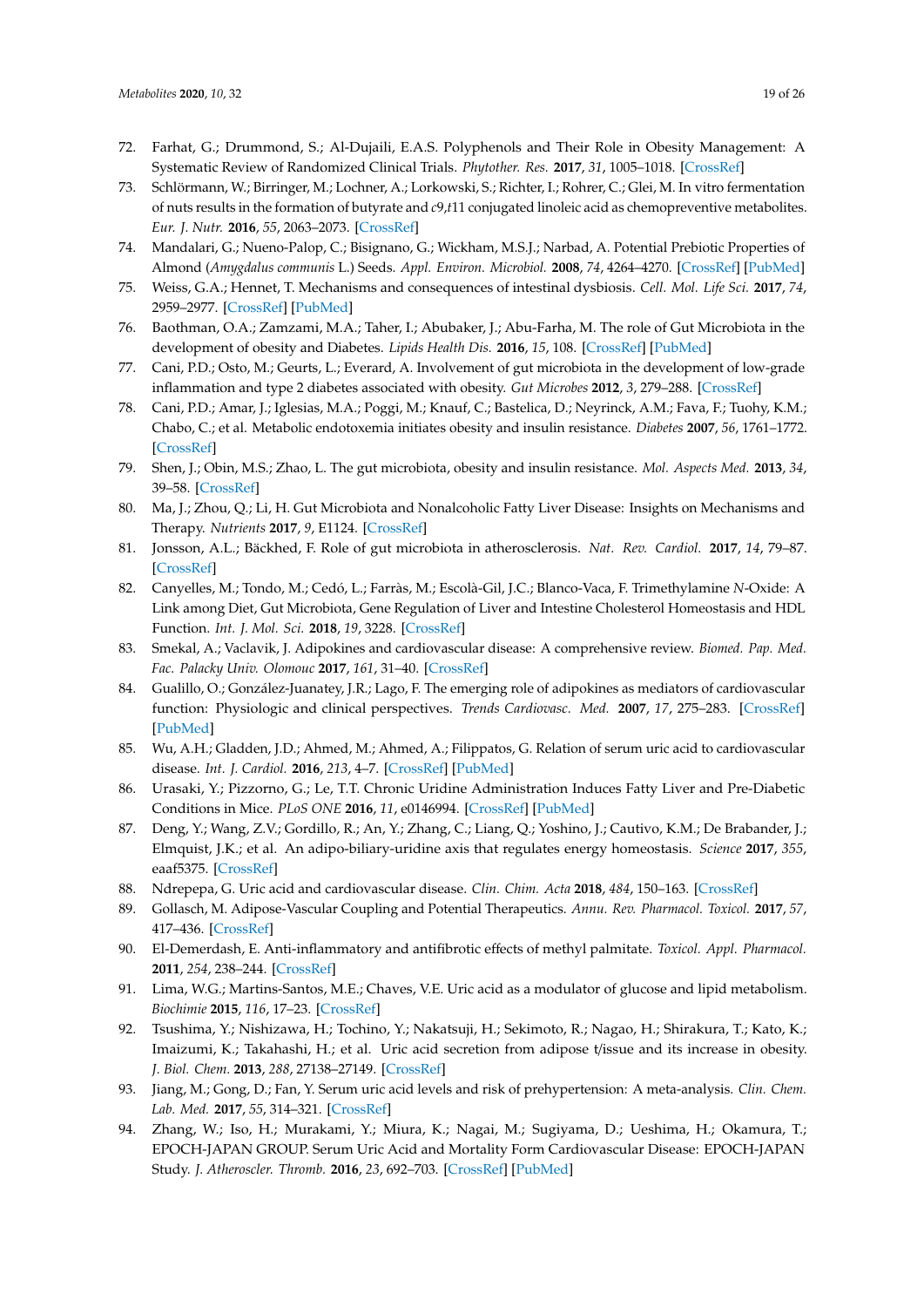- <span id="page-19-0"></span>95. Odden, M.C.; Amadu, A.R.; Smit, E.; Lo, L.; Peralta, C.A. Uric acid levels, kidney function, and cardiovascular mortality in US adults: National Health and Nutrition Examination Survey (NHANES) 1988–1994 and 1999–2002. *Am. J. Kidney Dis.* **2014**, *64*, 550–557. [\[CrossRef\]](http://dx.doi.org/10.1053/j.ajkd.2014.04.024) [\[PubMed\]](http://www.ncbi.nlm.nih.gov/pubmed/24906981)
- <span id="page-19-1"></span>96. Haddad, E.H.; Gaban-Chong, N.; Oda, K.; Sabate, J. Effect of a walnut meal on postprandial oxidative stress and antioxidants in healthy individuals. *Nutr. J.* **2014**, *13*, 4. [\[CrossRef\]](http://dx.doi.org/10.1186/1475-2891-13-4) [\[PubMed\]](http://www.ncbi.nlm.nih.gov/pubmed/24410903)
- <span id="page-19-2"></span>97. Jamshed, H.; Gilani, A.U.; Sultan, F.A.; Amin, F.; Arslan, J.; Ghani, S.; Masroor, M. Almond supplementation reduces serum uric acid in coronary artery disease patients: A randomized controlled trial. *Nutr. J.* **2016**, *15*, 77. [\[CrossRef\]](http://dx.doi.org/10.1186/s12937-016-0195-4)
- <span id="page-19-3"></span>98. Connolly, G.P.; Duley, J.A. Uridine and its nucleotides: Biological actions, therapeutic potentials. *Trends Pharmacol. Sci.* **1999**, *20*, 218–225. [\[CrossRef\]](http://dx.doi.org/10.1016/S0165-6147(99)01298-5)
- <span id="page-19-4"></span>99. Deng, Y.; Wang, Z.V.; Gordillo, R.; Zhu, Y.; Ali, A.; Zhang, C.; Wang, X.; Shao, M.; Zhang, Z.; Iyengar, P.; et al. Adipocyte Xbp1s overexpression drives uridine production and reduces obesity. *Mol. Metab.* **2018**, *11*, 1–17. [\[CrossRef\]](http://dx.doi.org/10.1016/j.molmet.2018.02.013)
- <span id="page-19-5"></span>100. Urasaki, Y.; Pizzorno, G.; Le, T.T. Uridine Affects Liver Protein Glycosylation, Insulin Signaling, and Heme Biosynthesis. *PLoS ONE* **2014**, *9*, e99728. [\[CrossRef\]](http://dx.doi.org/10.1371/journal.pone.0099728)
- <span id="page-19-6"></span>101. Le, T.T.; Ziemba, A.; Urasaki, Y.; Hayes, E.; Brotman, S.; Pizzorno, G. Disruption of uridine homeostasis links liver pyrimidine metabolism to lipid accumulation. *J. Lipid. Res.* **2013**, *54*, 1044–1057. [\[CrossRef\]](http://dx.doi.org/10.1194/jlr.M034249)
- <span id="page-19-7"></span>102. Lee, Y.C.; Chang, H.H.; Chiang, C.L.; Liu, C.H.; Yeh, J.I.; Chen, M.F.; Chen, P.Y.; Kuo, J.S.; Lee, T.J. Role of perivascular adipose tissue-derived methyl palmitate in vascular tone regulation and pathogenesis of hypertension. *Circulation* **2011**, *124*, 1160–1171. [\[CrossRef\]](http://dx.doi.org/10.1161/CIRCULATIONAHA.111.027375)
- <span id="page-19-8"></span>103. El-Agamy, D.S.; Elkablawy, M.A.; Abo-Haded, H.M. Modulation of cyclophosphamide-induced cardiotoxicity by methyl palmitate. *Cancer Chemother. Pharmacol.* **2017**, *79*, 399–409. [\[CrossRef\]](http://dx.doi.org/10.1007/s00280-016-3233-1)
- <span id="page-19-9"></span>104. Cohen, P.; Zhao, C.; Cai, X.; Montez, J.M.; Rohani, S.C.; Feinstein, P.; Mombaerts, P.; Friedman, J.M. Selective deletion of leptin receptor in neurons leads to obesity. *J. Clin. Investig.* **2001**, *108*, 1113–1121. [\[CrossRef\]](http://dx.doi.org/10.1172/JCI200113914) [\[PubMed\]](http://www.ncbi.nlm.nih.gov/pubmed/11602618)
- <span id="page-19-10"></span>105. Schwartz, M.W.; Woods, S.C.; Porte, D., Jr.; Seeley, R.J.; Baskin, D.G. Central nervous system control of food intake. *Nature* **2000**, *404*, 661–671. [\[CrossRef\]](http://dx.doi.org/10.1038/35007534) [\[PubMed\]](http://www.ncbi.nlm.nih.gov/pubmed/10766253)
- <span id="page-19-11"></span>106. Légrádi, G.; Emerson, C.H.; Ahima, R.S.; Flier, J.S.; Lechan, R.M. Leptin prevents fasting-induced suppression of prothyrotropin-releasing hormone messenger ribonucleic acid in neurons of the hypothalamic paraventricular nucleus. *Endocrinology* **1997**, *138*, 2569–2576. [\[CrossRef\]](http://dx.doi.org/10.1210/endo.138.6.5209) [\[PubMed\]](http://www.ncbi.nlm.nih.gov/pubmed/9165050)
- <span id="page-19-12"></span>107. Ahima, R.S.; Prabakaran, D.; Mantzoros, C.; Qu, D.; Lowell, B.; Maratos-Flier, E.; Flier, J.S. Role of leptin in the neuroendocrine response to fasting. *Nature* **1996**, *382*, 250–252. [\[CrossRef\]](http://dx.doi.org/10.1038/382250a0) [\[PubMed\]](http://www.ncbi.nlm.nih.gov/pubmed/8717038)
- <span id="page-19-13"></span>108. Howard, J.K.; Lord, G.M.; Matarese, G.; Vendetti, S.; Ghatei, M.A.; Ritter, M.A.; Lechler, R.I.; Bloom, S.R. Leptin protects mice from starvation-induced lymphoid atrophy and increases thymic cellularity in ob/ob mice. *J. Clin. Investig.* **1999**, *104*, 1051–1059. [\[CrossRef\]](http://dx.doi.org/10.1172/JCI6762)
- <span id="page-19-14"></span>109. Katsiki, N.; Mikhailidis, D.P.; Banach, M. Leptin, cardiovascular diseases and type 2 diabetes mellitus. *Acta Pharmacol. Sin.* **2018**, *39*, 1176–1188. [\[CrossRef\]](http://dx.doi.org/10.1038/aps.2018.40)
- <span id="page-19-15"></span>110. Frodermann, V.; Rohde, D.; Courties, G.; Severe, N.; Schloss, M.J.; Amatullah, H.; McAlpine, C.S.; Cremer, S.; Hoyer, F.F.; Ji, F.; et al. Exercise reduces inflammatory cell production and cardiovascular inflammation via instruction of hematopoietic progenitor cells. *Nat. Med.* **2019**, *25*, 1761–1771. [\[CrossRef\]](http://dx.doi.org/10.1038/s41591-019-0633-x)
- <span id="page-19-16"></span>111. Martin, S.S.; Blaha, M.J.; Muse, E.D.; Qasim, A.N.; Reilly, M.P.; Blumenthal, R.S.; Nasir, K.; Criqui, M.H.; McClelland, R.L.; Hughes-Austin, J.M.; et al. Leptin and incident cardiovascular disease: The Multi-ethnic Study of Atherosclerosis (MESA). *Atherosclerosis* **2015**, *239*, 67–72. [\[CrossRef\]](http://dx.doi.org/10.1016/j.atherosclerosis.2014.12.033)
- <span id="page-19-17"></span>112. Bickel, C.; Schnabel, R.B.; Zeller, T.; Lackner, K.J.; Rupprecht, H.J.; Blankenberg, S.; Sinning, C.; Westermann, D. Predictors of leptin concentration and association with cardiovascular risk in patients with coronary artery disease: Results from the AtheroGene study. *Biomarkers* **2017**, *22*, 210–218. [\[CrossRef\]](http://dx.doi.org/10.3109/1354750X.2015.1130745)
- <span id="page-19-18"></span>113. Yang, H.; Guo, W.; Li, J.; Cao, S.; Zhang, J.; Pan, J.; Wang, Z.; Wen, P.; Shi, X.; Zhang, S. Leptin concentration and risk of coronary heart disease and stroke: A systematic review and meta-analysis. *PLoS ONE* **2017**, *12*, e0166360. [\[CrossRef\]](http://dx.doi.org/10.1371/journal.pone.0166360)
- <span id="page-19-19"></span>114. Lozano, A.; Perez-Martinez, P.; Marin, C.; Tinahones, F.J.; Delgado-Lista, J.; Cruz-Teno, C.; Gomez-Luna, P.; Rodriguez-Cantalejo, F.; Perez-Jimenez, F.; Lopez-Miranda, J. An acute intake of a walnut-enriched meal improves postprandial adiponectin response in healthy young adults. *Nutr. Res.* **2013**, *33*, 1012–1018. [\[CrossRef\]](http://dx.doi.org/10.1016/j.nutres.2013.08.010) [\[PubMed\]](http://www.ncbi.nlm.nih.gov/pubmed/24267040)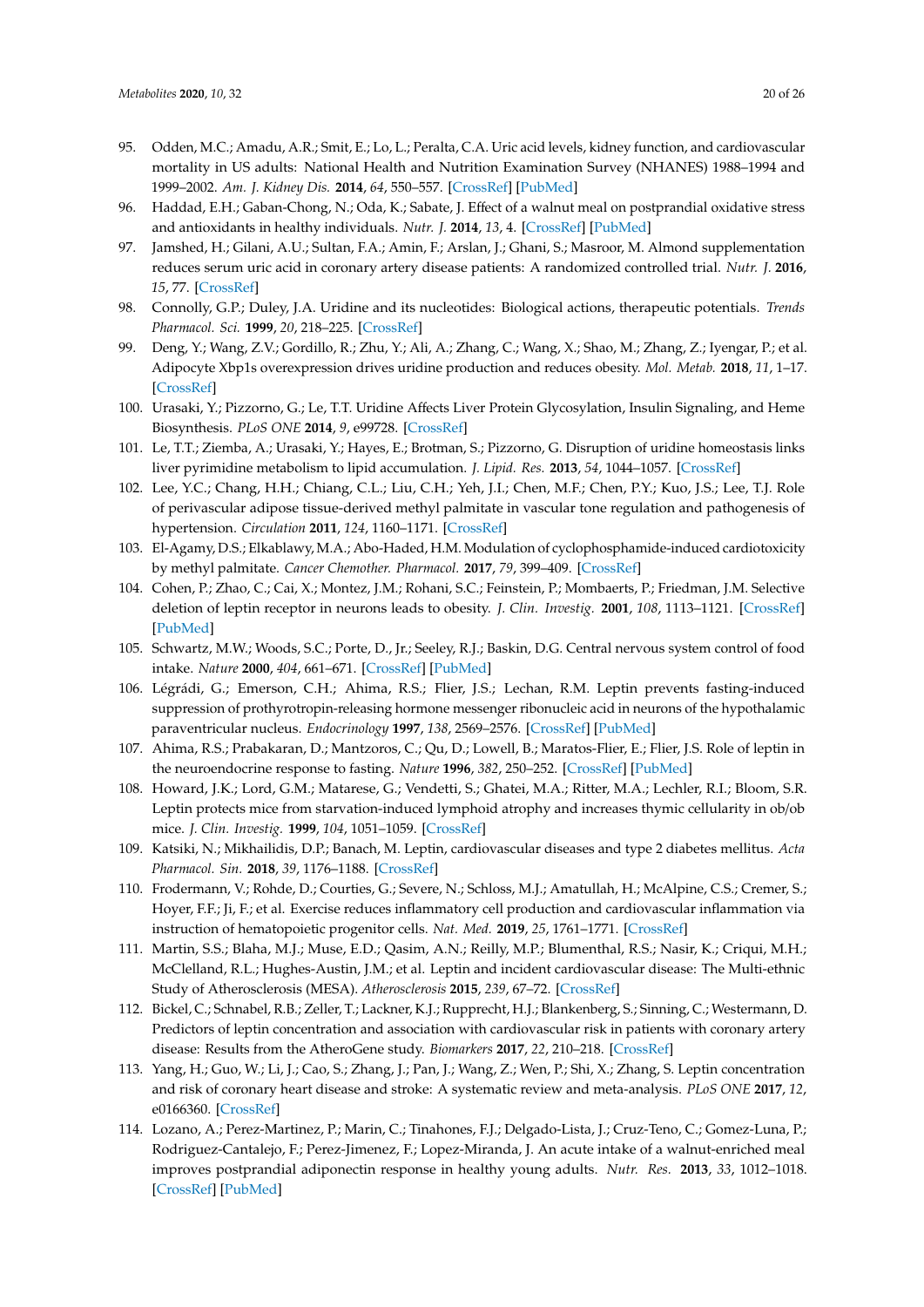- <span id="page-20-0"></span>115. Mazidi, M.; Rezaie, P.; Ferns, G.A.; Gao, H.K. Impact of different types of tree nut, peanut, and soy nut consumption on serum C-reactive protein (CRP). *Medicine* **2016**, *95*, e5165. [\[CrossRef\]](http://dx.doi.org/10.1097/MD.0000000000005165) [\[PubMed\]](http://www.ncbi.nlm.nih.gov/pubmed/27858850)
- <span id="page-20-1"></span>116. Katsiki, N.; Mantzoros, C.; Mikhailidis, D.P. Adiponectin, lipids and atherosclerosis. *Curr. Opin. Lipidol.* **2017**, *28*, 347–354. [\[CrossRef\]](http://dx.doi.org/10.1097/MOL.0000000000000431) [\[PubMed\]](http://www.ncbi.nlm.nih.gov/pubmed/28463859)
- <span id="page-20-2"></span>117. Huypens, P.R. Leptin and Adiponectin Regulate Compensatory Beta Cell Growth in Accordance to Overweight. *Med. Hypotheses* **2007**, *68*, 1134–1137. [\[CrossRef\]](http://dx.doi.org/10.1016/j.mehy.2006.09.046)
- <span id="page-20-22"></span><span id="page-20-3"></span>118. Chai, F.; Wang, Y.; Zhou, Y.; Liu, Y.; Geng, D.; Liu, J. Adiponectin Downregulates Hyperglycemia and Reduces Pancreatic Islet Apoptosis After Roux-En-Y Gastric Bypass Surgery. *Obes. Surg.* **2011**, *21*, 768–773. [\[CrossRef\]](http://dx.doi.org/10.1007/s11695-011-0357-6)
- <span id="page-20-23"></span><span id="page-20-4"></span>119. Chen, W.; Huang, Z.; Bi, M.; Xu, X.; Zhao, N. Effects of simvastatin on serum adiponectin: A meta-analysis of randomized controlled trials. *Lipids Health Dis.* **2017**, *16*, 53. [\[CrossRef\]](http://dx.doi.org/10.1186/s12944-017-0439-0)
- <span id="page-20-5"></span>120. Kim, D.H.; Kim, C.; Ding, E.L.; Townsend, M.K.; Lipsitz, L.A. Adiponectin levels and the risk of hypertension: A systematic review and meta-analysis. *Hypertension* **2013**, *62*, 27–32. [\[CrossRef\]](http://dx.doi.org/10.1161/HYPERTENSIONAHA.113.01453)
- <span id="page-20-6"></span>121. Zhang, H.; Mo, X.; Hao, Y.; Huang, J.; Lu, X.; Cao, J.; Gu, D. Adiponectin levels and risk of coronary heart disease: A meta-analysis of prospective studies. *Am. J. Med. Sci.* **2013**, *345*, 455–461. [\[CrossRef\]](http://dx.doi.org/10.1097/MAJ.0b013e318262dbef)
- <span id="page-20-7"></span>122. Gorgui, J.; Gasbarrino, K.; Georgakis, M.K.; Karalexi, M.A.; Nauche, B.; Petridou, E.T.; Daskalopoulou, S.S. Circulating adiponectin levels in relation to carotid atherosclerotic plaque presence, ischemic stroke risk, and mortality: A systematic review and meta-analyses. *Metabolism* **2017**, *69*, 51–66. [\[CrossRef\]](http://dx.doi.org/10.1016/j.metabol.2017.01.002)
- <span id="page-20-8"></span>123. Woodward, L.; Akoumianakis, I.; Antoniades, C. Unravelling the adiponectin paradox: Novel roles of adiponectin in the regulation of cardiovascular disease. *Br. J. Pharmacol.* **2017**, *174*, 4007–4020. [\[CrossRef\]](http://dx.doi.org/10.1111/bph.13619)
- <span id="page-20-9"></span>124. Bai, W.; Huang, J.; Zhu, M.; Liu, X.; Tao, J. Association between elevated adiponectin level and adverse outcomes in patients with heart failure: A systematic review and meta-analysis. *Braz. J. Med. Biol. Res.* **2019**, *52*, e8416. [\[CrossRef\]](http://dx.doi.org/10.1590/1414-431x20198416) [\[PubMed\]](http://www.ncbi.nlm.nih.gov/pubmed/31314851)
- <span id="page-20-10"></span>125. Anker, S.D.; Ponikowski, P.; Varney, S.; Chua, T.P.; Clark, A.L.; Webb-Peploe, K.M.; Harrington, D.; Kox, W.J.; Poole-Wilson, P.A.; Coats, A.J. Wasting as independent risk factor for mortality in chronic heart failure. *Lancet* **1997**, *349*, 1050–1053. [\[CrossRef\]](http://dx.doi.org/10.1016/S0140-6736(96)07015-8)
- <span id="page-20-11"></span>126. Gulati, S.; Misra, A.; Pandey, R.M.; Bhatt, S.P.; Saluja, S. Effects of pistachio nuts on body composition, metabolic, inflammatory and oxidative stress parameters in Asian Indians with metabolic syndrome: A 24-wk, randomized control trial. *Nutrition* **2014**, *30*, 192–197. [\[CrossRef\]](http://dx.doi.org/10.1016/j.nut.2013.08.005) [\[PubMed\]](http://www.ncbi.nlm.nih.gov/pubmed/24377454)
- <span id="page-20-12"></span>127. de Souza, R.G.M.; Gomes, A.C.; Navarro, A.M.; Cunha, L.C.D.; Silva, M.A.C.; Junior, F.B.; Mota, J.F. Baru Almonds Increase the Activity of Glutathione Peroxidase in Overweight and Obese Women: A Randomized, Placebo-Controlled Trial. *Nutrients* **2019**, *11*, 1750. [\[CrossRef\]](http://dx.doi.org/10.3390/nu11081750)
- <span id="page-20-13"></span>128. Patel, L.; Buckels, A.C.; Kinghorn, I.J.; Murdock, P.R.; Holbrook, J.D.; Plumpton, C.; Macphee, C.H.; Smith, S.A. Resistin is expressed in human macrophages and directly regulated by PPARc activators. *Biochem. Biophys. Res. Commun.* **2003**, *300*, 472–476. [\[CrossRef\]](http://dx.doi.org/10.1016/S0006-291X(02)02841-3)
- <span id="page-20-14"></span>129. Schwartz, D.R.; Lazar, M.A. Human resistin: Found in translation from mouse to man. *Trends Endocrinol. Metab.* **2011**, *22*, 259–265. [\[CrossRef\]](http://dx.doi.org/10.1016/j.tem.2011.03.005)
- <span id="page-20-15"></span>130. Bokarewa, M.; Nagaev, I.; Dahlberg, L.; Smith, U.; Tarkowski, A. Resistin, an adipokine with potent proinflammatory properties. *J. Immunol.* **2005**, *174*, 5789–5795. [\[CrossRef\]](http://dx.doi.org/10.4049/jimmunol.174.9.5789)
- <span id="page-20-16"></span>131. Jamaluddin, M.S.; Yan, S.; Lü, J.; Liang, Z.; Yao, Q.; Chen, C. Resistin increases monolayer permeability of human coronary artery endothelial cells. *PLoS ONE* **2013**, *8*, e84576. [\[CrossRef\]](http://dx.doi.org/10.1371/journal.pone.0084576)
- <span id="page-20-17"></span>132. Azuma, K.; Katsukawa, F.; Oguchi, S.; Murata, M.; Yamazaki, H.; Shimada, A.; Saruta, T. Correlation between serum resistin level and adiposity in obese individuals. *Obes. Res.* **2003**, *11*, 997–1001. [\[CrossRef\]](http://dx.doi.org/10.1038/oby.2003.137)
- <span id="page-20-18"></span>133. Zhang, Y.; Li, Y.; Yu, L.; Zhou, L. Association between serum resistin concentration and hypertension: A systematic review and meta-analysis. *Oncotarget* **2017**, *8*, 41529–41537. [\[CrossRef\]](http://dx.doi.org/10.18632/oncotarget.17561)
- <span id="page-20-19"></span>134. Zhang, J.Z.; Gao, Y.; Zheng, Y.Y.; Liu, F.; Yang, Y.N.; Li, X.M.; Ma, X.; Ma, Y.T.; Xie, X. Increased serum resistin level is associated with coronary heart disease. *Oncotarget* **2017**, *8*, 50148–50154. [\[CrossRef\]](http://dx.doi.org/10.18632/oncotarget.15707) [\[PubMed\]](http://www.ncbi.nlm.nih.gov/pubmed/28404934)
- <span id="page-20-20"></span>135. Fontana, A.; Spadaro, S.; Copetti, M.; Spoto, B.; Salvemini, L.; Pizzini, P.; Frittitta, L.; Mallamaci, F.; Pellegrini, F.; Trischitta, V.; et al. Association between resistin levels and all-cause and cardiovascular mortality: A new study and a systematic review and meta-analysis. *PLoS ONE* **2015**, *10*, e0120419. [\[CrossRef\]](http://dx.doi.org/10.1371/journal.pone.0120419) [\[PubMed\]](http://www.ncbi.nlm.nih.gov/pubmed/25793385)
- <span id="page-20-21"></span>136. Nguyen, A.D.; Nguyen, T.A.; Martens, L.H.; Mitic, L.L.; Farese, R.V., Jr. Progranulin: At the interface of neurodegenerative and metabolic diseases. *Trends Endocrinol. Metab.* **2013**, *24*, 597–606. [\[CrossRef\]](http://dx.doi.org/10.1016/j.tem.2013.08.003) [\[PubMed\]](http://www.ncbi.nlm.nih.gov/pubmed/24035620)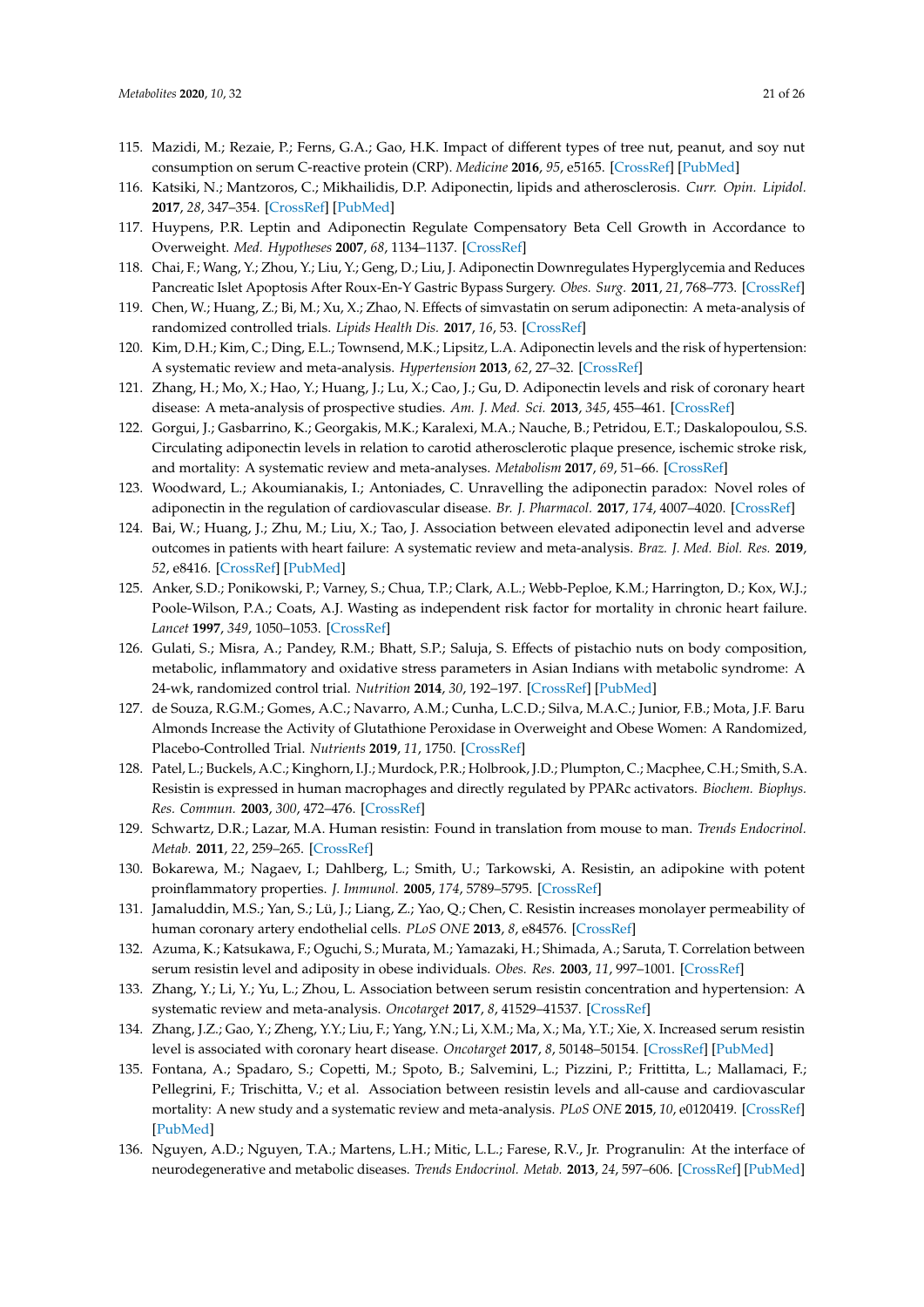- <span id="page-21-0"></span>137. Qu, H.; Deng, H.; Hu, Z. Plasma progranulin concentrations are increased in patients with type 2 diabetes and obesity and correlated with insulin resistance. *Mediators Inflamm.* **2013**, *2013*, 360190. [\[CrossRef\]](http://dx.doi.org/10.1155/2013/360190)
- <span id="page-21-1"></span>138. Matsubara, T.; Mita, A.; Minami, K.; Hosooka, T.; Kitazawa, S.; Takahashi, K.; Tamori, Y.; Yokoi, N.; Watanabe, M.; Matsuo, E.; et al. PGRN is a Key Adipokine Mediating High Fat Diet-Induced Insulin Resistance and Obesity through IL-6 in Adipose Tissue. *Cell Metab.* **2012**, *15*, 38–50. [\[CrossRef\]](http://dx.doi.org/10.1016/j.cmet.2011.12.002)
- <span id="page-21-2"></span>139. Bateman, A.; Bennett, H.P.J. The granulin gene family: From cancer to dementia. *Bioessays* **2009**, *31*, 1245–1254. [\[CrossRef\]](http://dx.doi.org/10.1002/bies.200900086)
- <span id="page-21-3"></span>140. Hwang, H.J.; Jung, T.W.; Hong, H.C.; Choi, H.Y.; Seo, J.A.; Kim, S.G.; Choi, K.M.; Choi, D.S.; Baik, S.H.; Yoo, H.J. Progranulin protects vascular endothelium against atherosclerotic inflammatory reaction via Akt/eNOS and nuclear factor-κB pathways. *PLoS ONE* **2013**, *8*, e76679. [\[CrossRef\]](http://dx.doi.org/10.1371/journal.pone.0076679)
- <span id="page-21-4"></span>141. Kawase, R.; Ohama, T.; Matsuyama, A.; Matsuwaki, T.; Okada, T.; Yamashita, T.; Yuasa-Kawase, M.; Nakaoka, H.; Nakatani, K.; Inagaki, M.; et al. Deletion of progranulin exacerbates atherosclerosis in ApoE knockout mice. *Cardiovasc. Res.* **2013**, *100*, 125–133. [\[CrossRef\]](http://dx.doi.org/10.1093/cvr/cvt178)
- <span id="page-21-5"></span>142. Ebert, T.; Gebhardt, C.; Scholz, M.; Wohland, T.; Schleinitz, D.; Fasshauer, M.; Blüher, M.; Stumvoll, M.; Kovacs, P.; Tönjes, A. Relationship Between 12 Adipocytokines and Distinct Components of the Metabolic Syndrome. *J. Clin. Endocrinol. Metab.* **2018**, *103*, 1015–1023. [\[CrossRef\]](http://dx.doi.org/10.1210/jc.2017-02085)
- <span id="page-21-6"></span>143. Xie, S.; Lu, L.; Liu, L.; Bi, G.; Zheng, L. Progranulin and short-term outcome in patients with acute ischaemic stroke. *Eur. J. Neurol.* **2016**, *23*, 648–655. [\[CrossRef\]](http://dx.doi.org/10.1111/ene.12920)
- <span id="page-21-7"></span>144. Choi, K.M.; Hwang, S.Y.; Hong, H.C.; Choi, H.Y.; Yoo, H.J.; Youn, B.S.; Baik, S.H.; Seo, H.S. Implications of C1q/TNF-related protein-3 (CTRP-3) and progranulin in patients with acute coronary syndrome and stable angina pectoris. *Cardiovasc. Diabetol.* **2014**, *13*, 14. [\[CrossRef\]](http://dx.doi.org/10.1186/1475-2840-13-14)
- <span id="page-21-8"></span>145. Yoo, H.J.; Hwang, S.Y.; Hong, H.C.; Choi, H.Y.; Yang, S.J.; Choi, D.S.; Baik, S.H.; Blüher, M.; Youn, B.S.; Choi, K.M. Implication of progranulin and C1q/TNF-related protein-3 (CTRP3) on inflammation and atherosclerosis in subjects with or without metabolic syndrome. *PLoS ONE* **2013**, *8*, e55744. [\[CrossRef\]](http://dx.doi.org/10.1371/journal.pone.0055744) [\[PubMed\]](http://www.ncbi.nlm.nih.gov/pubmed/23409033)
- <span id="page-21-16"></span><span id="page-21-15"></span><span id="page-21-9"></span>146. Yang, R.Z.; Lee, M.J.; Hu, H.; Pray, J.; Wu, H.B.; Hansen, B.C.; Shuldiner, A.R.; Fried, S.K.; McLenithan, J.C.; Gong, D.W. Identification of omentin as a novel depot-specific adipokine in human adipose tissue: Possible role in modulating insulin action. *Am. J. Physiol. Endocrinol. Metab.* **2006**, *290*, E1253–E1261. [\[CrossRef\]](http://dx.doi.org/10.1152/ajpendo.00572.2004) [\[PubMed\]](http://www.ncbi.nlm.nih.gov/pubmed/16531507)
- <span id="page-21-10"></span>147. Tan, Y.L.; Zheng, X.L.; Tang, C.K. The protective functions of omentin in cardiovascular diseases. *Clin. Chim. Acta* **2015**, *448*, 98–106. [\[CrossRef\]](http://dx.doi.org/10.1016/j.cca.2015.05.019) [\[PubMed\]](http://www.ncbi.nlm.nih.gov/pubmed/26079253)
- <span id="page-21-11"></span>148. Onur, I.; Oz, F.; Yildiz, S.; Oflaz, H.; Sigirci, S.; Elitok, A.; Pilten, S.; Karaayvaz, E.B.; Cizgici, A.Y.; Kaya, M.G. Serum omentin 1 level is associated with coronary artery disease and its severity in postmenopausal women. *Angiology* **2014**, *65*, 896–900. [\[CrossRef\]](http://dx.doi.org/10.1177/0003319713511322)
- <span id="page-21-12"></span>149. Kadoglou, N.P.; Lambadiari, V.; Gastounioti, A.; Gkekas, C.; Giannakopoulos, T.G.; Koulia, K.; Maratou, E.; Alepaki, M.; Kakisis, J.; Karakitsos, P.; et al. The relationship of novel adipokines, RBP4 and omentin-1, with carotid atherosclerosis severity and vulnerability. *Atherosclerosis* **2014**, *235*, 606–612. [\[CrossRef\]](http://dx.doi.org/10.1016/j.atherosclerosis.2014.05.957)
- <span id="page-21-13"></span>150. Motawi, T.M.K.; Mahdy, S.G.; El-Sawalhi, M.M.; Ali, E.N.; El-Telbany, R.F.A. Serum levels of chemerin, apelin, vaspin, and omentin-1 in obese type 2 diabetic Egyptian patients with coronary artery stenosis. *Can. J. Physiol. Pharmacol.* **2018**, *96*, 38–44. [\[CrossRef\]](http://dx.doi.org/10.1139/cjpp-2017-0272)
- <span id="page-21-14"></span>151. Menzel, J.; di Giuseppe, R.; Biemann, R.; Wittenbecher, C.; Aleksandrova, K.; Pischon, T.; Fritsche, A.; Schulze, M.B.; Boeing, H.; Isermann, B.; et al. Omentin-1 and risk of myocardial infarction and stroke: Results from the EPIC-Potsdam cohort study. *Atherosclerosis* **2016**, *251*, 415–421. [\[CrossRef\]](http://dx.doi.org/10.1016/j.atherosclerosis.2016.06.003)
- 152. Lasa, A.; Miranda, J.; Bulló, M.; Casas, R.; Salas-Salvadó, J.; Larretxi, I.; Estruch, R.; Ruiz-Gutiérrez, V.; Portillo, M.P. Comparative effect of two Mediterranean diets versus a low-fat diet on glycaemic control in individuals with type 2 diabetes. *Eur. J. Clin. Nutr.* **2014**, *68*, 767–772. [\[CrossRef\]](http://dx.doi.org/10.1038/ejcn.2014.1)
- 153. Wu, L.; Piotrowski, K.; Rau, T.; Waldmann, E.; Broedl, U.C.; Demmelmair, H.; Koletzko, B.; Stark, R.G.; Nagel, J.M.; Mantzoros, C.S.; et al. Walnut-enriched diet reduces fasting non-HDL-cholesterol and apolipoprotein B in healthy Caucasian subjects: A randomized controlled cross-over clinical trial. *Metabolism* **2014**, *63*, 382–391. [\[CrossRef\]](http://dx.doi.org/10.1016/j.metabol.2013.11.005)
- <span id="page-21-17"></span>154. Sanmiguel, C.; Gupta, A.; Mayer, E.A. Gut Microbiome and Obesity: A Plausible Explanation for Obesity. *Curr. Obes. Rep.* **2015**, *4*, 250–261. [\[CrossRef\]](http://dx.doi.org/10.1007/s13679-015-0152-0) [\[PubMed\]](http://www.ncbi.nlm.nih.gov/pubmed/26029487)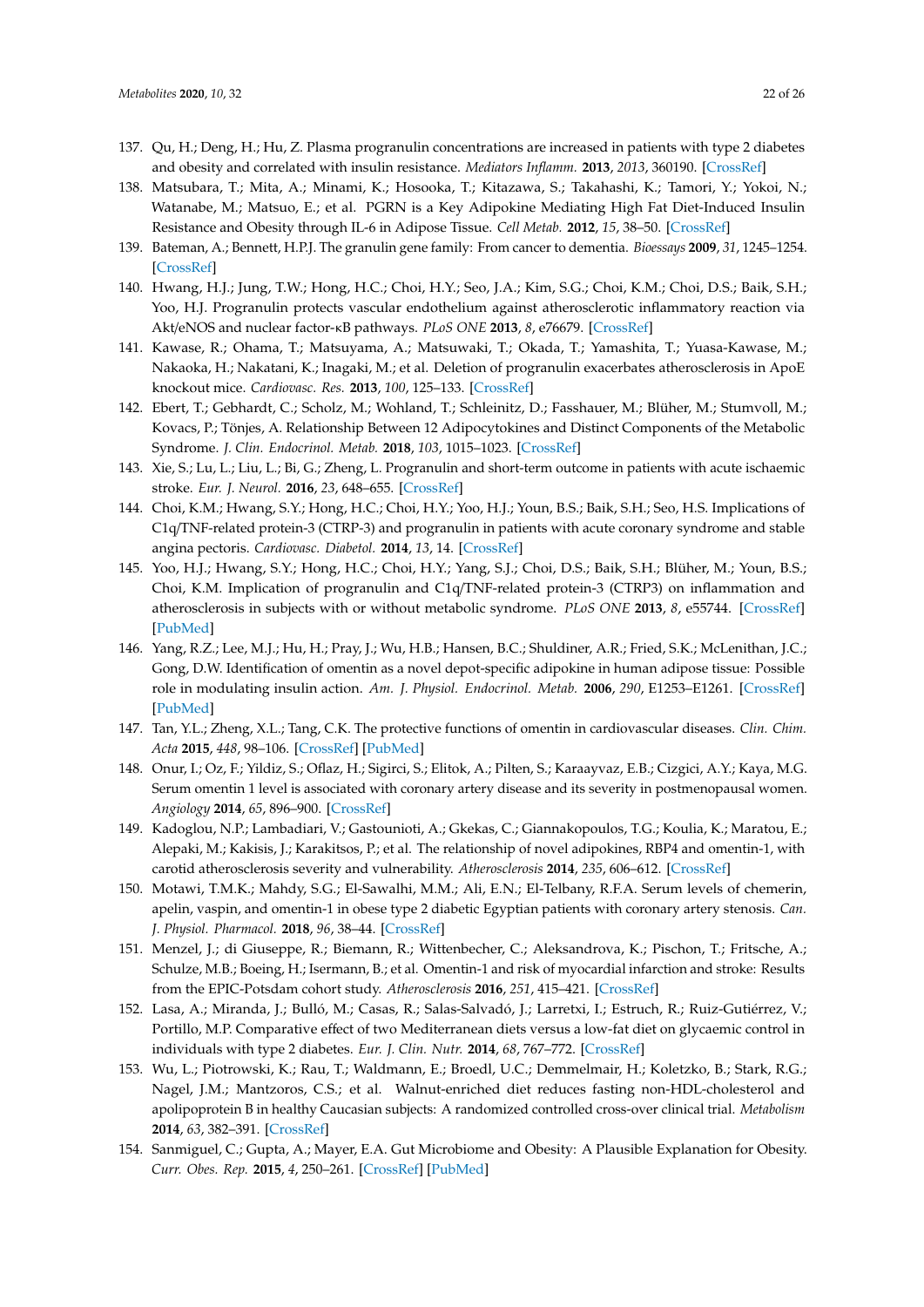- <span id="page-22-0"></span>155. Schlecht, I.; Gronwald, W.; Behrens, G.; Baumeister, S.E.; Hertel, J.; Hochrein, J.; Zacharias, H.U.; Fischer, B.; Oefner, P.J.; Leitzmann, M.F. Visceral adipose tissue but not subcutaneous adipose tissue is associated with urine and serum metabolites. *PLoS ONE* **2017**, *12*, e0175133. [\[CrossRef\]](http://dx.doi.org/10.1371/journal.pone.0175133) [\[PubMed\]](http://www.ncbi.nlm.nih.gov/pubmed/28403191)
- <span id="page-22-1"></span>156. Romano, K.A.; Vivas, E.I.; Amador-Noguez, D.; Rey, F.E. Intestinal microbiota composition modulates choline bioavailability from diet and accumulation of the proatherogenic metabolite trimethylamine-N-oxide. *MBio* **2015**, *6*, e02481-14. [\[CrossRef\]](http://dx.doi.org/10.1128/mBio.02481-14) [\[PubMed\]](http://www.ncbi.nlm.nih.gov/pubmed/25784704)
- <span id="page-22-2"></span>157. Li, D.Y.; Tang, W.H.W. Gut Microbiota and Atherosclerosis. *Curr. Atheroscler. Rep.* **2017**, *19*, 39. [\[CrossRef\]](http://dx.doi.org/10.1007/s11883-017-0675-9)
- <span id="page-22-3"></span>158. Zhou, J.; Xiong, X.; Wang, K.; Zou, L.; Lv, D.; Yin, Y. Ethanolamine Metabolism in the Mammalian Gastrointestinal Tract: Mechanisms, Patterns, and Importance. *Curr. Mol. Med.* **2017**, *17*, 92–99. [\[CrossRef\]](http://dx.doi.org/10.2174/1566524017666170331161715)
- <span id="page-22-4"></span>159. Zeisel, S.H.; DaCosta, K.A.; Fox, J.G. Endogenous formation of dimethylamine. *Biochem. J.* **1985**, *232*, 403–408. [\[CrossRef\]](http://dx.doi.org/10.1042/bj2320403)
- <span id="page-22-5"></span>160. Perna, S.; Alalwan, T.A.; Alaali, Z.; Alnashaba, T.; Gasparri, C.; Infantino, V.; Hammad, L.; Riva, A.; Petrangolini, G.; Allegrini, P.; et al. The Role of Glutamine in the Complex Interaction between Gut Microbiota and Health: A Narrative Review. *Int. J. Mol. Sci.* **2019**, *20*, 5232. [\[CrossRef\]](http://dx.doi.org/10.3390/ijms20205232)
- <span id="page-22-6"></span>161. Heianza, Y.; Sun, D.; Smith, S.R.; Bray, G.A.; Sacks, F.M.; Qi, L. Changes in Gut Microbiota-Related Metabolites and Long-term Successful Weight Loss in Response to Weight-Loss Diets: The POUNDS Lost Trial. *Diabetes Care* **2018**, *41*, 413–419. [\[CrossRef\]](http://dx.doi.org/10.2337/dc17-2108)
- <span id="page-22-7"></span>162. Virtue, A.T.; McCright, S.J.; Wright, J.M.; Jimenez, M.T.; Mowel, W.K.; Kotzin, J.J.; Joannas, L.; Basavappa, M.G.; Spencer, S.P.; Clark, M.L.; et al. The gut microbiota regulates white adipose tissue inflammation and obesity via a family of microRNAs. *Sci. Transl. Med.* **2019**, *11*, eaav1892. [\[CrossRef\]](http://dx.doi.org/10.1126/scitranslmed.aav1892)
- <span id="page-22-8"></span>163. Louis, P.; Flint, H.J. Formation of propionate and butyrate by the human colonic microbiota. *Environ. Microbiol.* **2017**, *19*, 29–41. [\[CrossRef\]](http://dx.doi.org/10.1111/1462-2920.13589)
- <span id="page-22-9"></span>164. Jocken, J.W.E.; González Hernández, M.A.; Hoebers, N.T.H.; van der Beek, C.M.; Essers, Y.P.G.; Blaak, E.E.; Canfora, E.E. Short-Chain Fatty Acids Differentially Affect Intracellular Lipolysis in a Human White Adipocyte Model. *Front. Endocrinol.* **2018**, *8*, 372. [\[CrossRef\]](http://dx.doi.org/10.3389/fendo.2017.00372)
- <span id="page-22-10"></span>165. Sahuri-Arisoylu, M.; Brody, L.P.; Parkinson, J.R.; Parkes, H.; Navaratnam, N.; Miller, A.D.; Thomas, E.L.; Frost, G.; Bell, J.D. Reprogramming of hepatic fat accumulation and 'browning' of adipose tissue by the short-chain fatty acid acetate. *Int. J. Obes.* **2016**, *40*, 955–963. [\[CrossRef\]](http://dx.doi.org/10.1038/ijo.2016.23)
- <span id="page-22-11"></span>166. Hernández, M.A.G.; Canfora, E.E.; Jocken, J.W.E.; Blaak, E.E. The Short-Chain Fatty Acid Acetate in Body Weight Control and Insulin Sensitivity. *Nutrients* **2019**, *11*, 1943. [\[CrossRef\]](http://dx.doi.org/10.3390/nu11081943) [\[PubMed\]](http://www.ncbi.nlm.nih.gov/pubmed/31426593)
- <span id="page-22-12"></span>167. Moreno-Navarrete, J.M.; Serino, M.; Blasco-Baque, V.; Azalbert, V.; Barton, R.H.; Cardellini, M.; Latorre, J.; Ortega, F.; Sabater-Masdeu, M.; Burcelin, R.; et al. Gut Microbiota Interacts with Markers of Adipose Tissue Browning, Insulin Action and Plasma Acetate in Morbid Obesity. *Mol. Nutr. Food Res.* **2018**, *62*, 1700721. [\[CrossRef\]](http://dx.doi.org/10.1002/mnfr.201700721) [\[PubMed\]](http://www.ncbi.nlm.nih.gov/pubmed/29105287)
- <span id="page-22-13"></span>168. Song, B.; Zhong, Y.Z.; Zheng, C.B.; Li, F.N.; Duan, Y.H.; Deng, J.P. Propionate alleviates high fat diet-induced lipid dysmetabolism by modulating gut microbiota in mice. *J. Appl. Microbiol.* **2019**, *127*, 1546–1555. [\[CrossRef\]](http://dx.doi.org/10.1111/jam.14389)
- <span id="page-22-14"></span>169. Duan, Y.; Zhong, Y.; Xiao, H.; Zheng, C.; Song, B.; Wang, W.; Guo, Q.; Li, Y.; Han, H.; Gao, J.; et al. Gut microbiota mediates the protective effects of dietary β-hydroxy-β-methylbutyrate (HMB) against obesity induced by high-fat diets. *FASEB J.* **2019**, *33*, 10019–10033. [\[CrossRef\]](http://dx.doi.org/10.1096/fj.201900665RR)
- <span id="page-22-15"></span>170. Weitkunat, K.; Schumann, S.; Nickel, D.; Kappo, K.A.; Petzke, K.J.; Kipp, A.P.; Blaut, M.; Klaus, S. Importance of propionate for the repression of hepatic lipogenesis and improvement of insulin sensitivity in high-fat diet-induced obesity. *Mol. Nutr. Food Res.* **2016**, *60*, 2611–2621. [\[CrossRef\]](http://dx.doi.org/10.1002/mnfr.201600305)
- <span id="page-22-16"></span>171. Bartolomaeus, H.; Balogh, A.; Yakoub, M.; Homann, S.; Markó, L.; Höges, S. The Short-Chain Fatty Acid Propionate Protects from Hypertensive Cardiovascular Damage. *Circulation* **2019**, *139*, 1407–1421. [\[CrossRef\]](http://dx.doi.org/10.1161/CIRCULATIONAHA.118.036652)
- <span id="page-22-17"></span>172. Chambers, E.S.; Viardot, A.; Psichas, A.; Morrison, D.J.; Murphy, K.G.; Zac-Varghese, S.E.; MacDougall, K.; Preston, T.; Tedford, C.; Finlayson, G.S.; et al. Effects of targeted delivery of propionate to the human colon on appetite regulation, body weight maintenance and adiposity in overweight adults. *Gut* **2015**, *64*, 1744–1754. [\[CrossRef\]](http://dx.doi.org/10.1136/gutjnl-2014-307913)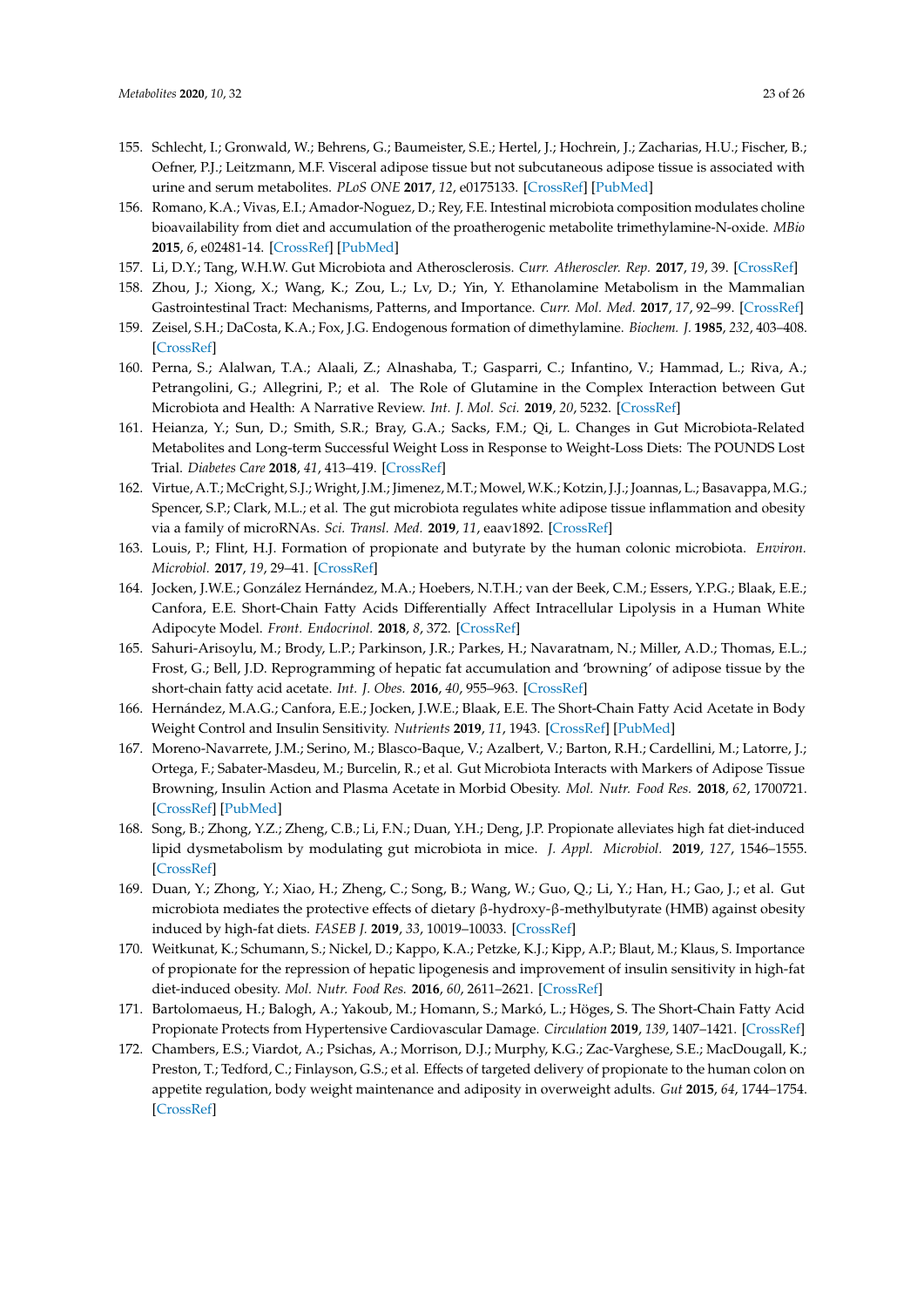- <span id="page-23-0"></span>173. Chambers, E.S.; Byrne, C.S.; Morrison, D.J.; Murphy, K.G.; Preston, T.; Tedford, C.; Garcia-Perez, I.; Fountana, S.; Serrano-Contreras, J.I.; Holmes, E.; et al. Dietary supplementation with inulin-propionate ester or inulin improves insulin sensitivity in adults with overweight and obesity with distinct effects on the gut microbiota, plasma metabolome and systemic inflammatory responses: A randomised crossover trial. *Gut* **2019**, *68*, 1430–1438.
- <span id="page-23-1"></span>174. Louis, P.; Flint, H.J. Diversity, metabolism and microbial ecology of butyrate-producing bacteria from the human large intestine. *FEMS Microbiol. Lett.* **2009**, *294*, 1–8. [\[CrossRef\]](http://dx.doi.org/10.1111/j.1574-6968.2009.01514.x) [\[PubMed\]](http://www.ncbi.nlm.nih.gov/pubmed/19222573)
- <span id="page-23-2"></span>175. Gao, F.; Lv, Y.W.; Long, J.; Chen, J.M.; He, J.M.; Ruan, X.Z.; Zhu, H.B. Butyrate Improves the Metabolic Disorder and Gut Microbiome Dysbiosis in Mice Induced by a High-Fat Diet. *Front. Pharmacol.* **2019**, *10*, 1040. [\[CrossRef\]](http://dx.doi.org/10.3389/fphar.2019.01040) [\[PubMed\]](http://www.ncbi.nlm.nih.gov/pubmed/31607907)
- <span id="page-23-3"></span>176. Pelgrim, C.E.; Franx, B.A.A.; Snabel, J.; Kleemann, R.; Arnoldussen, I.A.C.; Kiliaan, A.J. Butyrate Reduces HFD-Induced Adipocyte Hypertrophy and Metabolic Risk Factors in Obese LDLr−/−.Leiden Mice. *Nutrients* **2017**, *9*, 714. [\[CrossRef\]](http://dx.doi.org/10.3390/nu9070714) [\[PubMed\]](http://www.ncbi.nlm.nih.gov/pubmed/28686216)
- <span id="page-23-4"></span>177. Jia, Y.; Hong, J.; Li, H.; Hu, Y.; Jia, L.; Cai, D.; Zhao, R. Butyrate stimulates adipose lipolysis and mitochondrial oxidative phosphorylation through histone hyperacetylation-associated β<sub>3</sub>-adrenergic receptor activation in high-fat diet-induced obese mice. *Exp. Physiol.* **2017**, *102*, 273–281. [\[CrossRef\]](http://dx.doi.org/10.1113/EP086114)
- <span id="page-23-5"></span>178. Chen, Y.; Xu, C.; Huang, R.; Song, J.; Li, D.; Xia, M. Butyrate from pectin fermentation inhibits intestinal cholesterol absorption and attenuates atherosclerosis in apolipoprotein E-deficient mice. *J. Nutr. Biochem.* **2018**, *56*, 175–182. [\[CrossRef\]](http://dx.doi.org/10.1016/j.jnutbio.2018.02.011)
- <span id="page-23-6"></span>179. Li, Z.; Yi, C.X.; Katiraei, S.; Kooijman, S.; Zhou, E.; Chung, C.K.; Gao, Y.; van den Heuvel, J.K.; Meijer, O.C.; Berbée, J.F.P.; et al. Butyrate reduces appetite and activates brown adipose tissue via the gut-brain neural circuit. *Gut* **2018**, *67*, 1269–1279. [\[CrossRef\]](http://dx.doi.org/10.1136/gutjnl-2017-314050)
- <span id="page-23-7"></span>180. Bouter, K.; Bakker, G.J.; Levin, E.; Hartstra, A.V.; Kootte, R.S.; Udayappan, S.D.; Katiraei, S.; Bahler, L.; Gilijamse, P.W.; Tremaroli, V.; et al. Differential metabolic effects of oral butyrate treatment in lean versus metabolic syndrome subjects. *Clin. Transl. Gastroenterol.* **2018**, *9*, 155. [\[CrossRef\]](http://dx.doi.org/10.1038/s41424-018-0025-4)
- <span id="page-23-8"></span>181. Ukhanova, M.; Wang, X.; Baer, D.J.; Novotny, J.A.; Fredborg, M.; Mai, V. Effects of almond and pistachio consumption on gut microbiota composition in a randomised cross-over human feeding study. *Br. J. Nutr.* **2014**, *111*, 2146–2152. [\[CrossRef\]](http://dx.doi.org/10.1017/S0007114514000385)
- <span id="page-23-9"></span>182. Holscher, H.D.; Guetterman, H.M.; Swanson, K.S.; An, R.; Matthan, N.R.; Lichtenstein, A.H.; Novotny, J.A.; Baer, D.J. Walnut Consumption Alters the Gastrointestinal Microbiota, Microbially Derived Secondary Bile Acids, and Health Markers in Healthy Adults: A Randomized Controlled Trial. *J. Nutr.* **2018**, *148*, 861–867. [\[CrossRef\]](http://dx.doi.org/10.1093/jn/nxy004)
- <span id="page-23-10"></span>183. Lu, Y.; Fan, C.; Liang, A.; Fan, X.; Wang, R.; Li, P.; Qi, k. Effects of SCFA on the DNA methylation pattern of adiponectin and resistin in high-fat-diet-induced obese male mice. *Br. J. Nutr.* **2018**, *120*, 385–392. [\[CrossRef\]](http://dx.doi.org/10.1017/S0007114518001526)
- <span id="page-23-11"></span>184. Jiao, A.R.; Diao, H.; Yu, B.; He, J.; Yu, J.; Zheng, P.; Huang, Z.Q.; Luo, Y.H.; Luo, J.Q.; Mao, X.B.; et al. Oral administration of short chain fatty acids could attenuate fat deposition of pigs. *PLoS ONE* **2018**, *13*, e0196867. [\[CrossRef\]](http://dx.doi.org/10.1371/journal.pone.0196867) [\[PubMed\]](http://www.ncbi.nlm.nih.gov/pubmed/29723298)
- <span id="page-23-12"></span>185. de la Cuesta-Zuluaga, J.; Mueller, N.T.; Álvarez-Quintero, R.; Velásquez-Mejía, E.P.; Sierra, J.A.; Corrales-Agudelo, V.; Carmona, J.A.; Abad, J.M.; Escobar, J.S. Higher Fecal Short-Chain Fatty Acid Levels Are Associated with Gut Microbiome Dysbiosis, Obesity, Hypertension and Cardiometabolic Disease Risk Factors. *Nutrients* **2018**, *11*, 51. [\[CrossRef\]](http://dx.doi.org/10.3390/nu11010051) [\[PubMed\]](http://www.ncbi.nlm.nih.gov/pubmed/30591685)
- <span id="page-23-13"></span>186. Duncan, S.H.; Louis, P.; Flint, H.J. Lactate-Utilizing Bacteria, Isolated from Human Feces, That Produce Butyrate as a Major Fermentation Product. *Appl. Environ. Microbiol.* **2004**, *70*, 5810–5817. [\[CrossRef\]](http://dx.doi.org/10.1128/AEM.70.10.5810-5817.2004) [\[PubMed\]](http://www.ncbi.nlm.nih.gov/pubmed/15466518)
- <span id="page-23-14"></span>187. Taegtmeyer, H.; Hems, R.; Krebs, H.A. Utilization of energy-providing substrates in the isolated working rat-heart. *Biochem. J.* **1980**, *186*, 701–711. [\[CrossRef\]](http://dx.doi.org/10.1042/bj1860701) [\[PubMed\]](http://www.ncbi.nlm.nih.gov/pubmed/6994712)
- <span id="page-23-15"></span>188. Saggerson, E.D.; Mcallister, T.W.J.; Baht, H.S. Lipogenesis in rat brown adipocytes—Effects of insulin and noradrenaline, contributions from glucose and lactate as precursors and comparisons with white adipocytes. *Biochem. J.* **1998**, *251*, 701–709. [\[CrossRef\]](http://dx.doi.org/10.1042/bj2510701) [\[PubMed\]](http://www.ncbi.nlm.nih.gov/pubmed/3137922)
- <span id="page-23-16"></span>189. Arriarán, S.; Agnelli, S.; Sabater, D.; Remesar, X.; Fernández-López, J.A.; Alemany, M. Evidences of Basal Lactate Production in the Main White Adipose Tissue Sites of Rats. Effects of Sex and a Cafeteria Diet. *PLoS ONE* **2015**, *10*, e0119572. [\[CrossRef\]](http://dx.doi.org/10.1371/journal.pone.0119572)
- <span id="page-23-17"></span>190. Peirce, V.; Carobbio, S.; Vidal-Puig, A. The different shades of fat. *Nature* **2014**, *510*, 76–83. [\[CrossRef\]](http://dx.doi.org/10.1038/nature13477)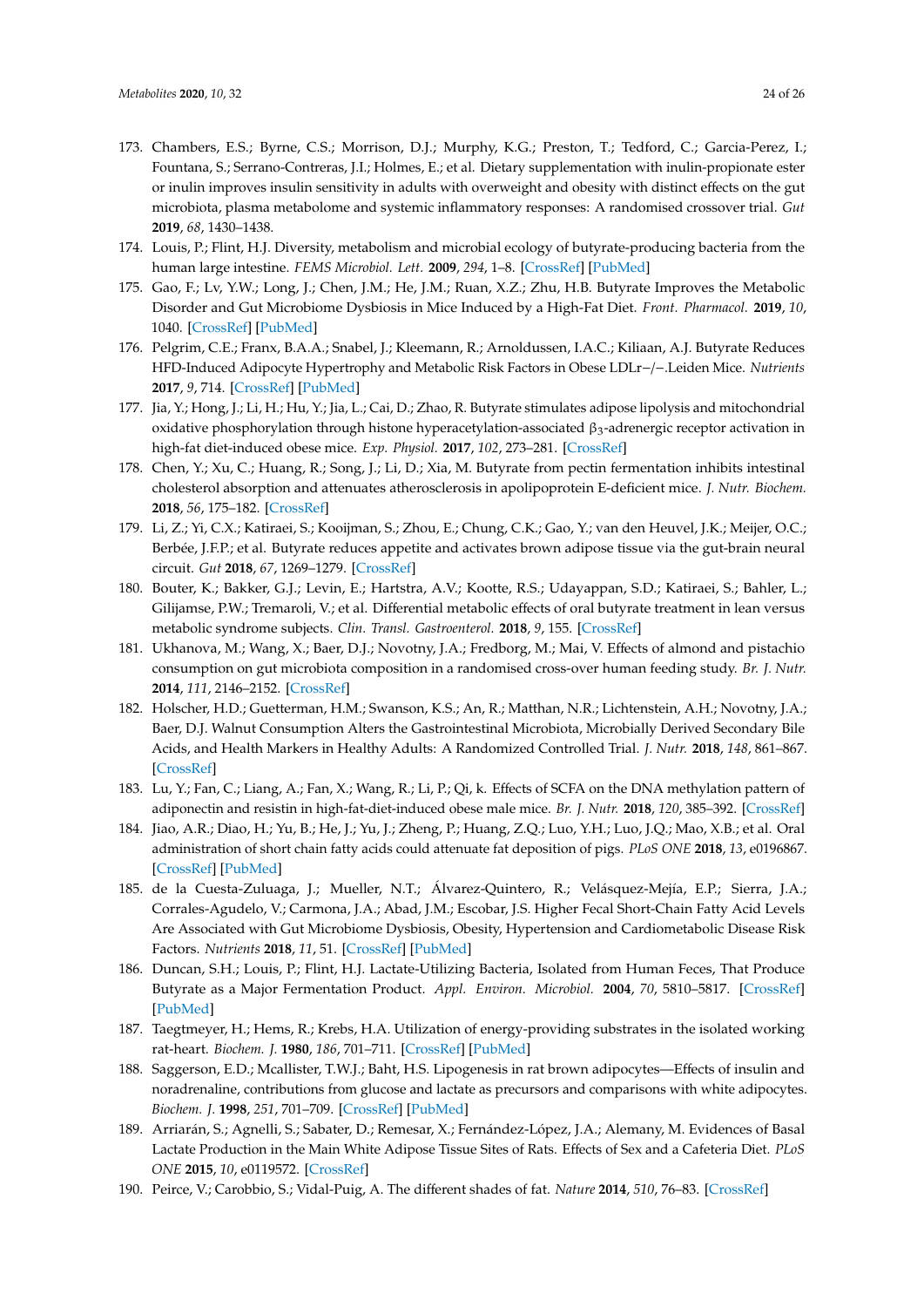- <span id="page-24-1"></span>191. Sabater, D.; Arriarán, S.; del Mar Romero, M.; Agnelli, S.; Remesar, X.; Fernández-López, J.A.; Alemany, M. Cultured 3T3L1 adipocytes dispose of excess medium glucose as lactate under abundant oxygen availability. *Sci. Rep.* **2014**, *4*, 3663. [\[CrossRef\]](http://dx.doi.org/10.1038/srep03663)
- <span id="page-24-2"></span>192. DiGirolamo, M.; Nwby, F.D.; Lovejoy, J. Lactate production in adipose tissue: A regulated function with extra-adipose implications. *FASEB J.* **1992**, *6*, 2405–2412. [\[CrossRef\]](http://dx.doi.org/10.1096/fasebj.6.7.1563593)
- <span id="page-24-0"></span>193. Jansson, P.A.; Larsson, A.; Smith, U.; Lönnroth, P. Lactate release from the subcutaneous tissue in lean and obese men. *J. Clin. Investig.* **1994**, *93*, 240–246. [\[CrossRef\]](http://dx.doi.org/10.1172/JCI116951)
- <span id="page-24-3"></span>194. Heianza, Y.; Ma, W.; Manson, J.E.; Rexrode, K.M.; Qi, L. Gut Microbiota Metabolites and Risk of Major Adverse Cardiovascular Disease Events and Death: A Systematic Review and Meta-Analysis of Prospective Studies. *J. Am. Heart. Assoc.* **2017**, *6*, e004947. [\[CrossRef\]](http://dx.doi.org/10.1161/JAHA.116.004947) [\[PubMed\]](http://www.ncbi.nlm.nih.gov/pubmed/28663251)
- 195. Qi, J.; You, T.; Li, J.; Pan, T.; Xiang, L.; Han, Y.; Zhu, L. Circulating trimethylamine N-oxide and the risk of cardiovascular diseases: A systematic review and meta-analysis of 11 prospective cohort studies. *J. Cell. Mol. Med.* **2018**, *22*, 185–194. [\[CrossRef\]](http://dx.doi.org/10.1111/jcmm.13307) [\[PubMed\]](http://www.ncbi.nlm.nih.gov/pubmed/28782886)
- <span id="page-24-4"></span>196. Schiattarella, G.G.; Sannino, A.; Toscano, E.; Giugliano, G.; Gargiulo, G.; Franzone, A.; Trimarco, B.; Esposito, G.; Perrino, C. Gutmicrobe-generated metabolite trimethylamine-N-oxide as cardiovascular risk biomarker: A systematic review and dose-responsemeta-analysis. *Eur. Heart J.* **2017**, *38*, 2948–2956. [\[CrossRef\]](http://dx.doi.org/10.1093/eurheartj/ehx342) [\[PubMed\]](http://www.ncbi.nlm.nih.gov/pubmed/29020409)
- <span id="page-24-5"></span>197. Wang, Z.; Klipfell, E.; Bennett, B.J.; Koeth, R.; Levison, B.S.; Dugar, B.; Feldstein, A.E.; Britt, E.B.; Fu, X.; Chung, Y.M.; et al. Gut flora metabolism of phosphatidylcholine promotes cardiovascular disease. *Nature* **2011**, *472*, 57–63. [\[CrossRef\]](http://dx.doi.org/10.1038/nature09922) [\[PubMed\]](http://www.ncbi.nlm.nih.gov/pubmed/21475195)
- <span id="page-24-6"></span>198. Koeth, R.A.; Wang, Z.; Levison, B.S.; Buffa, J.A.; Org, E.; Sheehy, B.T.; Britt, E.B.; Fu, X.; Wu, Y.; Li, L.; et al. Intestinal microbiota metabolism of l-carnitine, a nutrient in red meat, promotes atherosclerosis. *Nature Med.* **2013**, *19*, 576–585. [\[CrossRef\]](http://dx.doi.org/10.1038/nm.3145) [\[PubMed\]](http://www.ncbi.nlm.nih.gov/pubmed/23563705)
- <span id="page-24-7"></span>199. Warrier, M.; Shih, D.M.; Burrows, A.C.; Ferguson, D.; Gromovsky, A.D.; Brown, A.L.; Marshall, S.; McDaniel, A.; Schugar, R.C.; Wang, Z.; et al. The TMAO generating enzyme flavin monooxygenase 3 is a central regulator of cholesterol balance. *Cell Rep.* **2015**, *10*, 326–338. [\[CrossRef\]](http://dx.doi.org/10.1016/j.celrep.2014.12.036)
- <span id="page-24-8"></span>200. Zhu, W.; Gregory, J.C.; Org, E.; Buffa, J.A.; Gupta, N.; Wang, Z.; Li, L.; Fu, X.; Wu, Y.; Mehrabian, M.; et al. Gut microbial metabolite tmao enhances platelet hyperreactivity and thrombosis risk. *Cell* **2016**, *165*, 111–124. [\[CrossRef\]](http://dx.doi.org/10.1016/j.cell.2016.02.011)
- 201. Sun, X.; Jiao, X.; Ma, Y.; Liu, Y.; Zhang, L.; He, Y.; Chen, Y. Trimethylamine N-oxide induces inflammation and endothelial dysfunction in human umbilical vein endothelial cells via activating ROS-TXNIP-NLRP3 inflammasome. *Biochem. Biophys. Res. Commun.* **2016**, *481*, 63–70. [\[CrossRef\]](http://dx.doi.org/10.1016/j.bbrc.2016.11.017)
- 202. Gao, X.; Liu, X.; Xu, J.; Xue, C.; Xue, Y.; Wang, Y. Dietary trimethylamine N-oxide exacerbates impaired glucose tolerance in mice fed a high fat diet. *J. Biosci. Bioeng.* **2014**, *118*, 476–481. [\[CrossRef\]](http://dx.doi.org/10.1016/j.jbiosc.2014.03.001)
- <span id="page-24-9"></span>203. Seldin, M.M.; Meng, Y.; Qi, H.; Zhu, W.; Wang, Z.; Hazen, S.L.; Lusis, A.J.; Shih, D.M. Trimethylamine N-oxide promotes vascular inflammation through signaling of mitogen-activated protein kinase and nuclear factor-kappaB. *J. Am. Heart Assoc.* **2016**, *5*, e002767. [\[CrossRef\]](http://dx.doi.org/10.1161/JAHA.115.002767)
- <span id="page-24-10"></span>204. Hernández-Alonso, P.; Cañueto, D.; Giardina, S.; Salas-Salvadó, J.; Cañellas, N.; Correig, X.; Bulló, M. Effect of pistachio consumption on the modulation of urinary gut microbiota-related metabolites in prediabetic subjects. *J. Nutr. Biochem.* **2017**, *45*, 48–53. [\[CrossRef\]](http://dx.doi.org/10.1016/j.jnutbio.2017.04.002) [\[PubMed\]](http://www.ncbi.nlm.nih.gov/pubmed/28432876)
- <span id="page-24-11"></span>205. Wolf, C.; Lorenzen, J.M.; Stein, S.; Tsikas, D.; Störk, S.; Weidemann, F.; Ertl, G.; Anker, S.D.; Bauersachs, J.; Thum, T. Urinary asymmetric dimethylarginine (ADMA) is a predictor of mortality risk in patients with coronary artery disease. *Int. J. Cardiol.* **2012**, *156*, 289–294. [\[CrossRef\]](http://dx.doi.org/10.1016/j.ijcard.2010.11.003) [\[PubMed\]](http://www.ncbi.nlm.nih.gov/pubmed/21159392)
- <span id="page-24-12"></span>206. Mora-Cubillos, X.; Tulipani, S.; Garcia-Aloy, M.; Bulló, M.; Tinahones, F.J.; Andres-Lacueva, C. Plasma metabolomic biomarkers of mixed nuts exposure inversely correlate with severity of metabolic syndrome. *Mol. Nutr. Food Res.* **2015**, *59*, 2480–2490. [\[CrossRef\]](http://dx.doi.org/10.1002/mnfr.201500549) [\[PubMed\]](http://www.ncbi.nlm.nih.gov/pubmed/26412215)
- <span id="page-24-13"></span>207. Würtz, P.; Havulinna, A.S.; Soininen, P.; Tynkkynen, T.; Prieto-Merino, D.; Tillin, T.; Ghorbani, A.; Artati, A.; Wang, Q.; Tiainen, M.; et al. Metabolite profiling and cardiovascular event risk: A prospective study of 3 population-based cohorts. *Circulation* **2015**, *131*, 774–785. [\[CrossRef\]](http://dx.doi.org/10.1161/CIRCULATIONAHA.114.013116)
- <span id="page-24-14"></span>208. Estruch, R.; Ros, E.; Martínez-González, M.A. Mediterranean diet for primary prevention of cardiovascular disease. *N. Engl. J. Med.* **2013**, *369*, 676–677. [\[CrossRef\]](http://dx.doi.org/10.1056/NEJMoa1200303)